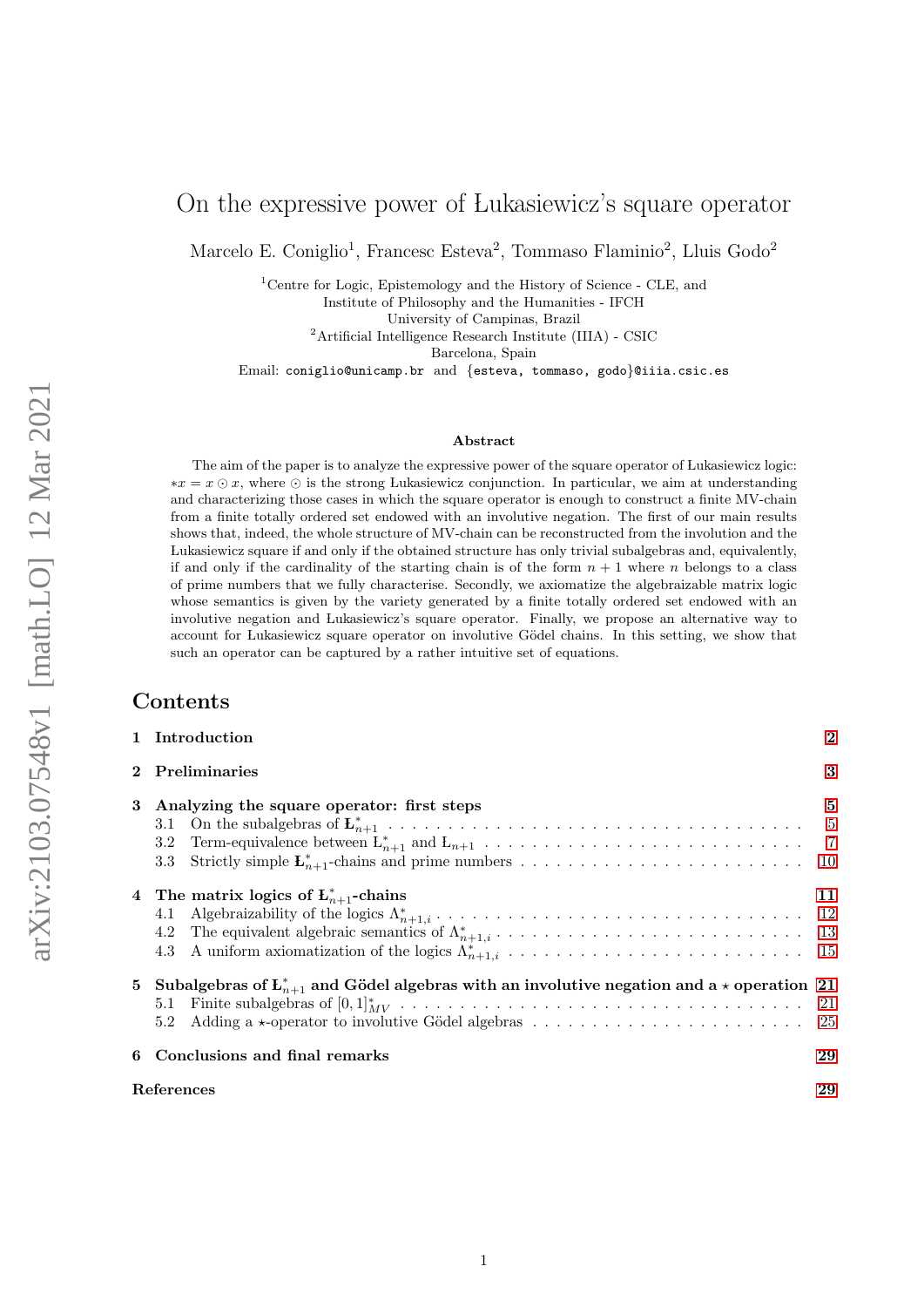### <span id="page-1-0"></span>1 Introduction

The framework of the so-called mathematical fuzzy logic (MFL) encompasses a number of deductive systems conceived for reasoning with vague (in the sense of gradual) information with a notion of comparative truth, and so formulas are usually interpreted in linearly ordered scales of truth values, which intend to represent gradual aspects of vagueness (or fuzziness). For a comprehensive and up-to-date account of MFL see the three volumes handbook [\[7\]](#page-29-0). Two interesting families of logics belonging to the family of MFL systems are given by the Lukasiewicz hierarchy of n-valued logics  $L_n$  together with the infinite-valued version L, on the one hand, and the Gödel *n*-valued logics  $G_n$ , together with the infinite version  $G$ , on the other.

The semantics of MFL systems follows, in general, the paradigm of (full) truth-preservation, according to which a formula is a consequence of a set of premises if every algebraic valuation that interprets the premises as absolutely true (value 1) also interprets the conclusion as absolutely true (value 1). It was observed (see [\[19\]](#page-29-1)) that the *degree-preservation* paradigm (see [\[20,](#page-29-2) [4\]](#page-28-2)), according to which a formula follows from a set of premises if, for every evaluation, the truth degree of the conclusion is not lower than those of the premises, is more coherent with the many-valued approach to fuzzy logic. Indeed, within the degree-preserving consequence relations all the truth-values play an equally important role. As an intermediate alternative, it is possible to consider matrix logics in which the designated truth-values are given by (products of) order filters, see for instance [\[12\]](#page-29-3) and [\[13\]](#page-29-4) for the case of (products of) Lukasiewicz logics or Gödel's logics (possibly expanded with an involution) respectively.

Concerning Lukasiewicz logics, it is well-known that L is algebraizable in the sense of Blok-Pigozzi([\[2\]](#page-28-3)), having the variety MV of all MV-algebras as its equivalent quasivariety semantics, which is generated by the real interval [0, 1] equiped with suitable MV-operators, which is denoted by  $[0, 1]_{MV}$ . Algebraizability is preserved by finitary extensions, hence each finite-valued Lukasiewicz logic  $L_{n+1}$  is also Blok-Pigozzi algebraizable by means of the subvariety  $\mathbb{MV}_{n+1}$  of MV-algebras generated by the standard  $(n + 1)$ valued Lukasiewicz chain  $\mathbf{L}_{n+1}$  with domain  $\{0, 1/n, \ldots, (n-1)/n, 1\}$ . By means of a general result concerning equivalences between logics, based on translations presented in [\[3\]](#page-28-4), the logic  $\mathsf{L}_n^i$  characterized by the logical matrix  $\langle \mathbf{L}_{n+1}, F_{i/n} \rangle$  (where  $F_{i/n}$  is the order filter generated by  $i/n$ ) is also algebraizable by means of the variety  $\mathbb{MV}_{n+1}$  $\mathbb{MV}_{n+1}$  $\mathbb{MV}_{n+1}$ , see  $[12]^1$ .

Hilbert calculi characterizing the logics  $L_{n+1}$  are well known (see, for instance, [\[7\]](#page-29-0)). By a general result on equivalence between logics introduced in [\[3\]](#page-28-4), a sound and complete axiomatization can be obtained for each logic  $L_n^i$  by translating the axioms and rules of a Hilbert calculus for  $L_{n+1} = L_n^n$ . However, the original signature of  $L_{n+1}$  does not result to be very natural for axiomatizing  $L_n^i$ : in these logics the Lukasiewicz implication is no longer an implication by any reasonable criteria, whenever  $i < n$ .

Because of this, in [\[12\]](#page-29-3) we proposed an axiomatization of  $L_3^1$  and  $L_3^2$  in terms of another signature  $\Sigma$  given by ¬, ∨ and \*, where \* represents the square (w.r.t. the strong Lukasiewicz conjunction ⊙) in  $\mathbf{L}_{3+1}$ , namely  $*x := x \odot x$ . It turns out that in this signature it is possible to define the 'classical' negation  $\sim_{i/3}$  of the filter  $F_{i/3}$  (for  $i = 1, 2$ ):  $\sim_{i/3} x = 0$  if  $x \ge i/3$ , and  $\sim_{i/3} x = 1$  otherwise. In turn, this induces a 'classical' (deductive) implication  $x \to_{i/3} y := \sim_{i/3} x \vee y$ , obtaining in this way a suitable and very natural language for axiomatizing the logics  $\mathsf{L}_3^i$ , for  $i = 1, 2$ .

Despite the success in axiomatizing  $L_3^1$  and  $L_3^2$  in the signature  $\Sigma = \{\vee, \neg, *\}$ , it was observed in [\[12\]](#page-29-3) that the issue of obtaining a 'natural' axiomatization defined over such signature for every  $\mathsf{L}_n^i$  with  $n > 3$ is a problem which "appears to be much more complicated, and certainly it lies outside the scope of thispaper" ([\[12,](#page-29-3) p. 150]). A crucial feature for the case  $n = 3$  mentioned in [\[12\]](#page-29-3) is that Lukasiewicz implication can be recovered from such signature. This feature does not hold for any  $n$ , not even for any prime number, as it is the case e.g. of  $n = 17$ , as we shall see in Section [3.](#page-4-0) From this observation, a second question was posed in [\[12,](#page-29-3) p. 153]: the algebraic study of the fragment of  $L_{n+1}$  defined in the signature  $\Sigma = \{ \vee, \neg, * \}.$  These two questions stated in [\[12\]](#page-29-3), namely, the formal study – from the algebraic point of view – of the implication-less reduct of the  $(n + 1)$ -valued Lukasiewicz chain  $L_{n+1}$ expanded with the square operator  $*$  (which will be denoted here by  $\mathbf{L}_{n+1}^{*}$ ), as well as the associated matrix logics  $\Lambda_{n+1,i}^* = \langle \mathbf{L}_{n+1}^*, F_{i/n} \rangle$  for every filter  $F_{i/n}$  of designated values, constitute the starting point of the present paper.[2](#page-1-2) In this manner, the present study, already initiated in two preliminary extended abstracts [\[10\]](#page-29-5) and [\[11\]](#page-29-6), will encompass both questions and more.

Note that the square operator  $*$  in the logics  $L_{n+1}$ , or in L, can be interpreted as a truth-stresser

<span id="page-1-1"></span><sup>&</sup>lt;sup>1</sup>We warn the reader that the notation used in the present paper and that of [\[12\]](#page-29-3) are not exactly the same. Indeed, while in [\[12\]](#page-29-3) the MV-chain with  $n + 1$  elements is called  $MV_n$ -chain, here, as we already used above, that chain will be called  $MV_{n+1}$ -chain. The same variation applies when we will speak about varieties generated by chains with  $n + 1$  elements.

<span id="page-1-2"></span><sup>&</sup>lt;sup>2</sup>To be precise, in [\[12\]](#page-29-3) both questions were posed only with respect to n prime. This was motivated by the fact that  $L_n^i$ , for *n* prime and  $i/n \leq 1/2$ , constitute an interesting family of paraconsistent logics.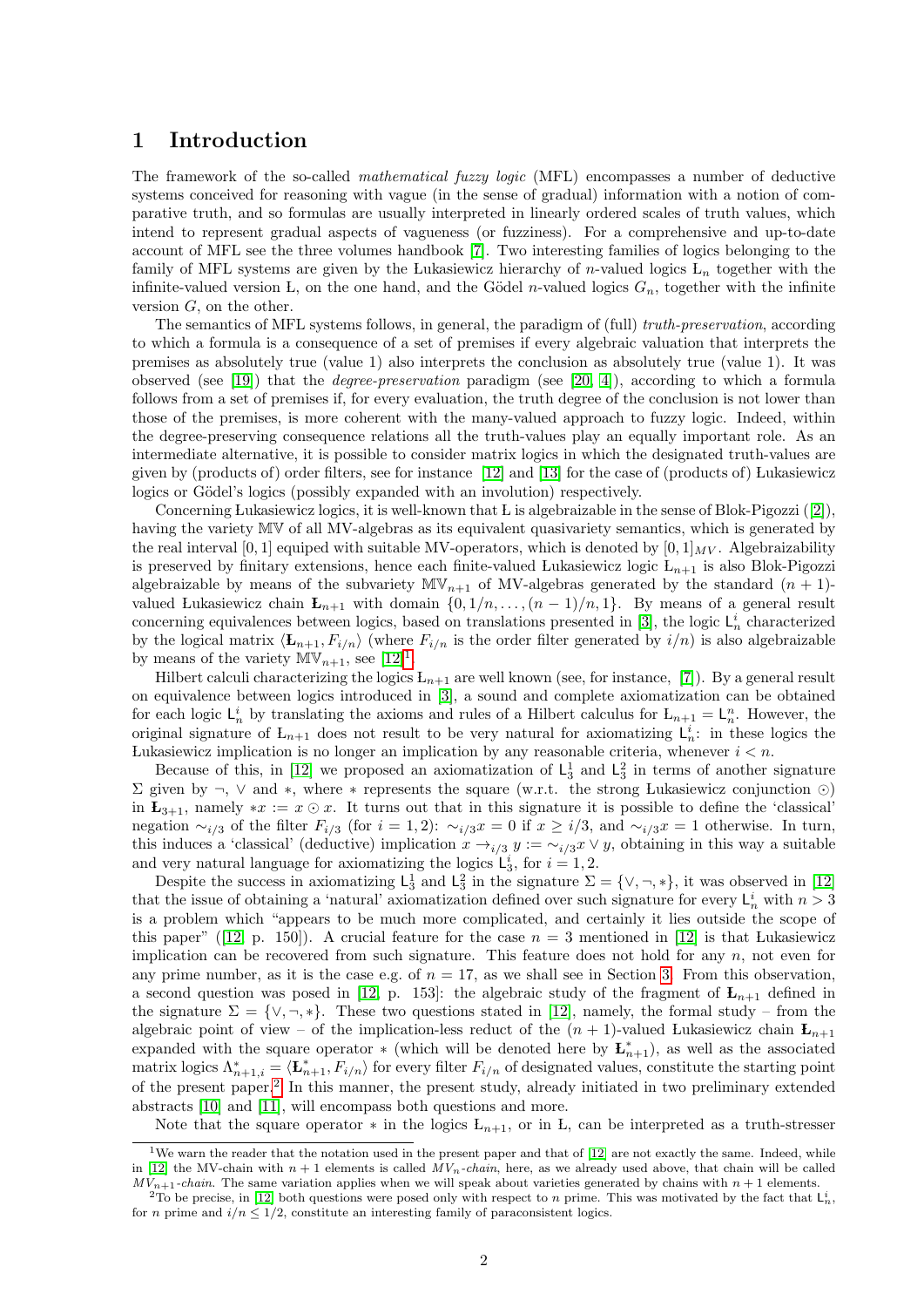operator, in the sense of the class of truth-hedge operators axiomatically introduced by Hájek in [\[25\]](#page-30-0) in the context of H´ajek's Basic Fuzzy Logic BL to formalize the notion of 'very true'. In fact, ∗ is a model of Hájek's truth-stresser operators for both Lukasiewicz's and Gödel fuzzy logics, as well as of the operators considered in a more general logical in the setting of MFL studied in [\[17\]](#page-29-7).

With respect to expressiveness, it is firstly proved in Section [3](#page-4-0) that, for  $n \neq 4$ ,  $\mathbf{L}_{n+1}^{*}$  can define Lukasiewicz implication (in other words,  $\mathbf{L}_{n+1}^*$  is term-equivalent to  $\mathbf{L}_{n+1}$ ) iff it is stricly simple, that is, it has no non-trivial proper subalgebras. Surprisingly, and in contrast with the case of finite Lukasiewicz chains, it will be shown that this does not hold true for all n prime. Indeed, for any prime number  $n \geq 3$ ,  $\mathbf{L}_{n+1}^*$  is term-equivalent to  $\mathbf{L}_{n+1}$  if and only if n satisfies certain aritmetic property (see Theorem [3.19\)](#page-10-1). For instance,  $\mathbf{L}_{n+1}^*$  cannot define Lukasiewicz implication whenever  $n > 5$  is a Fermat prime number (that is, *n* is a prime of the form  $n = 2^{2^m} + 1$  for some  $m > 1$ ) such as  $n = 17$ ,  $n = 257$  or  $n = 65537$  $n = 65537$  $n = 65537$ .<sup>3</sup> On the other hand, any  $\mathbf{L}_{n+1}^*$  (*n* being prime or not) can always define the order implication ( $x \Rightarrow_c y = 1$ if  $x \leq y$ , and  $x \Rightarrow_c y = 0$  otherwise), and Gödel implication  $\Rightarrow_G$ . This is an important fact from the point of view of the agebraic study of these structures, as we shall see.

Concerning axiomatizations, it is proved in Section [4](#page-10-0) that all the matrix logics  $\Lambda_{n+1,i}^* = \langle \mathbf{L}_{n+1}^*, F_{i/n} \rangle$ are Blok-Pigozzi algebraizable with the same quasivariety over the signature  $\Sigma = \{ \vee, \ast, \neg \}.$  Then, an uniform axiomatization for all of these logics it is obtained. The definition of these Hilbert calculi, together with the results on (un)characterizability of  $L_{n+1}$  in terms of  $\Sigma$ , constitute a complete solution of (an extended version of) the first problem posed in [\[12\]](#page-29-3). Concerning the algebraic study of these structures –the second question posed in [\[12\]](#page-29-3)– it is also proved in Section [4](#page-10-0) that the variety generated by  $\mathbf{L}_{n+1}^*$  is constituted by  $(n+1)$ -valued Gödel algebras with involution expanded by an unary operator  $\star$  satisfying certain equations. This means that this class of algebras can be axiomatized by means of equations, thus being a variety.

Since not every subalgebra of  $\mathbf{L}_{n+1}^*$  is isomorphic to  $\mathbf{L}_{m+1}^*$  for some  $m \leq n$ , the question of studying the behaviour of the square operator in subalgebras of  $\mathbf{L}_{n+1}^{*}$  is also tackled in the first part of Section [5.](#page-20-0) Let  $[0,1]_{MV}^*$  be the algebra defined over the real unit interval by the Lukasiewicz operations  $\vee, \neg, *$ . Since every  $\mathbf{L}_{n+1}^{*}$  is a (finite) subalgebra of  $[0,1]_{MV}^{*}$ , such study is realized by analyzing the finite subalgebras of this algebra.

As observed above, every  $\mathbf{L}_{n+1}^*$  can define the Gödel implication  $\Rightarrow_G$ ; however, this operator (as well as the Monteiro-Baaz  $\Delta$  operator) is not definable in  $[0,1]^*_{MV}$ . This suggests the definition of a more comprehensive class of algebras, obtained by adding a unary  $*$ -like operator to Gödel chains with an involutive negation, as it is done in the second part of Section [5.](#page-20-0) Finally, the Gödel algebras with involutive negation and  $a \star$  operation such that its implication free-reducts coincide with subalgebras of  $\mathbf{L}_{n+1}^*$  are axiomatically characterized.

Finally, let us mention that the structure of the paper is completed with some needed preliminaries gathered in the next section and with Section [6](#page-28-0) containing some conclusions and open problems.

### <span id="page-2-0"></span>2 Preliminaries

Along this paper we will be mainly concerned with the classes of finite chains belonging to the varieties  $\mathbb{M}\mathbb{V}$  of MV-algebras and  $\mathbb{G}$  of Gödel algebras. One of the most relevant class of algebras that contains both MV and Gödel-algebras is the variety  $\mathbb{B}$  of Hájek's BL-algebras [\[24\]](#page-29-8). Let us start recalling that a BL-algebra is a bounded, integral and commutative residuated lattice  $\mathbf{A} = (A, \wedge, \vee, \odot, \Rightarrow, 0, 1)$  that further satisfies the following equations:

$$
- (x \Rightarrow y) \lor (y \Rightarrow x) = 1
$$
\n(prelinearity)

$$
-x \wedge y = x \odot (x \Rightarrow y) \tag{divisibility}
$$

In every BL-algebra A one can define further operations. In particular, for all  $a \in A$ , the residual negation (or simply the *negation*) of a is denoted by  $\neg a$  and stands for  $a \Rightarrow 0$ ; also, for all  $a, b \in A$ ,  $a \Leftrightarrow b$  is an abbreviation for  $(a \Rightarrow b) \land (b \Rightarrow a)$ .

Further, a partial order relation  $\leq$  can be defined: for all  $a, b \in A$ 

$$
a \leq b
$$
 iff  $a \Rightarrow b = 1$  holds.

The partial order  $\leq$  coincides with the lattice order of **A**. The BL-algebra **A** is said to be a *BL-chain* if ≤ is linear.

<span id="page-2-1"></span><sup>3</sup>As of 2020, these are the only known Fermat primes greater than 5.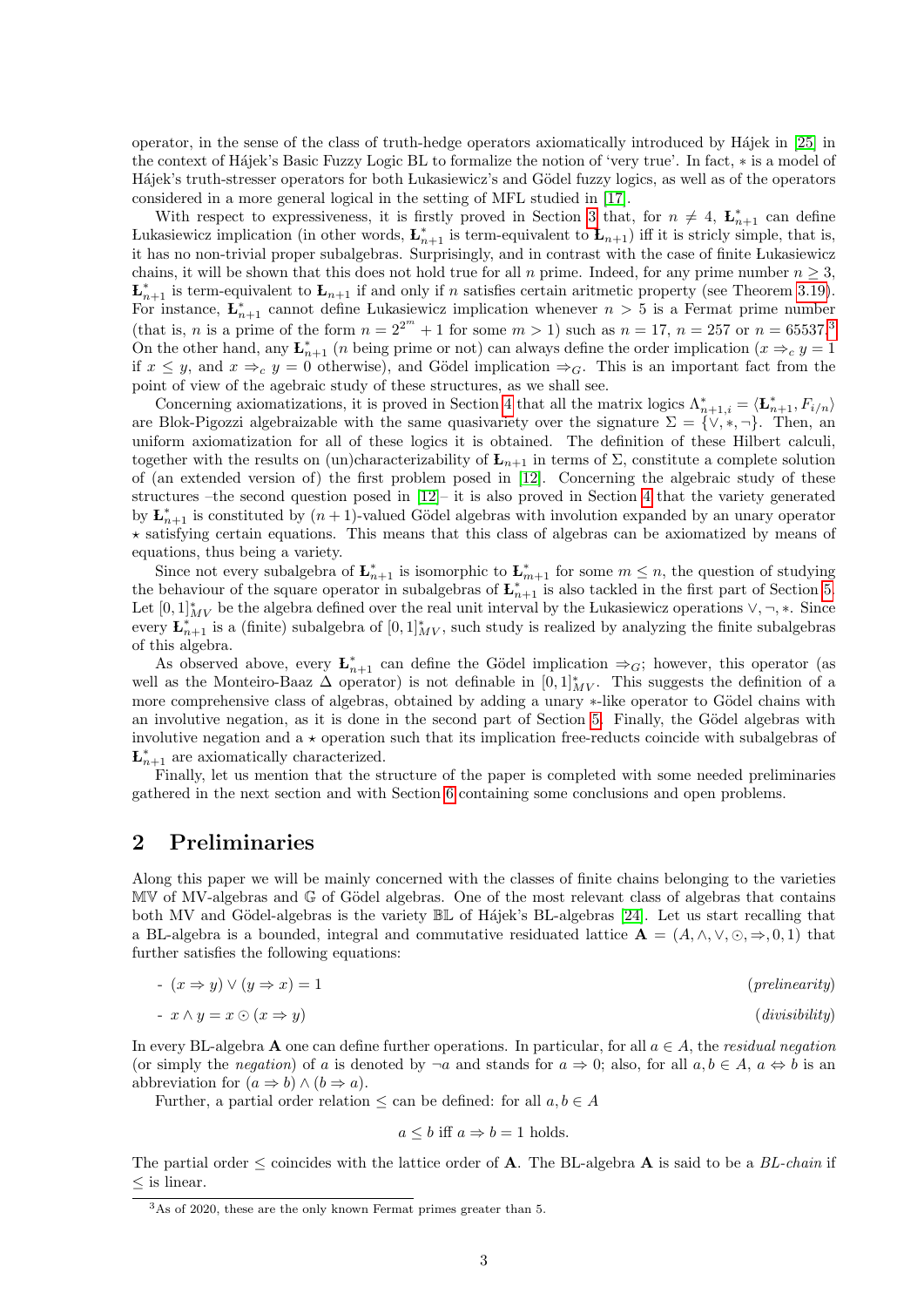Definition 2.1. A BL-algebra A is said to be

- An *MV-algebra* if the equation  $\neg\neg x = x$  holds in **A**;
- A *Gödel-algebra* (or simply a G-algebra) if  $x \odot y = x \wedge y$  holds in **A**.

A BL-algebra, MV-algebra or G-algebra, is said to be finite if its universe is a finite set.

It is worth to point out that finite MV and Godel chains are the "building blocks" of finite BL-chains. Indeed [\[6,](#page-29-9) Corollary 3.7] shows that finite BL-chains can only be ordinal sums of MV-chains and G-chains. One of the basic properties that distinguishes finite MV-chains from finite G-chains lies in the fact that, while MV-operations allow to describe the arithmetic sum between real numbers, in Gödel chains is only possible to describe the order of their elements.

In the rest of this paper, in order to ease the reading, we will distinguish MV-operations from Gödel operations adopting subscripts: in particular, the implication operator of MV-algebras (also called Lukasiewicz implication) will be denoted by  $\Rightarrow_L$ , while Gödel implication will be written  $\Rightarrow_G$ . The negation operators are defined as usual: MV-negation (or Lukasiewicz negation)  $\neg_L x = x \Rightarrow_L 0$  and Gödel negation  $\neg_G x = x \Rightarrow_G 0.$ 

The main differences between MV-algebras and Gödel algebras can be easily grasped recalling how their operations behave in the standard algebras of the relative varieties. Recall in fact that both the variety  $MV$  and  $G$  can be generated by structures based on the real unit interval [0, 1]. Those algebras, called respectively the *standard* MV-algebra (written  $[0, 1]_{MV}$ ) and the *standard* Gödel algebra (denoted by  $[0, 1]_G$ ) interpret operations as follows: for all  $x, y \in [0, 1]$ ,

- $x \odot y = \max\{0, x + y 1\}; x \wedge y = \min\{x, y\};$
- $x \Rightarrow u = \min\{1, 1 x + y\}$ ;  $x \Rightarrow_G y = 1$  if  $x \le y$  and  $x \Rightarrow_G y = y$  otherwise;
- $\neg_L x = 1 x$ ;  $\neg_G x = 1$  if  $x = 0$  and  $\neg_G x = 0$  otherwise.

In addition to the ones recalled above, in every MV-algebra, one can define further arithmetic operations like the bounded sum  $x \oplus y = \neg_L x \Rightarrow_L y$  whose semantics in  $[0, 1]_{MV}$  is  $x \oplus y = \min\{1, x + y\}$  and the square operator  $*x = x \odot x$  that will play a main role in this paper and whose behavior in  $[0, 1]_{MV}$ is  $*x = \max\{0, 2x - 1\}.$ 

Finite MV-chains are easily characterized. Indeed, for each natural number n, the set  $L_{n+1}$  =  $\{0, 1/n, 2/n, \ldots, (n-1)/n, 1\}$  is the domain of the  $(n+1)$ -valued MV-chain. Such algebra will be henceforth denoted by  $\mathbf{L}_{n+1}$ . The Gödel chain with  $n+1$  elements will be denoted by  $\mathbf{G}_{n+1}$ .

Every finite MV-chain  $\mathbf{L}_{n+1}$  and every finite Gödel chain  $\mathbf{G}_{n+1}$  generate, respectively, proper subvarieties of MV and G. Equations describing these subvarieties, within MV and G, can be found e.g. in  $[23]$  (for the case of MV) and  $[22]$  (for the Gödel case).

Notice that, by definition, Lukasiewicz negation is involutive and thanks to this, all operations of any MV-algebra can be defined starting only from the signature  $\{\Rightarrow_L, 0\}$ . In fact, we will use that reduced signature when we will deal with MV-algebras in the remaining of the present paper.

In turn, Gödel negation  $\neg_G$  does not satisfy the involutive equation  $\neg\neg x = x$ . For this reason, an expansion of Gödel algebras by an involution has been studied in  $[16]$  (see also  $[18]$ ). The corresponding algebraic structures are defined as follows.

<span id="page-3-0"></span>**Definition 2.2.** A Gödel algebra with involution (IG-algebra for short) is a pair  $(A, \sim)$  where A is a Gödel algebra and  $\sim$  :  $A \rightarrow A$  is a unary operator satisfying the following equations:

- 1.  $\sim \sim x = x$
- 2.  $\neg_G x \leq \neg x$
- 3.  $\Delta(x \Rightarrow_G y) = \Delta(\sim y \Rightarrow_G \sim x)$
- 4.  $\Delta x \vee \neg_G \Delta x = 1$
- 5.  $\Delta(x \vee y) \leq \Delta x \vee \Delta y$
- 6.  $\Delta(x \Rightarrow_G y) \leq \Delta x \Rightarrow_G \Delta y$

where  $\Delta x = \neg G \sim x$ .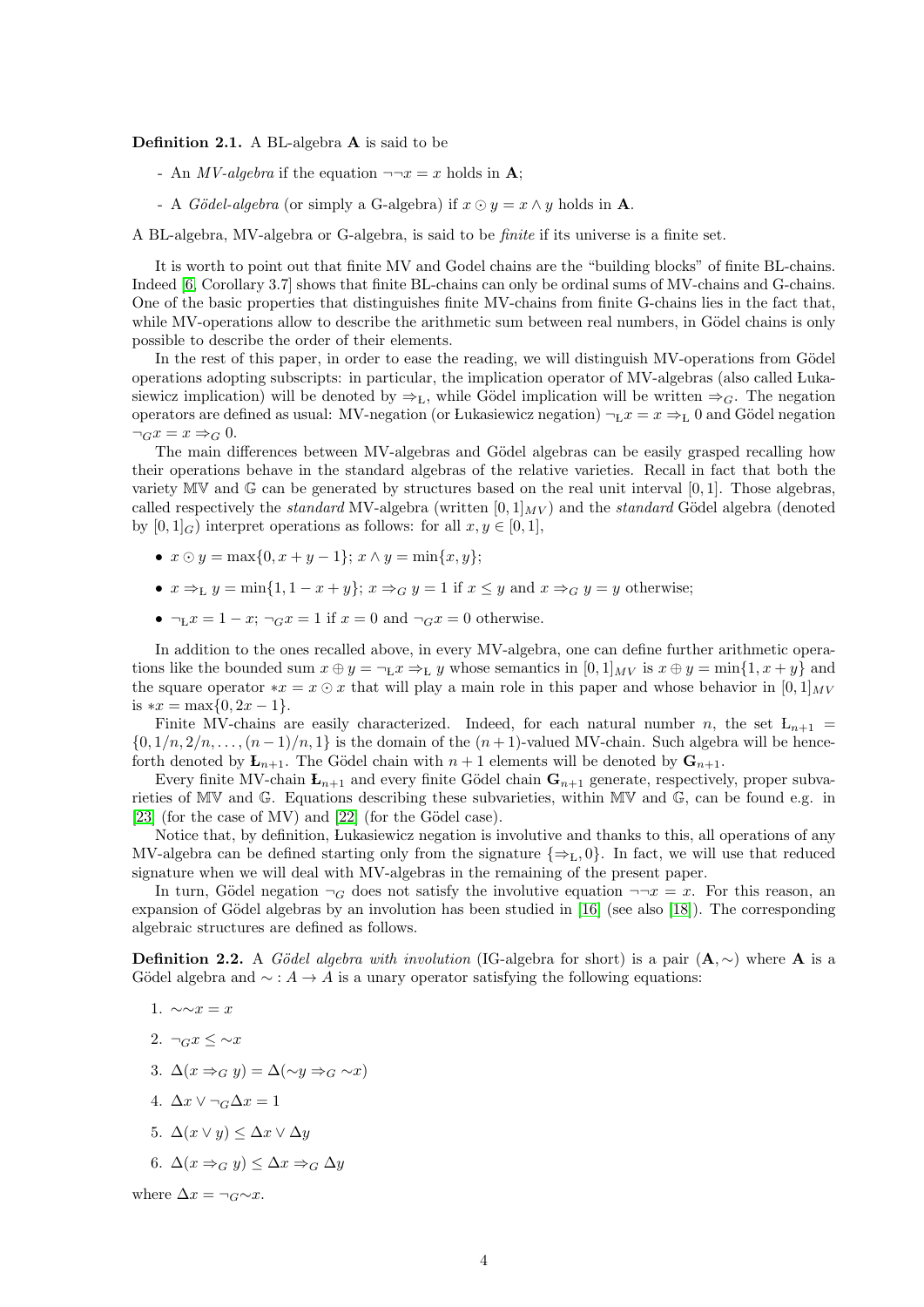The class of IG-algebras form a variety that will be denoted by  $\mathbb{IG}$ . As it is proved in [\[16,](#page-29-12) Theorem 7], IG is generated by the IG-algebra  $([0,1]_G,\sim)$  where  $[0,1]_G$  is the standard G-algebra and  $\sim x=1-x$ . The variety generated by the IG-chain with  $n + 1$  elements will be henceforth denoted by  $\mathbb{IG}_{n+1}$ .

It is worth noticing that the operator  $\Delta$  appearing in Definition [2.2,](#page-3-0) and that is definable in IGalgebras by combining the two negations  $\neg_G$  and  $\sim$ , is the Baaz-Monteiro operator [\[1\]](#page-28-5). In every totally ordered algebra,  $\Delta$  behaves as follows:  $\Delta(x) = 1$  if  $x = 1$  and  $\Delta(x) = 0$  otherwise. Such a operator, is indeed also definable in every finite MV-chain  $\mathbf{L}_{n+1}$  by the term  $\Delta(x) = x^n = x \odot \ldots \odot x$  (*n*-times). Indeed, for every  $0 \leq k < n$ ,  $(k/n)^n = 0$  while  $1^n = 1$ . However,  $\Delta$  is not definable in infinite MV-chains, whence in particular, it is not definable in  $[0, 1]_{MV}$ .

### <span id="page-4-0"></span>3 Analyzing the square operator: first steps

In this section we start the study on the expressive power of Lukasiewicz's square operator ∗ by means of  $(n+1)$ -valued algebraic structures denoted by  $\mathbf{L}_{n+1}^*$ . After defining a fundamental algorithmic tool which allows to compute the subalgebras of  $\mathbf{L}_{n+1}^*$ , we will analyse the relationship between primality of *n* and term-equivalence between  $\mathbf{L}_{n+1}^*$  and  $\mathbf{L}_{n+1}$ .

The next definition introduces the algebraic structures that will play a key role in this paper. Let  ${\bf L}_{n+1} = ({\bf L}_{n+1}, \Rightarrow_L, \neg_L, 0, 1)$  be the MV-chain with  $n+1$  elements on the domain  ${\bf L}_{n+1} = \{0, 1/n, \ldots, (n-q) \}$ 1)/n, 1} of  $\mathbf{L}_{n+1}$ , where the strong conjunction  $\odot$  is definable as usual, i.e.  $x \odot y = \neg_L(x \Rightarrow_L \neg_L y)$ .

**Definition 3.1.** The algebra  $\mathbf{L}_{n+1}^* = (L_{n+1}, \vee, *, \neg_L, 0, 1)$  is the structure obtained by adding the unary square operator  $*: x \mapsto x \odot x$  and the join  $\vee$  to the  $\{\Rightarrow_L\}$ -free reduct of  $\mathbf{L}_{n+1}$ .

Therefore, for every n,  $\mathbf{L}_{n+1}^*$  is the linearly-ordered algebra on the domain  $\{0, 1/n, \ldots, (n-1)/n, 1\}$ endowed with the operations  $x \vee y = \max\{x, y\}, \neg_L x = 1 - x$  and

$$
*x = \max\{0, 2x - 1\},\
$$

besides the constants 0 and 1. In every  $\mathbf{L}_{n+1}^*$ -chain we can define the operation + that is dual operation of ∗ w.r.t. to the negation ¬:

$$
+x = \neg_{L} * \neg_{L} x = \min\{1, 2x\}.
$$

Furthermore, for every natural  $n \geq 1$ , we will denote by \*<sup>n</sup> the n times iteration of \*, that is \*<sup>n</sup>x = \*x if  $n = 1$  and  $*^nx = *^{n-1}(*x)$  for  $n > 1$ . This gives  $*^nx = \max\{0, 2^nx - (2^n - 1)\}\.$  Similarly, we define  $+x^nx = +x$  if  $n = 1$  and  $+x^nx = +^{n-1}(+x)$  otherwise, yielding  $+x^nx = \min\{1, 2^nx\}.$ 

Recall that an element  $x \in L_{n+1}$  is called *positive* if  $x > \neg_L x$ , i.e.  $x > 1/2$ , otherwise it is called negative.

## <span id="page-4-1"></span>3.1 On the subalgebras of  $\mathbf{L}_{n+1}^*$

For every subset X of  $L_{n+1}$  we will denote by  $\langle X \rangle^*$  the subalgebra of  $L_{n+1}^*$  generated by X. In case  $X = \{x\}$  we will write  $\langle x \rangle^*$  instead of  $\langle \{x\} \rangle^*$ .

In the rest of this section we will only deal with Lukasiewicz operations. Thus, in order to ease the reading, we will omit the subscript L from operations without danger of confusion.

Let us present now an algorithmic tool that will be central in the rest of this paper.

<span id="page-4-2"></span>**Definition 3.2** (The procedure P). Let us consider a procedure, that we will henceforth denote by P. defined as follows: given n and an element  $a \in L_{n+1} \setminus \{0,1\}$ ,  $P(n, a)$  iteratively computes a sequence  $[a_1, \ldots, a_m, \ldots]$  of elements of  $L_{n+1}$  such that  $a_1 = a$  and for all  $i \ge 1$ ,

$$
a_{i+1} = \begin{cases} *a_i & \text{if } a_i > 1/2, \\ \neg a_i & \text{otherwise.} \end{cases}
$$

We say that  $P(n, a)$  stops at k (or  $P(n, a)$  stops at  $a_k$ ) if k is the first i such that  $a_{i+1} = a_j$  for some  $j < i$ . Since  $L_{n+1}$  is finite then, for every  $a \in L_{n+1} \setminus \{0,1\}$ , there exists  $k \ge 1$  such that  $P(n, a)$  stops at k. If  $P(n, a)$  stops at k, the sequence generated by  $P(n, a)$  is denoted also by  $P(n, a) = [a_1, \ldots, a_k]$ , while the *image* and the *negated image* of  $P(n, a)$  are  $I(n, a) = \{a_1, \ldots, a_k\}$  and  $NI(n, a) = \{\neg a_1, \ldots, \neg a_k\},\$ respectively. The range of  $P(n, a)$  is  $R(n, a) = I(n, a) \cup NI(n, a)$ .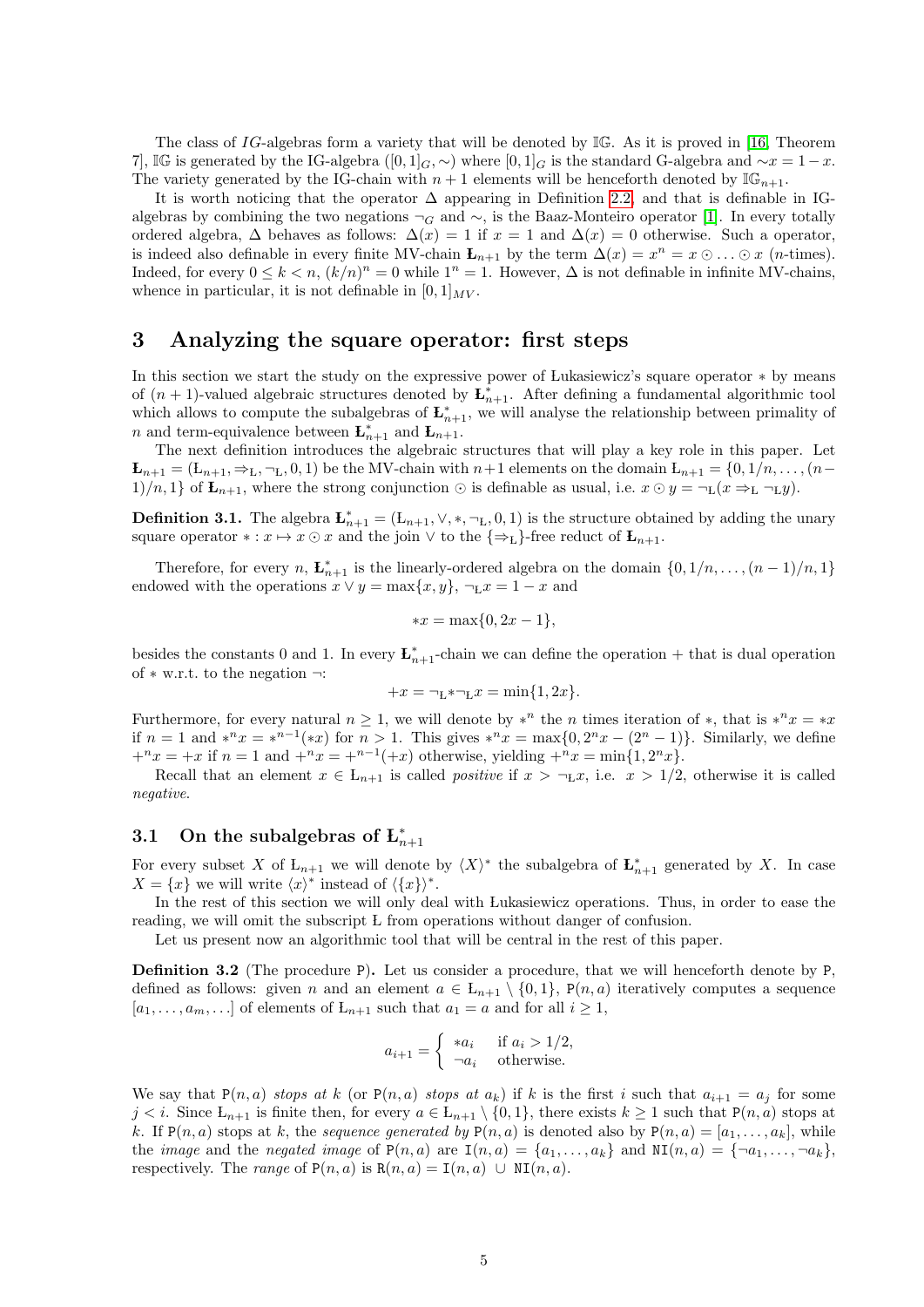Observe that, for every  $a \in L_{n+1}^* \setminus \{0,1\}$ , the set of positive elements of  $R(n, a)$  coincides with the set of positive elements of  $I(n, a)$ , i.e. the set  $NI(n, a)$  does not introduce new positive elements, i.e. all positive elements of  $R(n, a)$  belong to the sequence  $P(n, a)$  obtained by the procedure P starting at a.

As a first application of the procedure P, it will be shown that it allows us to compute the subalgebras of  $\mathbf{L}_{n+1}^*$  of the form  $\langle a \rangle^*$ .

<span id="page-5-0"></span>**Proposition 3.3.** Let  $a \in L_{n+1}^* \setminus \{0, 1\}$ . Then, the domain of the subalgebra  $\langle a \rangle^*$  of  $\mathbf{L}_{n+1}^*$  is  $\mathbf{R}(n, a) \cup \{0, 1\}$ .

*Proof.* By definition of the procedure P and the above observation it is easy to prove that  $R(n, a) \cup \{0, 1\}$  is closed by  $*$  and  $\neg$  and so it is the domain of a subalgebra containing a, i.e.  $\langle a \rangle^* \subseteq R(n, a) \cup \{0, 1\}$ . Moreover every element of  $R(n, a)$  is obtained from a using only the operations  $*$  and  $\neg$ , hence  $R(n, a) \cup \{0, 1\} \subseteq \langle a \rangle^*$ . Therefore R $(n, a) \cup \{0, 1\} = \langle a \rangle^*$ .

Notice that if a and b are positive elements, and b is reached by the procedurre  $P(n, a)$ , i.e.  $b \in I(n, a)$ , then the sequence generated by  $P(n, b)$  is in fact a subsequence of the one generated by  $P(n, a)$ , and hence,  $\langle b \rangle^* \subseteq \langle a \rangle^*$ . On the other hand, it is clear that for each  $a \in L_{n+1}^* \setminus \{0,1\}$ ,  $\langle a \rangle^* = \langle \neg a \rangle^*$ . Therefore from now on we will consider only subalgebras generated by positive elements since these subalgebras covers all one generated subalgebras.

*Notation*: In what follows, for every  $\mathbf{L}_{n+1}^*$ -algebra, we will denote by **c** its coatom  $(n-1)/n$ 

<span id="page-5-2"></span>**Lemma 3.4.** For every  $\mathbf{L}_{n+1}^*$ -algebra, if  $\langle \mathbf{c} \rangle^* = \mathbf{L}_{n+1}^*$ , then every positive element a of  $L_{n+1}^* \setminus \{1\}$  is reached by the procedure P starting at c, that is,  $a \in I(n, c)$ .

*Proof.* It follows from the fact that the set of positive elements of  $R(n, c)$  (which, by hypothesis and by Proposition [3.3](#page-5-0) is the set of positive elements of  $\mathbf{L}_{n+1}^* \setminus \{1\}$  is included in  $\mathbf{I}(n, \mathbf{c})$ .  $\Box$ 

In the rest of this paper we will make often use of the notion of *stricly simple* algebra whose definition is recalled below adapting to our case the general definition that can be found in [\[21\]](#page-29-14).

<span id="page-5-4"></span>**Definition 3.5.** An algebra  $\mathbf{L}_{n+1}^*$  is said to be *stricly simple* if its unique proper subalgebra is the two-element chain  $\{0, 1\}$ .<sup>[4](#page-5-1)</sup>

Then we can prove the following.

<span id="page-5-3"></span>**Lemma 3.6.** For every  $\mathbf{L}_{n+1}^*$ -algebra, if  $\langle \mathbf{c} \rangle^* = \mathbf{L}_{n+1}^*$  and  $P(n, \mathbf{c}) = [a_1, \ldots, a_k]$  with  $a_k = 1/n$ , then  $\mathbf{L}_{n+1}^*$  is strictly simple.

*Proof.* Let  $\langle c \rangle^* = \mathbf{L}_{n+1}^*$  and let b be a positive element of  $\mathbf{L}_{n+1}^*$ . By Lemma [3.4,](#page-5-2)  $b \in P(n, c)$  and so the initial segment of  $P(n, b)$  is a subsequence of  $P(n, c)$ . In particular, the last element  $1/n$  of  $P(n, c)$  belongs to  $I(n, b)$  and so  $c \in R(n, b)$ . In other words  $\langle b \rangle^* = \langle c \rangle^* = \mathbf{L}_{n+1}^*$ , and the latter does not contain proper subalgebras and hence it is strictly simple.  $\Box$ 

Finally, we have the following characterization for strictly simple  $\mathbf{L}_{n+1}^*$ -algebras.

<span id="page-5-5"></span>**Theorem 3.7.** For all  $n > 1$  and  $n \neq 4$ ,  $\mathbf{L}_{n+1}^{*}$  is strictly simple iff  $\langle c \rangle^{*} = \mathbf{L}_{n+1}^{*}$ .

Proof. The left-to-right direction is obvious.

Let us hence assume that  $\langle \mathbf{c} \rangle^* = \mathbf{L}_{n+1}^*$ . We distinguish the following cases:

- n is even: The case  $n = 2$  clearly fulfils the claim. Then notice that for any even number  $n > 2$ ,  $\langle 1/2 \rangle^*$  is a proper subalgebra of  $\mathbf{L}_{n+1}^*$ , hence  $\mathbf{L}_{n+1}^*$  is not strictly simple. Thus the case  $n = 4$  does not fulfill the claim since  $\langle 3/4 \rangle^* = \mathbf{L}_5^*$ . Now suppose  $n > 4$ . In order to get the claim, we have hence to prove that  $\langle c \rangle^* \neq \mathbf{L}_{n+1}^*$ . Since *n* is even, it is easy to see that every application of either  $*$  or  $\neg$  to a rational number with even denumerator, will output a rational with the same denominator and even numerator. In other words  $\langle c \rangle^* \setminus \{c, \neg c\}$  only contains rationals with even numerators, hence  $\langle \mathbf{c} \rangle^*$  is a proper subalgebra of  $\mathbf{L}_{n+1}^*$ .
- $n > 1$  and odd: Let  $a = ((n + 1)/2)/n$  be the least positive element of  $\mathbf{L}_{n+1}^*$  and let  $P(n, c)$ [a<sub>1</sub>, ..., a<sub>k</sub>]. By Lemma [3.4,](#page-5-2)  $a = a_t$  for some  $a_t \in I(n, c)$ . A direct computation shows that  $a_{t+1} = *a = 1/n$ , hence it must be  $a_{t+1} = a_k$ . Thus, by Lemma [3.6,](#page-5-3)  $\mathbf{L}_{n+1}^*$  is strictly simple.

<span id="page-5-1"></span><sup>&</sup>lt;sup>4</sup>The definition of *strictly simple* algebra usually requires an algebra  $\bf{A}$  to have no non-trivial proper subalgebras, in other words, A is strictly simple if the trivial, one element algebra, is its unique subalgebra. However, in our context we always assume  $0 \neq 1$ , so that algebras have at least two elements, and thus the trivial algebra is the (Boolean) two-element algebra  $\{0,1\}.$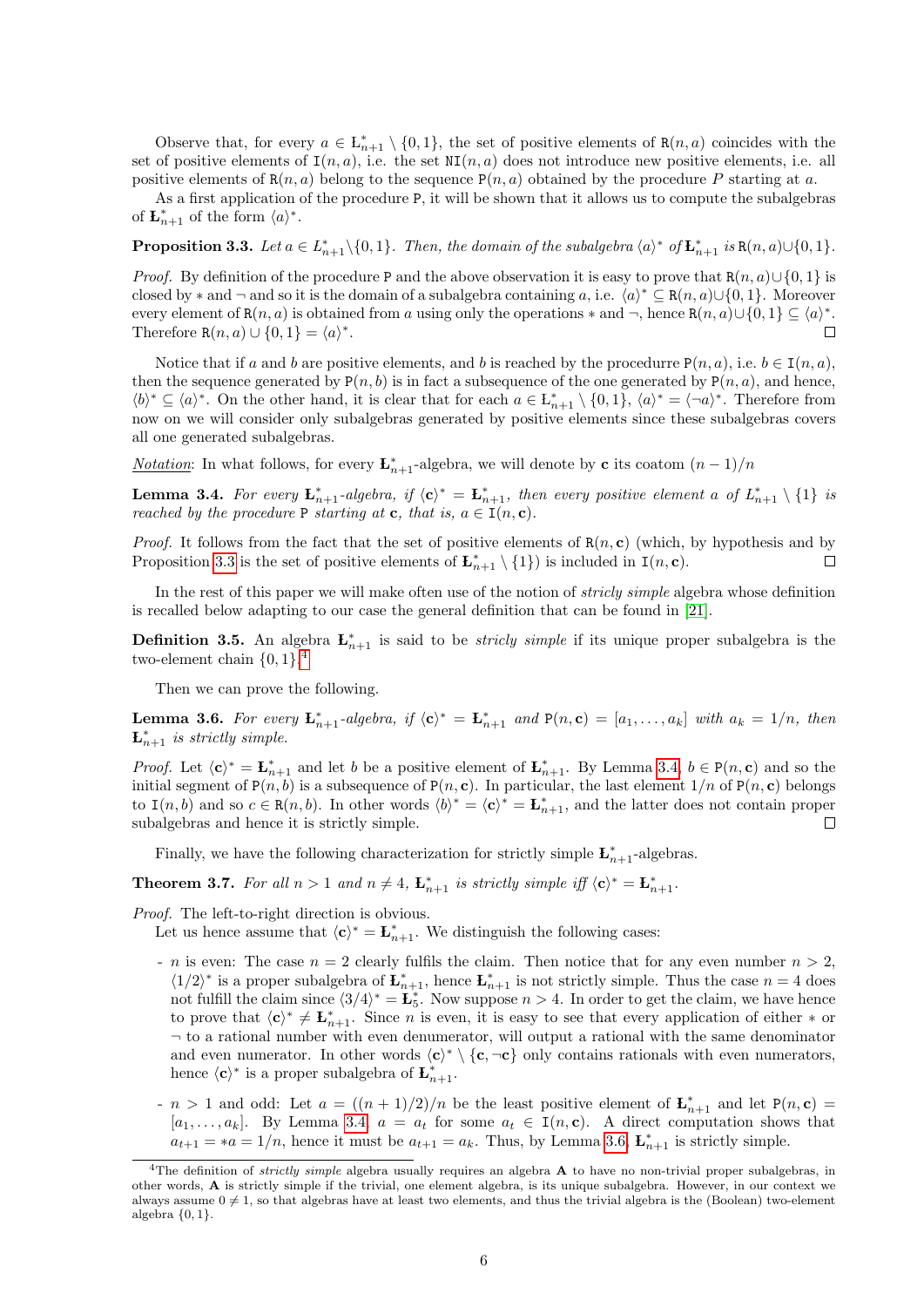Let us end this subsection with a comparison between  $\mathbf{L}_{n+1}$  and  $\mathbf{L}_{n+1}^*$ -algebras concerning subalgebras and strictly simple algebras. In particular, recall that a finite MV-chain  $L_{n+1}$  is strictly simple iff n is prime [\[23\]](#page-29-10).

<span id="page-6-2"></span>**Proposition 3.8.** The following holds for every  $n, m \geq 2$ :

- If  $\mathbf{L}_{n+1}$  is subalgebra of  $\mathbf{L}_{m+1}$ , then  $\mathbf{L}_{n+1}^*$  is subalgebra of  $\mathbf{L}_{m+1}^*$ .
- If  $\mathbf{L}_{n+1}^{*}$  is stricly simple, then n is prime.

*Proof.* The first item is a consequence of the fact that the operation  $*$  of  $\mathbf{L}_{n+1}^*$  is definable in  $\mathbf{L}_{n+1}$ . The second item is a consequence of the first item plus the already recalled fact from [\[23\]](#page-29-10) stating that  $L_{n+1}$ is strictly simple if and only if  $n$  is prime.  $\Box$ 

Notice that for every  $L_{n+1}$ , the subalgebras are algebras of type  $L_{m+1}$  with m being a divisor of n and  $\mathbf{L}_{n+1}$  is strictly simple if n is a prime number. Both statements are not true for  $\mathbf{L}_{n+1}^*$ . There exists subalgebras of  $\mathbf{L}_{n+1}^*$  that are not of type  $\mathbf{L}_{m+1}^*$  and there exists prime numbers n such that  $\mathbf{L}_{n+1}^*$  is not strictly simple as the following examples show.

<span id="page-6-3"></span>**Example 3.9.** (1) Let  $n = 9$ . Then,  $\langle 8/9 \rangle^* = \{0, 1/9, 2/9, 4/9, 5/9, 7/9, 8/9, 1\}$ . This subalgebra is a chain of 8 elements which is not isomorphic to  $\mathbf{L}_{7+1}^*$ . Indeed, in  $\mathbf{L}_{7+1}^*$ , we have  $*(5/7) = 3/7$ , and the correspondent (w.r.t. the order) element of  $5/7$  in  $\langle 8/9 \rangle^*$  is 7/9. But in this algebra  $*(7/9) = 2/9$ , that corresponds to 2/7 in  $\mathbf{L}_{7+1}^*$ . This shows that, although both  $\langle 8/9 \rangle^*$  and  $\mathbf{L}_{7+1}^*$  are 8-element algebras, they are not isomorphic.

(2) Let  $n = 17$  that is prime and consider the subalgebra of  $\mathbf{L}_{18}^{*}$  generated by its co-atom 16/17. A direct computation shows that

$$
\left\langle \frac{16}{17} \right\rangle^* = \left\{ 0, \frac{1}{17}, \frac{2}{17}, \frac{4}{17}, \frac{8}{17}, \frac{9}{17}, \frac{13}{17}, \frac{15}{17}, \frac{16}{17}, 1 \right\}\!,
$$

which is in fact a proper non-trivial subalgebra of  $\mathbf{L}_{18}^*$  showing that the latter is not strictly simple.

A more detailed study on the subalgebras of  $\mathbf{L}_{n+1}^*$ -algebras will be the object of Subsection [5.1.](#page-20-1)

## <span id="page-6-0"></span>3.2 Term-equivalence between  $\mathbf{L}_{n+1}^*$  and  $\mathbf{L}_{n+1}$

In this section we will characterize those algebras  $\mathbf{L}_{n+1}^*$  that allow to define Lukasiewicz implication  $\Rightarrow_L$ and hence, that are term-equivalent to the original finite MV-chain  $L_{n+1}$ .

Let us start proving that in every  $\mathbf{L}_{n+1}^*$  we can define terms characterizing the principal order filter  $F_a = \{b \in \mathcal{L}_{n+1} \mid b \ge a\}$  generated by a.

<span id="page-6-1"></span>**Proposition 3.10.** For each  $a \in L_{n+1}$ , the unary operation  $\Delta_a$  defined as

$$
\Delta_a(x) = \begin{cases} 1 & \text{if } x \in F_a \\ 0 & \text{otherwise.} \end{cases}
$$

is definable in  $\mathbf{L}_{n+1}^*$ . As a consequence, for every  $a \in L_{n+1}$ , the operation  $\chi_a$  that corresponds to the characteristic function of a (i.e.  $\chi_a(x) = 1$  if  $x = a$  and  $\chi_a(x) = 0$  otherwise) is definable as well.

*Proof.* The case  $a = 1$  corresponds to the Monteiro-Baaz  $\Delta$  operator and, as is well-known, it can be defined as  $\Delta_1(x) = *^nx$ . For the case  $a = 0$ , define  $\Delta_0(x) = \Delta_1(x) \vee \Delta_1(x)$ ; this gives  $\Delta_0(x) = 1$  for every x.

In order to define  $\Delta_a(x)$  for  $0 < a < 1$ , consider the following notions.

Given  $a, b \in L_{n+1}$  such that  $a > b$  we say that  $(a, b)$  is separated if either: (1)  $a > 1/2 \ge b$ , or (2)  $b = 0$ , or (3)  $a = 1$ . Clearly, if  $(a, b)$  is not separated then either  $1 > a > b > 1/2$  or  $1/2 \ge a > b > 0$ .

From now on we will consider terms  $t(x)$  formed by combining applications of  $*$  and  $+$ . Such terms are monotonic, i.e., if  $a \geq b$  then  $t(a) \geq t(b)$ . Observe that, for any  $0 < a < 1$  there exists m and k such that  $+m_a = 1$  and  $*^k a = 0$ .

**Fact 1.** If  $(a, b)$  is separated then there exists a term  $t(x)$  as above such that  $t(a) = 1$  and  $t(b) = 0$ .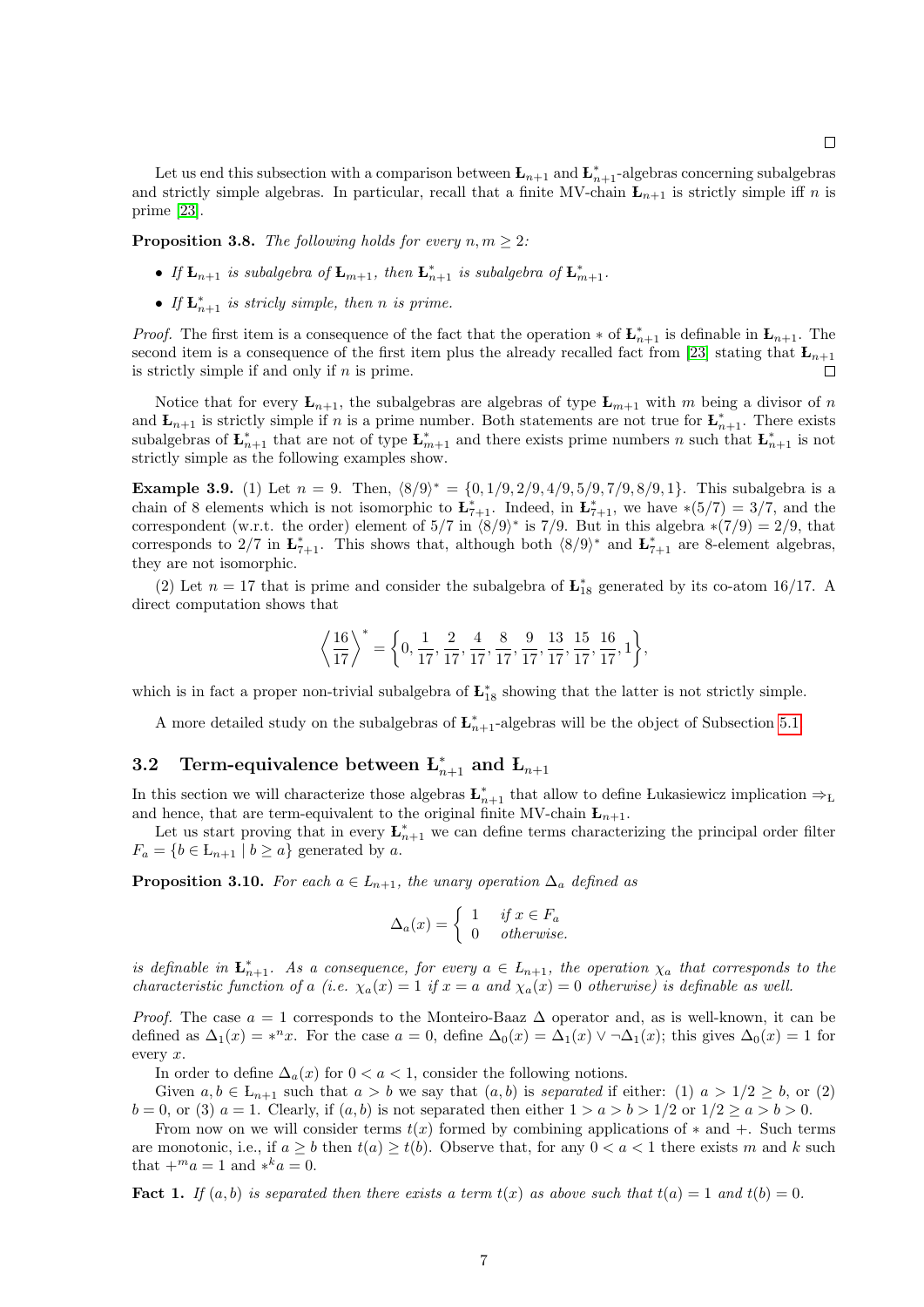| $\boldsymbol{x}$           | U | 11      | 2<br>11 | 3<br>$\overline{11}$ | 4<br>11  | 5<br>11 | 6<br>11 | 11      | 8<br>11  | 9<br>11      | ıΰ<br>11 |  |
|----------------------------|---|---------|---------|----------------------|----------|---------|---------|---------|----------|--------------|----------|--|
| $*x$                       | 0 | C       |         | 0                    |          | 0       | 11      | з<br>11 | 5<br>1.1 | 11           | 9<br>11  |  |
| $+x$                       | U | 2<br>11 | 11      | 6<br>11              | 8<br>11  | ю<br>11 |         |         |          |              |          |  |
| $+ \ast x$                 | O | 0       | 0       | 0                    | 0        | 0       | 2<br>11 | 6<br>11 | .U<br>11 |              |          |  |
| $*^2$ + $*x$               | 0 | 0       |         | 0                    | $\Omega$ | O       | 0       | U       | 11       |              |          |  |
| ∠<br>$+ *^2$<br>$+ \ast x$ | O | 0       |         | $\mathbf{0}$         |          |         |         |         | ۰        |              |          |  |
| $\overline{X^2x}$          | 0 | 0       | 0       | 0                    | 0        | 0       | 0       |         |          | 3<br>_<br>11 |          |  |
| $x^2 *^2 x$                | 0 | 0       |         | $\mathbf{0}$         |          |         |         |         |          | ٠            |          |  |

<span id="page-7-0"></span>Table 1: Some definable operations in  ${\bf L}_{12}^*$ 

Indeed, if (1) holds then  $*a > *b = 0$ . Let  $t(x) = +^k * x$  such that  $k = \min\{m \mid +^m * a = 1\}$ . If (2) holds let  $t(x) = +kx$  such that  $k = \min\{m \mid +^m a = 1\}$ . If (3) holds let  $t(x) = *kx$  such that  $k = \min\{m \mid *^m b = 0\}.$  In any case, t is as required, by observing that  $*1 = 1$  and  $+0 = 0$ .

Now, given  $0 < a < 1$ , let  $a^-$  be its immediate predecessor in the chain, i.e.  $a^- = a - 1/n$ . If  $(a, a^-)$  is separated then, by Fact 1,  $\Delta_a(x) = t(x)$  is as required, since t is monotonic. If  $(a, a^-)$  is not separated, a sequence of pairs  $(x_i, y_i)$  of elements in  $L_{n+1}$  such that  $x_i > y_i$  will be defined by taking  $x_0 = a$ ,  $y_0 = a^{-1}$ and by considering, for every  $i \geq 0$ , the following two cases:

**Case A:** Let  $(x_i, y_i)$  such that  $1 > x_i > y_i > 1/2$ . Let  $k_i = \max\{m \mid *^m x_i > *^m y_i\}$ . Let  $x_{i+1} = t_{i+1}(x_i)$ and  $y_{i+1} = t_{i+1}(y_i)$  where  $t_{i+1}(x) = *^{k_i}x$ . Note that  $x_{i+1} > y_{i+1}$ . If  $(x_{i+1}, y_{i+1})$  is separated the procedure stops. Otherwise, note that  $1/2 \geq x_{i+1} > y_{i+1} > 0$ . Go to **Case B** with input  $(x_{i+1}, y_{i+1})$ .

**Case B:** Let  $(x_i, y_i)$  such that  $1/2 \ge x_i > y_i > 0$ . If  $x_i = 1/2$  let  $x_{i+1} = +x_i$  and  $y_{i+1} = +y_i$ . Then,  $(x_{i+1}, y_{i+1})$  is separated and the procedure stops. Otherwise, if  $1/2 > x_i$ , let  $k_i = \max\{m \mid +^m x_i >$  ${+}^m y_i$ . Let  $x_{i+1} = t_{i+1}(x_i)$  and  $y_{i+1} = t_{i+1}(y_i)$  where  $t_{i+1}(x) = +^{k_i} x$ . Note that  $x_{i+1} > y_{i+1}$ . If  $(x_{i+1}, y_{i+1})$  is separated the procedure stops. Otherwise, note that  $1 > x_{i+1} > y_{i+1} > 1/2$ . Go to **Case A** with input  $(x_{i+1}, y_{i+1})$ .

By definition, if the procedure defined above stops then the output  $(x_{i+1}, y_{i+1})$  is separated. Note that  $x_{i+1} = \bar{t}(a)$  while  $y_{i+1} = \bar{t}(a^{-})$  for some term  $\bar{t}(x)$ . In such a case,  $\Delta_a(x)$  can be defined by the term  $t(\bar{t}(x))$ , where  $t(x)$  is a term as specified in **Fact 1**. Indeed,  $\Delta_a(a) = t(x_{i+1}) = 1$  and  $\Delta_a(a^-) = t(y_{i+1}) = 0$ and so  $\Delta_a(x)$  is as required, and being a term constructed by combining applications of  $*$  and  $+$ , it is monotonic. Thus, it remains to prove that the procedure above always stops. But this is easy to see from the following observation: if  $(a, b)$  is not separated then either  $(\#a, \#b)$  is separated or  $\#a-\#b=2(a-b)$ , for  $\# \in \{+,*\}.$  This means that, either  $(x_{i+1}, y_{i+1})$  is separated, or the distance  $x_{i+1} - y_{i+1}$  between  $x_{i+1}$  and  $y_{i+1}$  is strictly greater than the distance  $x_i - y_i$  between  $x_i$  and  $y_i$ . Given that the distance between two elements a and b of  $L_{n+1}$  is itself elements of  $L_{n+1}$  (which is a finite set) and it is defined as  $\neg(a \Rightarrow b) \lor \neg(b \Rightarrow a)$ , a separated  $(x_{i+1}, y_{i+1})$  must be found at some step  $i+1$ .

From the previous constructions we have shown that  $\Delta_a(x)$  can always be constructed by means of a term which combines applications of  $*$  and  $+$ . Finally, as for the operations  $\chi_a$ , define  $\chi_1 = \Delta_1$ ;  $\chi_0(x) = \neg \Delta_{1/n}(x)$ , and if  $0 < a < 1$ , then define  $\chi_a(x) = \Delta_a(x) \wedge \neg \Delta_{a^+}(x)$ , where  $a^+ = a + 1/n$  is the immediate sucessor of a.  $\Box$ 

Next we show an example of the above procedure to find the unary operations  $\Delta_a$ .

**Example 3.11.** Let us consider the  $\mathbf{L}_{n+1}^*$ -chain for  $n = 11$ , and let  $a = 8/11$ . We show how we can find the operation  $\Delta_{8/11}$  according to the procedure described in the proof of the previous proposition. In this case a and  $a^- = 7/11$  are both positive, so it fits with Case A above. Hence, the procedure above produces the following sequence of pairs (by simplicity, the denominator 11 will be omitted):  $(8,7) \stackrel{*}{\mapsto}$  $(5,3) \stackrel{+}{\mapsto} (10,6) \stackrel{*^2}{\mapsto} (7,0)$ . Since  $+(7/11) = 1$ , we obtain that  $\Delta_{8/11}(x) = t(t_3(t_2(t_1(x)))) = +*^2+**$ , by using the notation of the proof of Proposition [3.10.](#page-6-1) Similarly, one can check that  $\Delta_{9/11}(x) = t(t_1(x))$ , where  $t_1(x) = x^2x$  and  $t(x) = x^2x$ , i.e.  $\Delta_{9/11}(x) = x^2x^2$ . In this case, the pairs produced by the procedure described in the proof above are  $(9,8) \stackrel{*}{\mapsto} (3,0)$ . Therefore,  $\chi_{8/11}(x) = \Delta_{8/11}(x) \wedge \Delta_{9/11}(x) =$  $\min(+\ast^2+\ast x, 1-\ast^2\ast^2 x).$ 

Table [1](#page-7-0) shows, besides the operations  $*$  and  $+$ , the different steps to obtain  $\Delta_{8/11}$  and  $\Delta_{9/11}$ . The reader can easily obtain the other operators  $\Delta_a$  from such table by applying the given procedure.

Actually, Proposition [3.10](#page-6-1) can be straightforwardly generalized to any subalgebra of a  $\mathbf{L}_{n+1}^*$ .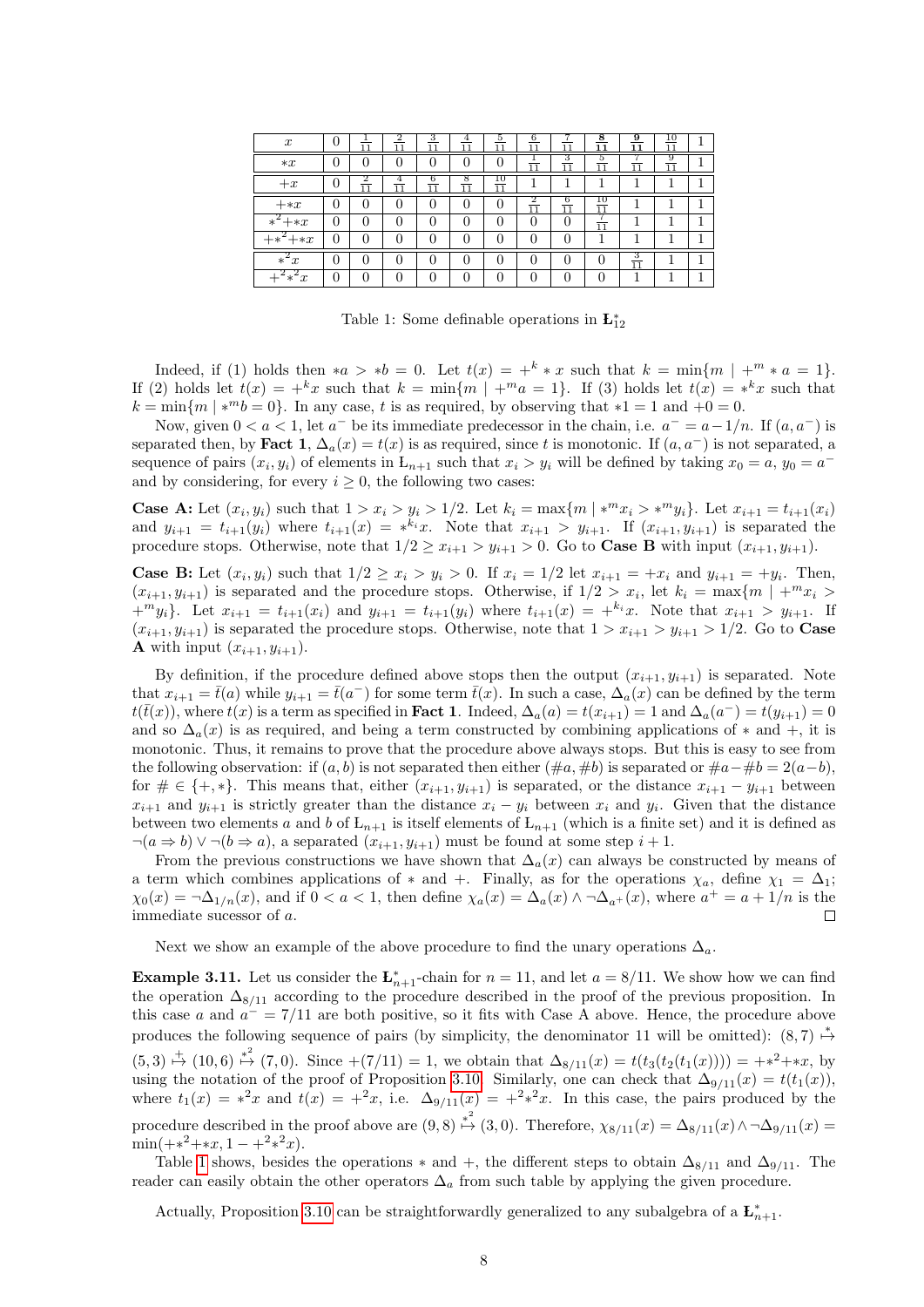**Corollary 3.12.** Let **A** be a subalgebra of  $\mathbf{L}_{n+1}^*$ . Then, for any element  $a \in \mathbf{A}$ , the operations  $\Delta_a$  and  $\chi_a$  are also definable in **A**.

*Proof.* Indeed, the same procedure defined in the proof of Proposition [3.10](#page-6-1) to find the terms for  $\Delta_a$  and  $\chi_a$  in  $\mathbf{L}_{n+1}^*$  works in **A** as well, as the operations  $*$  and  $\neg$  are obviously closed in **A**. The argument given in that proof to show that the procedure always stops remains the same. П

It is now almost immediate to check that the crisp (or order) implication as well as the Gödel implication are definable in every  $\mathbf{L}_{n+1}^*$ .

<span id="page-8-0"></span>Proposition 3.13. The order implication and Gödel implication,

$$
x \Rightarrow_c y = \begin{cases} 1 & \text{if } x \le y \\ 0 & \text{otherwise} \end{cases} \qquad x \Rightarrow_G y = \begin{cases} 1 & \text{if } x \le y \\ y & \text{otherwise} \end{cases}
$$

are both definable in  $\mathbf{L}_{n+1}^*$ .

*Proof.* Indeed,  $\Rightarrow_c$  can be defined as

$$
x \Rightarrow_c y = \bigvee_{0 \leq i \leq n} (\chi_{i/n}(x) \land \Delta_{i/n}(y)). \tag{1}
$$

In turn, Gödel implication is given by  $x \Rightarrow_G y = (x \Rightarrow_c y) \vee y$ .

Now we are ready to prove the main result of this section, that is a characterization of those algebras  $\mathbf{L}_{n+1}^*$  that define Lukasiewicz implication  $\Rightarrow_L$  or, equivalently, of those algebras  $\mathbf{L}_{n+1}^*$  that are termequivalent to  $L_{n+1}$ . First, recall how strictly simple algebras are introduced in Definition [3.5.](#page-5-4)

<span id="page-8-1"></span>**Theorem 3.14.** For all  $n \neq 4$ , the finite MV-chain  $\mathbf{L}_{n+1}$  is term equivalent to  $\mathbf{L}_{n+1}^*$  iff  $\mathbf{L}_{n+1}^*$  is strictly simple.

*Proof.* Left-to-right: If  $\mathbf{L}_{n+1}$  is term-equivalent to  $\mathbf{L}_{n+1}^*$  then Lukasiewicz product  $\odot$  is definable in  $\mathbf{L}_{n+1}^*$ , and hence  $\langle (n-1)/n \rangle^* = \mathbf{L}_{n+1}^*$ . Indeed, we can obtain  $(n-i-1)/n = ((n-1)/n) \odot ((n-i)/n)$  for  $i = 1, \ldots, n-1$ , and  $1 = \neg 0$ . By Theorem [3.7](#page-5-5) it follows that  $\mathbf{L}_{n+1}^{*}$  is strictly simple.

Right-to-left: since  $\mathbf{L}_{n+1}^*$  is strictly simple then, for each  $a, b \in L_{n+1}$  where  $a \notin \{0,1\}$  there is a definable term  $t_{a,b}(x)$  such that  $t_{a,b}(a) = b$ . Otherwise, if for some  $a \notin \{0,1\}$  and  $b \in L_{n+1}$  there is no such term then  $\mathbf{A} = \langle a \rangle^*$  would be a proper subalgebra of  $\mathbf{L}_{n+1}^*$  (since  $b \notin \mathbf{A}$ ) different from  $\{0, 1\}$ , a contradiction. Now, for  $0 \leq j \leq i \leq n$  consider terms  $\mathbf{t}_{i,j}(x, y)$  such that  $\mathbf{t}_{i,j}(i/n, j/n) = (i/n) \Rightarrow_L$  $(j/n)$ . Such terms can be defined as follows: if  $n > i > j \geq 0$  then  $\mathbf{t}_{i,j}(x,y) = t_{i/n,a_{ij}}(x)$ , where  $a_{ij} = 1 - i/n + j/n$ ; and  $\mathbf{t}_{n,j}(x, y) = y$  for  $0 \leq j < n$ . Since by Proposition [3.10](#page-6-1) the operations  $\chi_a(x)$  are definable for each  $a \in L_{n+1}$ , then in  $\mathbf{L}_{n+1}^*$  we can define Lukasiewicz implication  $\Rightarrow_L$  as follows:

$$
x \Rightarrow_{\mathbf{L}} y = (x \Rightarrow_c y) \vee \left( \bigvee_{n \geq i > j \geq 0} \chi_{i/n}(x) \wedge \chi_{j/n}(y) \wedge \mathbf{t}_{i,j}(x, y) \right)
$$

where  $x \Rightarrow_c y$  is defined as in Proposition [3.13.](#page-8-0)

**Remark 3.15.** The case  $n = 4$  is a singular one: it is the only counterexample for Theorems [3.7](#page-5-5) and [3.14.](#page-8-1) First,  $\mathbf{L}_{5}^{*}$  is generated by its coatom:  $\mathbf{L}_{5}^{*} = \langle 3/4 \rangle^{*}$ . In addition, it is term-equivalent to  $\mathbf{L}_{5}$ . Indeed, Lukasiewicz implication  $\Rightarrow_L$  can be defined in  $\mathbf{L}_5^*$  as in the proof of Theorem [3.14,](#page-8-1) with suitable adaptations. For  $0 \leq j \leq i \leq 4$  consider terms  $\mathbf{t}_{i,j}(x,y)$  such that  $\mathbf{t}_{i,j}(i/4,j/4) = (i/4) \Rightarrow_L (j/4)$ . Such terms can be defined as follows (observing that  $1/2 = 2/4$  in  $\mathbf{L}_5^*$ ):  $\mathbf{t}_{4,j}(x,y) = y$  for  $0 \le j \le 4$ ;  $t_{i,0}(x,y) = \neg x$  for  $0 < i \leq 4$ ;  $t_{3,2}(x,y) = x$ ;  $t_{3,1}(x,y) = x$ ; and  $t_{2,1}(x,y) = \neg y$ . Then,  $x \Rightarrow_L y$  is given by the term

$$
x \Rightarrow_{\mathbf{L}} y = (x \Rightarrow_c y) \vee \left( \bigvee_{4 \geq i > j \geq 0} \chi_{i/4}(x) \wedge \chi_{j/4}(y) \wedge \mathbf{t}_{i,j}(x,y) \right).
$$

However,  $\mathbf{L}_5^*$  is not strictly simple, since it has the non-trivial subalgebra with domain  $\{0, 1/2, 1\}$ .

 $\Box$ 

 $\Box$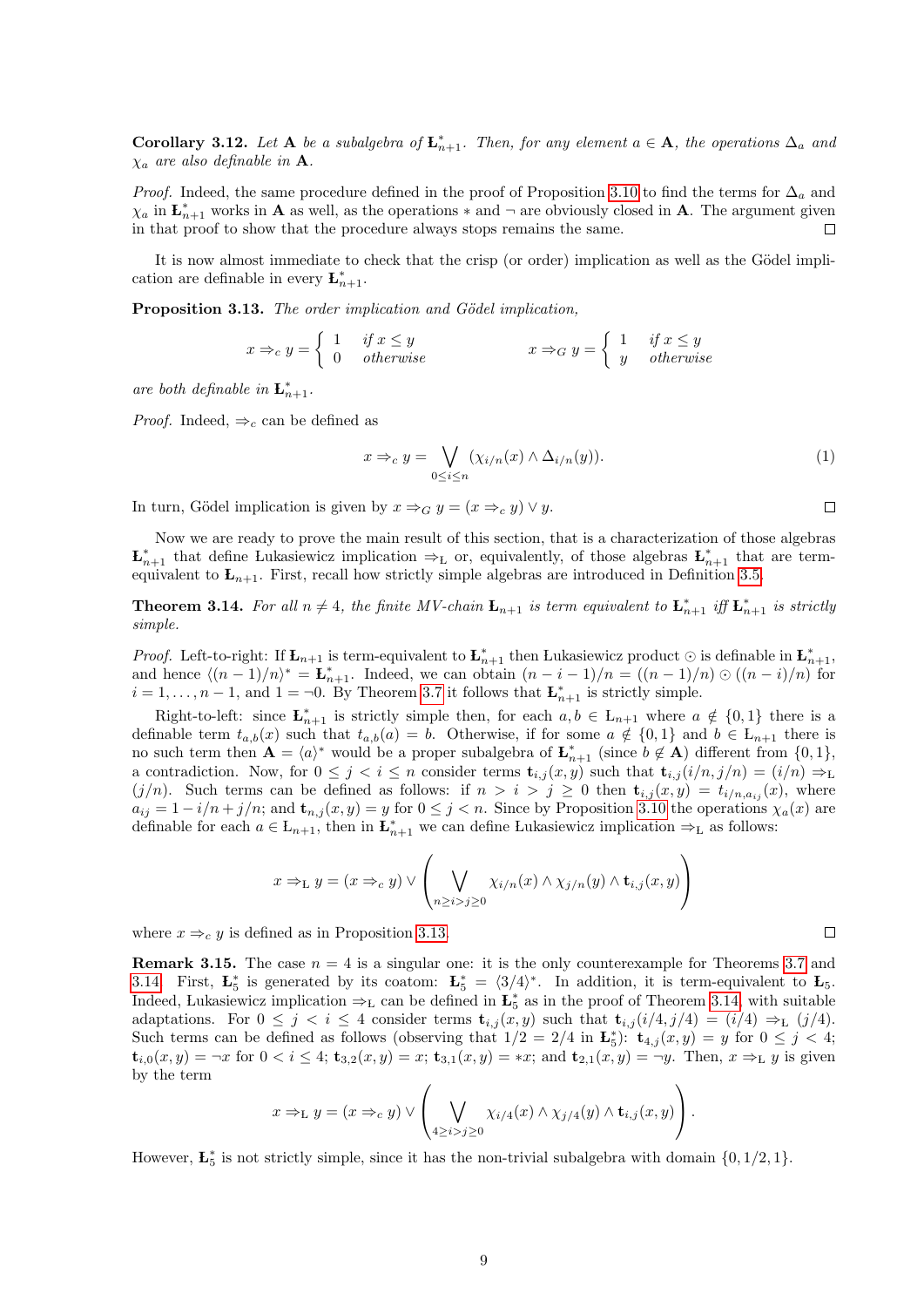## <span id="page-9-0"></span>3.3 Strictly simple  $L_{n+1}^*$ -chains and prime numbers

As we have shown in Proposition [3.8,](#page-6-2) *n* being prime is a necessary condition for  $\mathbf{L}_{n+1}^{*}$  to be strictly simple which, in turn, is equivalent to the term-equivalence between  $\mathbf{L}_{n+1}$  and  $\mathbf{L}_{n+1}^*$  (if  $n \neq 4$ ) by Theorem [3.14.](#page-8-1) However, the primality of n is not a sufficient condition for  $\mathbf{L}_{n+1}^*$  to be strictly simple. In fact, as the following result shows, there are prime numbers n for which  $\mathbf{L}_{n+1}^{*}$  contains non-trivial subalgebras. This fact was already observed in Example [3.9](#page-6-3) (2).

### <span id="page-9-4"></span>**Lemma 3.16.** If  $n > 5$  is of the form  $n = 2^m + 1$  then  $\mathbf{L}_{n+1}$  and  $\mathbf{L}_{n+1}^*$  are not term-equivalent.

*Proof.* Let n be of the form  $n = 2^m + 1$  for some  $m > 2$ . If  $\mathbf{c} = (n-1)/n$  then  $*^m \mathbf{c} = 1/n$ . By Proposition [3.3,](#page-5-0) the algebra  $\langle c \rangle^*$  has domain  $I(n, c) \cup NI(n, c) \cup \{0, 1\}$  (recall Definition [3.2\)](#page-4-2). Since  $I(n, c)$  has  $m+1$ elements then  $N(I(n, c) \setminus I(n, c)$  has at most  $m - 1$  elements (since  $c = \neg(1/n)$  and  $1/n = \neg c$  belong to  $\text{NI}(n, \mathbf{c}) \cap \text{I}(n, \mathbf{c})$ ). Hence, the algebra  $\langle \mathbf{c} \rangle^*$  has at most  $2 + 2(m - 1) + 2 = 2m + 2$  elements. Since  $2m + 2 < 2<sup>m</sup> + 1 = n$  as  $m > 2$ ,  $\langle c \rangle^*$  is properly contained in  $\mathbf{L}_{n+1}$ , and it is different from  $\{0, 1\}$ . Therefore  $\langle c \rangle^*$  is a proper non trivial subalgebra of  $\mathbf{L}_{n+1}^*$ , and the result follows from Theorem [3.14.](#page-8-1)

It is well-known that if  $n = 2^m + 1$  is prime then m is of the form  $2^k$ ; in such case,  $n = 2^{(2^k)} + 1$  is said to be a Fermat prime. As mentioned in the introduction, up to 2020 the only known Fermat primes are 3, 5, 17, 257, and 65537, and it is an open problem to determine whether there are infinitely many such prime numbers. Therefore, for any prime  $n > 5$  of the form  $n = 2<sup>m</sup> + 1$  (i.e., for any Fermat prime  $>$  5),  $\mathbf{L}_{n+1}^*$  contains non-trivial subalgebras, and hence it is not strictly simple.

Notice that, as we showed in Example [3.9](#page-6-3) (2), the subalgebra of  $\mathbf{L}_{18}^*$  generated by its coatom is a proper subalgebra of  $\mathbf{L}_{18}^*$  and indeed, 17 is the first Fermat prime number greater than 5.

We have seen that, in contrast with the case of the  $L_{n+1}$ -algebras, which are strictly simple iff n is prime, there are prime numbers for which  $\mathbf{L}_{n+1}^*$  contains proper non-trivial subalgebras. It is however possible to characterize those prime numbers which ensure the term-equivalence between  $\mathbf{L}_{n+1}$  and  $\mathbf{L}_{n+1}^*$ . Let us start by the following definition.

<span id="page-9-5"></span>**Definition 3.17.** Let  $\Pi$  be the set of odd primes n such that  $2^m$  is not congruent with  $\pm 1$  mod n for all m such that  $0 < m < (n-1)/2$ .<sup>[5](#page-9-1)</sup>

By Fermat's little theorem,  $2^{n-1}$  is congruent with 1 mod n, for every odd prime n. Since  $2^{n-1} = b^2$ for  $b = 2^m$  and  $m = (n-1)/2$ , it follows that  $b^2$  is congruent with 1 mod n. But then, using that n is prime, we conclude that  $b = 2^m$  is congruent with  $\pm 1 \mod n$ , for  $m = (n-1)/2$ . From this, n is in  $\Pi$  iff n is an odd prime such that  $(n-1)/2$  is the least  $m > 0$  such that  $2^m$  is congruent with  $\pm 1$  mod n.

As a matter of example, the first prime numbers (below 200) in the set  $\Pi$  are: 3, 5, 7, 11, 13, 19, 23, 29, 37, 47, 53, 59, 61, 67, 71, 79, 83, 101, 103, 107, 131, 139, 149, 163, 167, 173, 179, 181, 191, 197 and 199.

The following Theorem [3.19](#page-10-1) is the main result of this subsection and it characterizes the class of prime numbers for which the Lukasiewicz implication is definable in  $\mathbf{L}_{n+1}^*$  (besides  $n = 2$ ). Before proving it, we need to show the following lemma.

<span id="page-9-3"></span>**Lemma 3.18.** For each odd number n, the procedure P starting at  $c = (n-1)/n$  stops after reaching  $1/n$ , that is, if  $P(n, c) = [a_1, a_2, \ldots, a_t]$  then  $a_t = 1/n$ .

*Proof.* We already observed that P always stops since  $L_{n+1}^*$  is finite. Thus assume, by way of contradiction, that P stops at  $a_t = k/n$  with  $k > 1$ .

<span id="page-9-2"></span>Fact 2. Let q and  $n > q$  be positive integers and n odd. Then: (1) if  $q > n/2$ ,  $\ast(q/n)$  has always an odd numerator; (2) if q is odd, then  $\neg(q/n)$  has even numerator.

By Fact [2,](#page-9-2) k cannot be even. Indeed, if k were even, then  $a_t$  would be obtained from  $a_{t-1}$  by negating it, i.e.  $a_t = \neg a_{t-1}$ , and then  $a_{t+1} = \ast(a_t)$  should coincide with a previous element  $a_i$  in the list  $[a_1, a_2, \ldots, a_t]$  such that  $a_i < a_1 = (n-1)/n$ . But then  $a_{t+1} = a_i$  should have an odd numerator, and hence  $a_i = * (a_{i-1})$ , that is, we would have  $a_{t+1} = * (a_t) = * (a_{i-1})$ , hence  $a_t = a_{i-1}$ , and the procedure should have stopped at  $a_{t-1}$ , contradiction. Therefore k must be odd.

Since P stops at  $a_m = k/n$ , there exists an  $a_i < a_1$  already met by the procedure such that  $a_{t+1} = a_i$ . If  $a_{t+1} = * (a_t)$ , then we reason as above and get  $a_{i-1} = a_t$ , contradiction. So let us assume  $a_{t+1} =$ 

<span id="page-9-1"></span> $5$ These prime numbers are known in the literature as those *odd primes with one coach*. Properties satisfied by such a set of prime numbers can be found in the following webpage of the Online Encyclopedia of Integer Sequences (OEIS): https://oeis.org/A216371. Further interesting properties on the class Π can be found in [\[26\]](#page-30-1)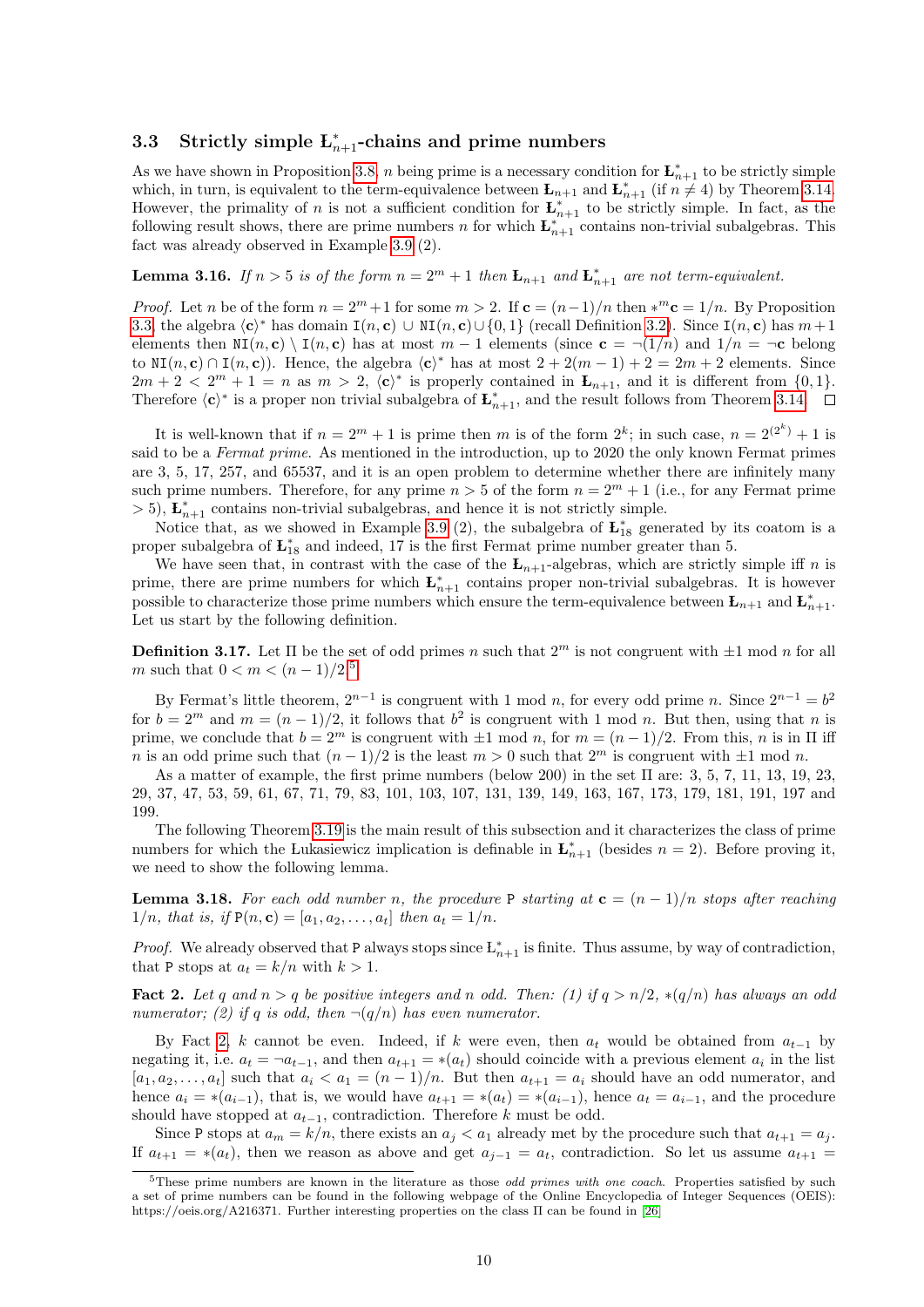$\neg(a_t) = n - (k/n) = (n - k)/n = a_j$ . Notice that the numerator  $n - k$  of  $a_j$  is even. Thus,  $a_j$  must have been obtained as  $\neg(a_{j-1})$  in a previous step, that is,  $a_j = \neg a_{j-1} = \neg a_t = a_j$ , and hence it must be the case that  $a_{i-1} = a_t$ . In other words, the procedure should have stopped earlier at  $a_{t-1}$ , contradiction. Therefore, necessarily  $k = 1$ , that is to say,  $a_t = 1/n$ .  $\Box$ 

<span id="page-10-1"></span>**Theorem 3.19.** Let  $n \geq 3$  be an odd number. Then:  $\mathbf{L}_{n+1}$  and  $\mathbf{L}_{n+1}^*$  are term-equivalent iff n is a prime number belonging to the set Π.

*Proof.* Let  $\mathbf{c} = (n-1)/n$  and let  $P(n, \mathbf{c}) = [a_1, \ldots, a_l]$  be the sequence generated by the procedure  $P(n, \mathbf{c})$ . This sequence can be regarded as the concatenation of a number  $r$  of subsequences

 $[a_1^1, \ldots, a_{l_1}^1], [a_1^2, \ldots, a_{l_2}^2], \ldots, [a_1^r, \ldots, a_{l_r}^r],$ 

with  $a_1^1 = a_1$  and  $a_{l_r}^r = a_l$ , where for each subsequence  $1 \leq j \leq r$ , only the last element  $a_{l_j}^j$  is below  $1/2$ , while the rest of elements are above 1/2.

By the very definition of  $*$ , it follows that the last elements  $a_{l_j}^j$  of every subsequence are of the form

$$
a_{l_j}^j = \begin{cases} \frac{k_j n - 2^{m_j}}{n}, & \text{if } j \text{ is odd} \\ \frac{2^{m_j} - k_j n}{n}, & \text{otherwise, i.e. if } j \text{ is even} \end{cases}
$$

for some  $m_j, k_j > 0$ , where in particular  $m_j$  is the number of strictly positive elements of  $L_{n+1}$  which are obtained by the procedure before getting  $a_{l_j}^j$ .

By Lemma [3.18,](#page-9-3) since *n* is odd,  $P(n, c)$  stops at  $1/n$ , i.e.  $a_l = a_{l_r}^r = 1/n$ . Thus, writing *m* and *k* istead of  $m_r$  and  $k_r$ :

$$
\begin{cases} kn - 2^m = 1, \text{ if } r \text{ is odd (i.e., } 2^m \equiv -1 \pmod{n} \text{ if } r \text{ is odd})\\ 2^m - kn = 1, \text{ otherwise (i.e., } 2^m \equiv 1 \pmod{n} \text{ if } r \text{ is even}) \end{cases}
$$

where m is now the number of strictly positive elements in the list  $P(n, c)$ , i.e. that are reached by the procedure before stopping. Therefore,  $2^m$  is congruent with  $\pm 1$  mod n.

Suppose now that  $n \geq 3$  is an odd number such that  $\mathbf{L}_{n+1}$  is term equivalent to  $\mathbf{L}_{n+1}^*$ . Then,  $\mathbf{L}_{n+1}^*$ is strictly simple and by Proposition [3.8,](#page-6-2)  $n$  is prime. This being so, the integer  $m$  defined above must be exactly  $(n-1)/2$ , the number of strictly positive elements of  $L_{n+1}$  (different from 1). Otherwise,  $\langle c \rangle^*$  would be a proper subalgebra of it, which is absurd. Moreover, for no  $m' < m$  one has that  $2^{m'}$ is congruent with  $\pm 1$  mod *n* because, in this case, the algorithm would stop producing, again, a proper subalgebra of  $\mathbf{L}_{n+1}^*$ . This shows that  $n \in \Pi$ , i.e., the left-to-right direction of our claim.

In order to show the other direction, assume that  $\mathbf{L}_{n+1}$  and  $\mathbf{L}_{n+1}^*$  are not term-equivalent. By Theorem [3.14,](#page-8-1) this implies that  $\mathbf{L}_{n+1}^*$  is not strictly simple. Thus, by Theorem [3.7,](#page-5-5)  $\langle a_1 \rangle^*$  is a proper subalgebra of  $\mathbf{L}_{n+1}^*$  and hence the algorithm above stops in  $1/n$ , after reaching  $m < (n-1)/2$  strictly positive elements of  $L_{n+1}$ . Thus,  $2^m$  is congruent with  $\pm 1$  mod n (depending on whether r is even or odd, where r is the number of subsequences in the sequence  $P(n, c)$  as described above), showing that  $n \notin \Pi$ .

Observe that 3 and 5 are the only Fermat primes belonging to Π. Indeed, by Lemma [3.16,](#page-9-4) if n is a Fermat prime such that  $n > 5$  then  $\mathbf{L}_{n+1}$  and  $\mathbf{L}_{n+1}^*$  are not term-equivalent. By Theorem [3.19,](#page-10-1) n does not belong to the set Π.

# <span id="page-10-0"></span>4 The matrix logics of  $\mathbf{L}_{n+1}^*$ -chains

Given the algebra  $\mathbf{L}_{n+1}^*$ , it is possible to consider, for every  $1 \leq i \leq n$ , the matrix logic  $\Lambda_{n+1,i}^* =$  $\langle \mathbf{L}_{n+1}^*, F_{i/n} \rangle$ , where  $F_{i/n} = \{a \in \mathbf{L}_{n+1} \mid a \ge i/n\}$ . Recall that the logic  $\Lambda_{n+1,i}^*$ , regarded as a consequence relation over a propositional language  $\mathcal L$  with signature  $(\vee, \ast, \neg, \bot)$  of type  $(2, 1, 1, 0)$ , is defined as follows: for every subset of formulas  $\Gamma \cup \{\varphi\} \subseteq \mathcal{L}$ ,

$$
\Gamma \models_{\Lambda_{n+1,i}^*} \varphi \quad \text{if} \quad \text{for every } \mathbf{L}_{n+1}^* \text{-evaluation } e,
$$

$$
e(\psi) \ge i/n \text{ for every } \psi \in \Gamma \text{ implies } e(\varphi) \ge i/n
$$

In the following subsections we will first show that the logics  $\Lambda_{n+1,i}^*$  are algebraizable, then we will describe their equivalent algebraic semantics, and finally we will provide an axiomatization.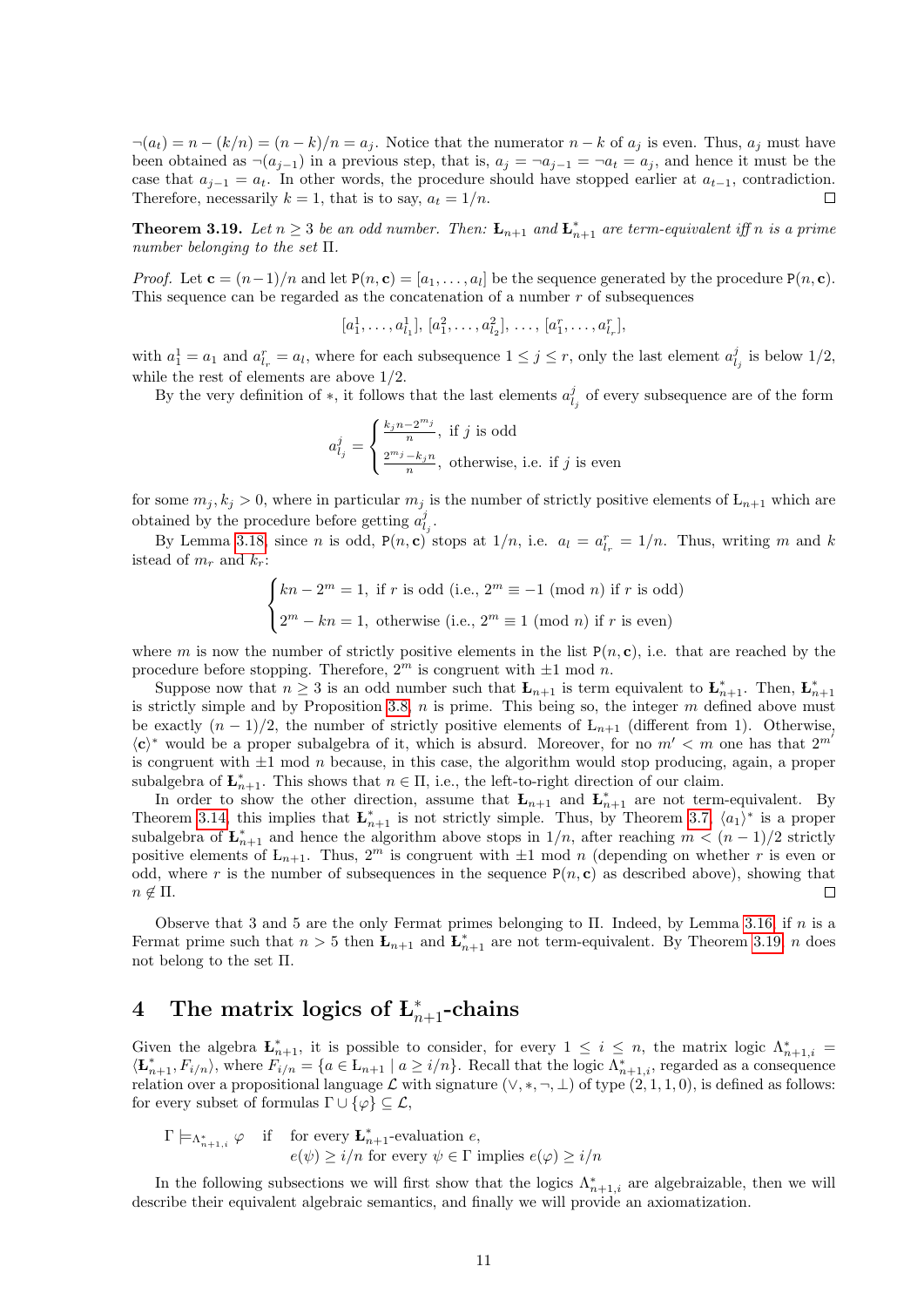## <span id="page-11-0"></span>4.1 Algebraizability of the logics  $\Lambda^*_{n+1,i}$

In this section we show that all the logics  $\Lambda_{n+1,i}^*$  are algebraizable in the sense of Blok-Pigozzi [\[2\]](#page-28-3), and that, for every *i*, *j*, the quasi-varieties associated to  $\Lambda_{n+1,i}^*$  and  $\Lambda_{n+1,j}^*$  are the same.

Consider in  $\mathbf{L}_{n+1}^*$  the strict equality operation  $\approx$  defined as  $x \approx y = 1$  if  $x = y$ , and  $x \approx y = 0$ otherwise. In fact, in  $\mathbf{L}_{n+1}^*$  the operation  $\approx$  is definable by means of the implication  $\Rightarrow_c$  (recall Proposition [3.13\)](#page-8-0) as follows:

$$
x \approx y = (x \Rightarrow_c y) \land (y \Rightarrow_c x).
$$

Equivalently, it can also be defined by means of the Gödel implication  $\Rightarrow_G$  and the unary operator  $\Delta_1$ (Propositions [3.10](#page-6-1) and [3.13\)](#page-8-0) as

$$
x \approx y = \Delta_1((x \Rightarrow_G y) \land (y \Rightarrow_G x)).
$$

This fact allows us to show the algebraizability of the logics  $\Lambda_{n+1,n}^*$ .

<span id="page-11-1"></span>**Lemma 4.1.** For every n, the logic  $\Lambda_{n+1}^* := \Lambda_{n+1,n}^* = \langle \mathbf{L}_{n+1}^*, \{1\} \rangle$  is algebraizable.

*Proof.* Consider the set of formulas in two variables  $\Theta(p,q) = \{p \approx q\}$  and the formulas in one variable  $\delta(p), \epsilon(p)$ , where  $\delta(p) = p$  and  $\epsilon(p) = \Delta_0(p)$ . Then, according to [\[2,](#page-28-3) Th. 4.7], we have to show that the following conditions hold:

- (i)  $\models_{\Lambda_{n+1}^*} \Theta(\varphi, \varphi)$
- (ii)  $\Theta(\varphi, \psi) \models_{\Lambda_{n+1}^*} \Theta(\psi, \varphi)$
- (iii)  $\Theta(\varphi, \psi), \Theta(\psi, \chi) \models_{\Lambda_{n+1}^*} \Theta(\varphi, \chi)$

(iv-a)  $\Theta(\varphi, \psi) \models_{\Lambda_{n+1}^*} \Theta(\#\varphi, \#\psi)$ , for  $\#\in \{\neg, *\}$ 

(iv-b)  $\Theta(\varphi, \psi), \Theta(\chi, \nu) \models_{\Lambda_{n+1}^*} \Theta(\varphi \vee \chi, \psi \vee \nu)$ 

(v)  $\varphi \models_{\Lambda_{n+1}^*} \Theta(\delta(\varphi), \epsilon(\varphi))$ , and  $\Theta(\delta(\varphi), \epsilon(\varphi)) \models_{\Lambda_{n+1}^*} \varphi$ 

Observe that for every  $\mathbf{L}_{n+1}^*$ -evaluation e and formulas  $\varphi, \psi$ , we have  $e(\Theta(\varphi, \psi)) = 1$  iff  $e(\varphi) = e(\psi)$ , and since  $e(\epsilon(\varphi)) = 1$ , we also have  $e(\Theta(\delta(\varphi), \epsilon(\varphi))) = 1$  iff  $e(\varphi) = 1$ . Then it is very easy to check that all the above conditions are satisfied.  $\Box$ 

Actually, the logic  $\Lambda_{n+1}^*$  is a (Rasiowa) *implicative* logic, since it satisfies the following characteristic properties (see e.g. [\[8\]](#page-29-15)):

$$
(R1) \models_{\Lambda_{n+1}^*} \varphi \Rightarrow \varphi
$$

- $(R2) \varphi \Rightarrow \psi, \psi \Rightarrow \chi \models_{\Lambda_{n+1}^*} \varphi \Rightarrow \chi$
- $(R3) \varphi \Leftrightarrow \psi \models_{\Lambda_{n+1}^*} \neg \varphi \Rightarrow \neg \psi, \quad \varphi \Leftrightarrow \psi \models_{\Lambda_{n+1}^*} * \varphi \Rightarrow * \psi$  $\varphi_1 \Leftrightarrow \psi_1, \varphi_2 \Leftrightarrow \psi_2 \models_{\Lambda_{n+1}^*} \varphi_1 \lor \varphi_2 \Rightarrow \psi_1 \lor \psi_2$
- (R4)  $\varphi, \varphi \Rightarrow \psi \models_{\Lambda_{n+1}^*} \psi$
- $(R5) \varphi \models_{\Lambda_{n+1}^*} \psi \Rightarrow \varphi$

where  $\Rightarrow \in \{\Rightarrow_c, \Rightarrow_G\}$ . And it is well-known that implicative logics are algebraizable, see [\[9,](#page-29-16) in Vol. 1 of [\[7\]](#page-29-0)].

Blok and Pigozzi introduce in [\[3\]](#page-28-4) the following notion of equivalent deductive systems. Two propositional deductive systems  $S_1$  and  $S_2$  in the same language are *equivalent* if there are translations  $\tau_i: S_i \to S_j$  for  $i \neq j$  such that:  $\Gamma \vdash_{S_i} \varphi$  iff  $\tau_i(\Gamma) \vdash_{S_j} \tau_i(\varphi)$ , and  $\varphi \dashv_{S_i} \tau_j(\tau_i(\varphi))$ . From very general results in [\[3\]](#page-28-4), it follows that two equivalent logic systems are indistinguishable from the algebraic point of view, namely: if one of the systems is algebraizable then the other will be also algebraizable w.r.t. the same quasivariety. This can be applied to  $\Lambda_{n+1,i}^*$ .

<span id="page-11-2"></span>**Lemma 4.2.** For every n and every  $1 \leq i \leq n-1$ , the logics  $\Lambda_{n+1}^*$  and  $\Lambda_{n+1,i}^*$  are equivalent.

*Proof.* Indeed, it is enough to consider the translation mappings  $\tau_1 : \Lambda_{n+1}^* \to \Lambda_{n+1,i}^*$ ,  $\tau_1(\varphi) = \Delta_1(\varphi)$ , and  $\tau_{i,2} : \Lambda_{n+1,i}^* \to \Lambda_{n+1}^*, \tau_{i,2}(\varphi) = \Delta_{i/n}(\varphi).$  $\Box$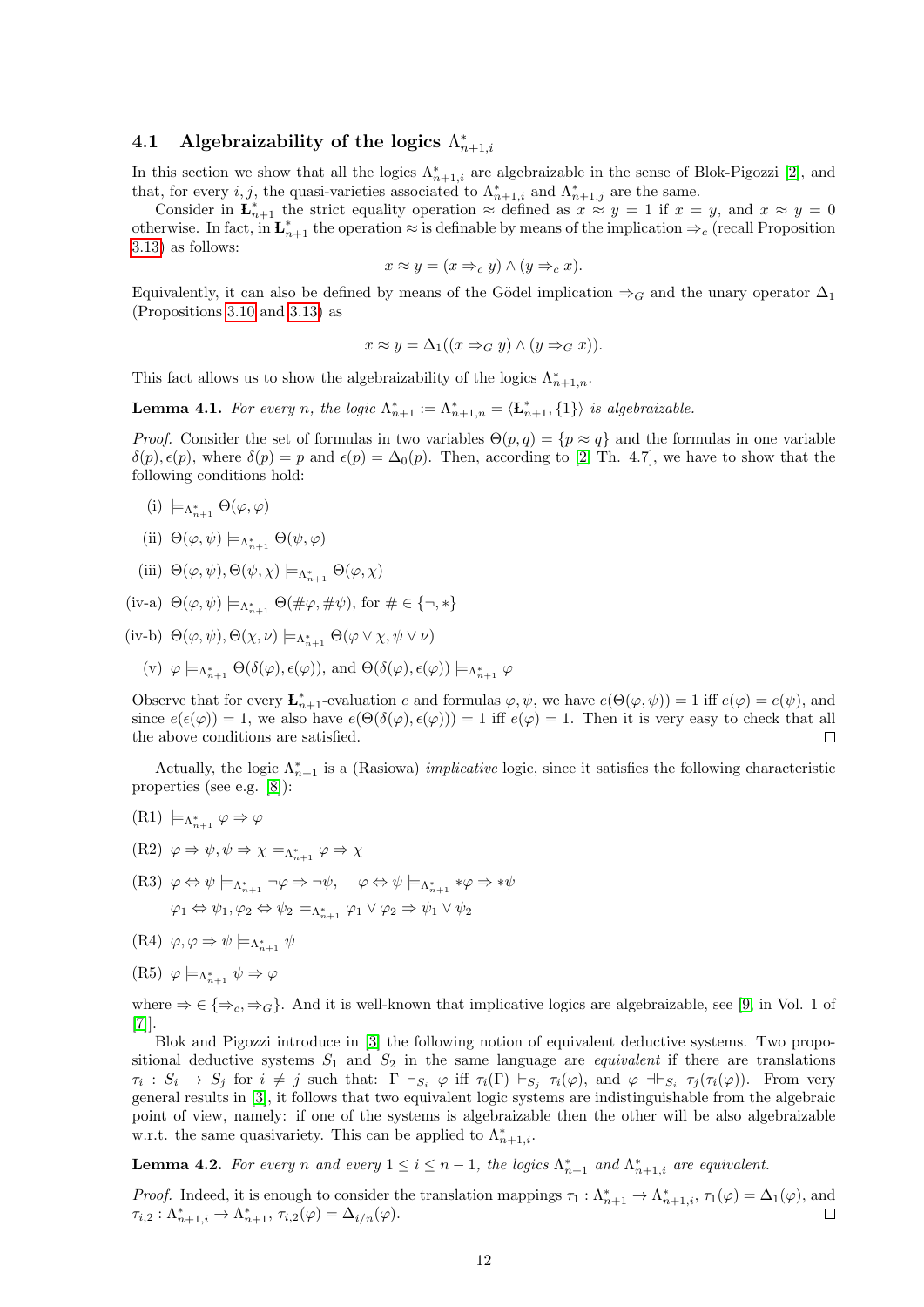Therefore, as a direct consequence of Lemma [4.1,](#page-11-1) Lemma [4.2](#page-11-2) and the above observations, the algebraizability of  $\Lambda_{n+1,i}^*$  easily follows.

**Theorem 4.3.** For every n and every  $1 \leq i \leq n$ , the logic  $\Lambda_{n+1,i}^*$  is algebraizable.

Therefore, for each logic  $\Lambda_{n+1,i}^*$  there is a quasivariety  $\ngeq(i, n)$  which is its equivalent algebraic semantics. The question of describing  $\chi(i, n)$  is dealt with in the next section, where it is shown that it is in fact a variety.

## <span id="page-12-0"></span>4.2 The equivalent algebraic semantics of  $\Lambda_{n+1,i}^*$

Due to Lemma [4.2,](#page-11-2) all logics  $\Lambda_{n+1,i}^*$ 's are equivalent to  $\Lambda_{n+1}^*$  and hence they have the same equivalent algebraic semantics, i.e.  $\neq (i, n) = \neq (j, n)$ , for every  $1 \leq i, j \leq n$ , and hence we will simplify the notation and refer to  $\not\geq(n)$  for this common quasi-variety. In order to characterize  $\not\geq(n)$ , in the following we consider, without loss of generality, the case  $i = n$ , i.e. the algebras corresponding to the matrix logic  $\Lambda_{n+1}^* = \langle \mathbf{L}_{n+1}^*, F_1 \rangle$  defined by the filter  $F_1 = \{1\}.$ 

We start by observing that from the chain  $\mathbf{L}_{n+1}^* = (\mathbf{L}_{n+1}, \wedge, \vee, *, \neg, 0, 1)$ , we can define the algebra

 $\mathbf{IG}_{n+1} = (\mathbf{L}_{n+1}, \wedge, \vee, \Rightarrow_G, \neg, 0, 1)$ 

where  $\Rightarrow_G$  is Gödel implication, that is definable as shown in Proposition [3.13,](#page-8-0) that is in fact the standard  $(n+1)$ -valued Gödel algebra with an involution [\[16,](#page-29-12) [18\]](#page-29-13). Conversely,  $\mathbf{L}_{n+1}^{*}$  can be seen as the expansion of  $IG_{n+1}$  with the  $*$  operation. Recalling also from Proposition [3.10](#page-6-1) the definition, for a given n and for every  $a \in L_{n+1}$ , of the terms  $\Delta_a$  (as suitable sequences of the  $\neg$  and  $*$  operations), the above motivates the following definition.

<span id="page-12-1"></span>**Definition 4.4.** An  $\Lambda_{n+1}^{\star}$ -algebra is a triple  $(\mathbf{A}, \sim, \star)$ , where

- $\mathbf{A} = (A, \wedge, \vee, \Rightarrow, 0, 1)$  is a  $(n + 1)$ -valued Gödel algebra  $(a G_{n+1}$ -algebra for short),
- (A,  $\sim$ ) is a  $(n+1)$ -valued Gödel algebra with involution (a  $IG_{n+1}$ -algebra for short), and
- $\star$  is a unary operation on A such that the following equations hold, where for every  $a \in \{0, 1/n, \ldots, (n-q)\}$  $1)/n, 1$ , the operation  $\Delta_a$  is defined as a sequence of ∼'s and  $\star$ 's obtained from its definition in Proposition [3.10](#page-6-1) by replacing the occurrences of  $\neg$  and  $*$  by  $\sim$  and  $*$  respectively:
- (Eq1)  $\Delta_1(x) = \Delta(x), \Delta_0(x) = 1$ (Eq2)  $\Delta_a \Delta_b x = \Delta_b x$ (Eq3)  $\Delta_a x \vee \sim \Delta_a x = 1$ (Eq4)  $\Delta_{a+} x \Rightarrow \Delta_{a} x = 1$ , if  $a < 1$ (Eq5)  $\Delta_a(x \vee y) = (\Delta_a x \vee \Delta_a y)$ (Eq6)  $\Delta_{\neg a} \sim x \Rightarrow \sim \Delta_{a+} x = 1$ , if  $a < 1$  $(Eq7)$   $\Delta(x \Rightarrow y) \Rightarrow (\star x \Rightarrow \star y) = 1$
- (Eq8)  $\Delta_a x \Rightarrow \Delta_{*a} \star x = 1$
- (Eq9)  $\Delta_{(*a)}$ + $\star x \Rightarrow \Delta_{a}$ + $x = 1$

where  $\Delta(x) = \lambda x \Rightarrow 0$  is the Baaz-Monteiro operator, and  $a^+ = a + 1/n$ .

Since the class of  $IG_{n+1}$ -algebras is a variety (it is a subvariety of the class of Gödel algebras with an involution), from the above definition it is clear that the quasi-variety  $\chi(n)$  of  $\Lambda_{n+1}^{\star}$ -algebras is in fact a variety.

Moreover, defining  $x \Leftrightarrow y = (x \Rightarrow y) \wedge (y \Rightarrow x)$ , the following congruence law holds for  $\star$ :

$$
\text{if } x \Leftrightarrow y = 1 \text{ then } \star x \Leftrightarrow \star y = 1 \tag{Cong}
$$

If we look at a  $\Lambda_{n+1}^*$ -algebra as an axiomatic expansion of its underlying (prelinear)  $IG_{n+1}$ -algebra with the additional  $\star$  operation, (Cong) is in fact the necessary condition to be satisfied by  $\star$  to keep the prelinearity property in the expanded algebra, see e.g. [\[9,](#page-29-16) in Vol. 1 of [\[7\]](#page-29-0)]. Therefore, the variety  $\dot{\gamma}(n)$ is semilinear and the following subdirect representation holds.

**Proposition 4.5.** Every  $\Lambda_{n+1}^*$ -algebra is a subdirect product of linearly ordered  $\Lambda_{n+1}^*$ -algebras.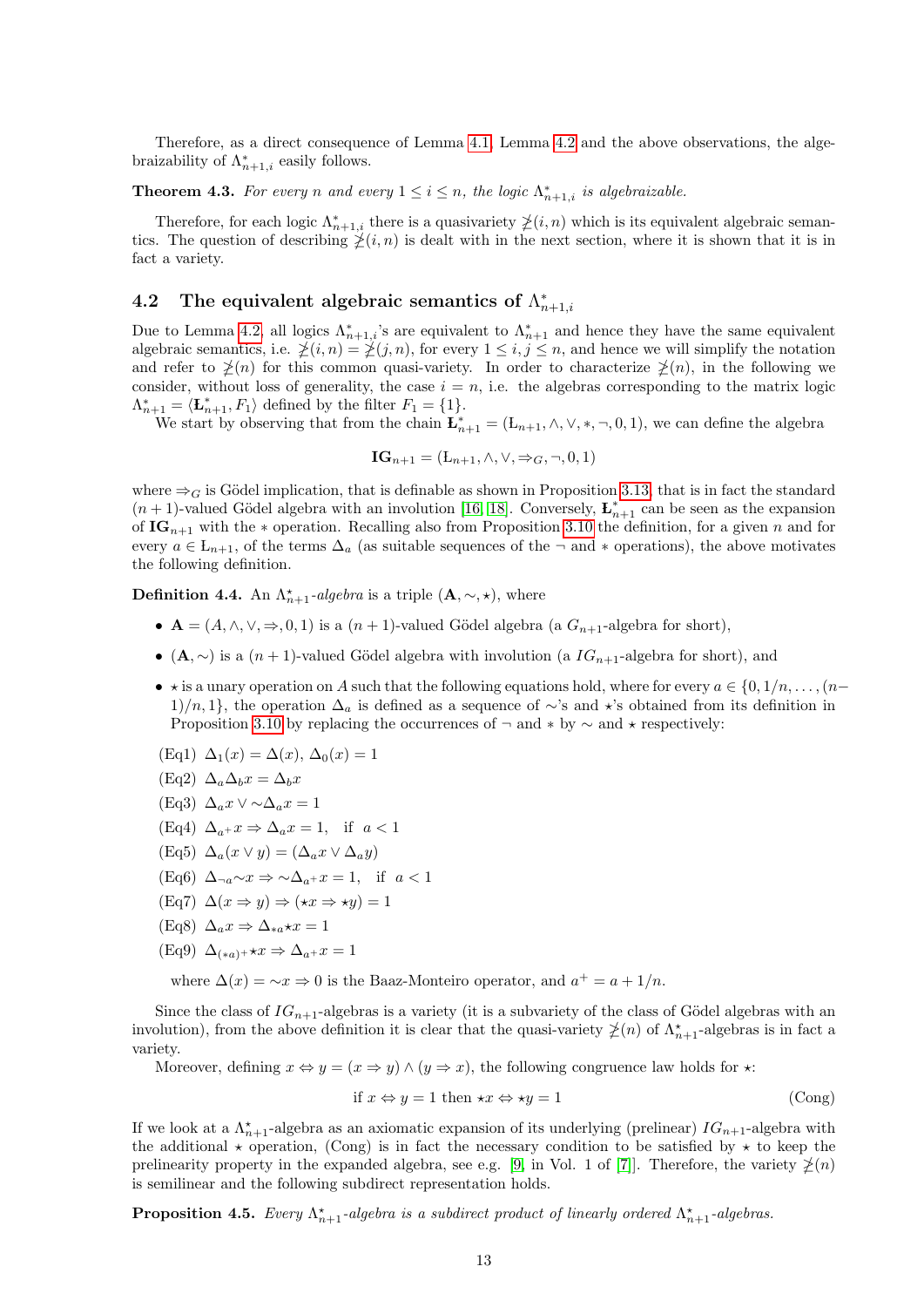Looking at the above axioms, we observe that  $(Eq7)$  requires  $\star$  to be a non-decreasing operation, while (Eq1) declares that the n-iteration of  $\star$  results in the well-known Baaz-Monteiro's  $\Delta$  operator. These two properties allows us to prove the following three further basic properties of the  $\star$  operation.

**Lemma 4.6.** The following identities hold in any  $\Lambda_{n+1}^{\star}$ -algebra:

$$
(i) \star x \Rightarrow x = 1
$$

$$
(ii) \star 1 = 1
$$

$$
(iii) \star 0 = 0
$$

Proof.

(i) By the above representation theorem, it is enough to prove it for linearly-ordered  $\Lambda_{n+1}^*$ -algebras. Let **A** be a  $\Lambda_{n+1}^*$ -chain, and by way of contradiction, let  $x \in A$  such that  $x \lt \star x$ . By (Eq7) and (Eq1), we have the following chain of inequalities:  $x < \star x \leq \star x \leq ... \leq (\star)^n x = \Delta_1(x) = \Delta(x)$ . But if  $x < \star x$  it means that  $x < 1$  and hence  $\Delta x = 0$ . It then follows that  $\star x = 0$ , in contradiction with the hypothesis  $x < \star x$ .

(ii) By (Eq8),  $1 = \Delta_1 1 \Rightarrow \Delta_{*1} \star 1 = \Delta_1 1 \Rightarrow \Delta_1 \star 1$ , but by (Eq1),  $\Delta = \Delta_1$  and we know that  $\Delta 1 = 1$ , thus  $\Delta \star 1 = 1$ , and hence  $\star 1 = 1$  as well.

(iii) It directly follows from (i) by taking  $x = 0$ .

$$
\Box
$$

 $\Box$ 

Recall the operations  $\chi_a$ 's definable from the  $\Delta_a$ 's as  $\chi_a(x) = \Delta_a(x) \wedge \sim \Delta_{a+}(x)$  for  $a < 1$  and  $\chi_1(x) = \Delta_1(x)$ . Next lemma shows some properties of these operations.

<span id="page-13-0"></span>**Lemma 4.7.** The following equations hold in the variety of  $\Lambda_{n+1}^{\star}$ -algebras:

- (*i*)  $\bigvee_{a \in L_{n+1}} \chi_a x = 1$
- (ii)  $\chi_a x \wedge \chi_b x = 0$ , hence  $\sim (\chi_a x \wedge \chi_b x) = 1$ , for  $a \neq b$
- (iii)  $\chi_a x = \chi_{\neg a} \sim x$

$$
(iv) \ \chi_a x \Rightarrow \chi_{*a} \star x = 1
$$

Moreover, in any  $\Lambda_{n+1}^*$ -chain, the following monotonicity condition holds:

- (v) If  $x \leq y$  and  $\chi_a(x) = \chi_b(y) = 1$  then  $a \leq b$ .
- *Proof.* (i) By definition of the operators  $\chi_a$ , it is easy to check that  $\bigvee_{0 \leq a \leq 1} \chi_a x = \Delta_1 x \vee \Delta_{(n-1)/n} x \vee \Delta_{(n-1)/n} x$ ... ∨  $\Delta_{1/n} x \vee \Delta_{1/n} x$ , but  $\Delta_{1/n} x \vee \Delta_{1/n} x = 1$ , hence  $\bigvee_{0 \leq a \leq 1} \overline{\chi_a x} = 1$  as well.
- (ii) W.l.o.g., suppose  $a > b$ . By definition,  $\chi_a x \wedge \chi_b x = (\Delta_a x \wedge \Delta_{a^+} x) \wedge (\Delta_b x \wedge \Delta_{b^+} x)$ . Since  $a > b$ then  $a \geq b^+$  and so  $\Delta_a x \leq \Delta_{b^+} x$  by (Eq4). Hence,  $\chi_a x \wedge \chi_b x \leq \Delta_{b^+} \alpha \wedge \Delta_{b^+} \alpha = 0$ .
- (iii) If  $a = 0$  the result follows by (Eq6), namely:  $\chi_0 x = \sim \Delta_{1/n} x = \Delta_1 \sim x = \chi_1 \sim x$ . If  $a = 1$  then  $\chi_1x = \chi_1 \sim x = \chi_0 \sim x$ . Now, suppose that  $0 < a < 1$ . Then,  $\chi_a x = \Delta_a x \wedge \sim \Delta_{a+} x$ , and since  $x = \sim x$ ,  $\Delta_a x = \sim \Delta_{(-a)^+} \sim x$ . By (Eq6) again,  $\sim \Delta_{a^+} x = \Delta_{\neg a} \sim x$ . Therefore,  $\chi_a x =$  $\sim \Delta_{(-a)^+} \sim x \wedge \Delta_{\neg a} \sim x = \chi_{\neg a} \sim x$
- (iv) Note first that  $\Delta_{(*a)^+} \star x \leq \Delta_{a^+} x$  iff  $\sim \Delta_{a^+} x \leq \Delta_{(*a)^+} \star x$ . Then, from (Eq8), (Eq9) we get  $\Delta_a x \wedge \Delta_{a^+} x \leq \Delta_{*a} \star x \wedge \Delta_{(*a)^+} \star x$ , that is,  $\chi_a x \leq \chi_{*a} \star x$ .
- (v) In a given  $\Lambda_{n+1}^*$ -chain **A**, the condition is equivalent to the following one: for all  $x, y \in A$ , if  $\chi_a(x) = \chi_b(x \vee y) = 1$  then  $a \leq b$ ; and in turn this equivalent to: if  $\chi_a(x) = 1$  and  $a > b$ then  $\chi_b(x \vee y) = 0$ . Now, by definition if  $\chi_a(x) = 1$  we have  $\Delta_a x = 1$  and, by Equation (Eq5),  $\Delta_a(x \vee y) = 1$  as well. Then, since  $b^+ \leq a$ , by Equation (Eq4), we have  $\Delta_{b^+}(x \vee y) = 1$ , i.e.,  $\sim \Delta_{b+}(x \vee y) = 0$ , and again by definition of  $\chi_b$ , we finally have  $\chi_b(x \vee y) = 0$ .

**Lemma 4.8.** Every  $\Lambda_{n+1}^*$ -chain  $(A, \sim, \star)$  is isomorphic to a subalgebra of  $\mathbf{L}_{n+1}^*$ .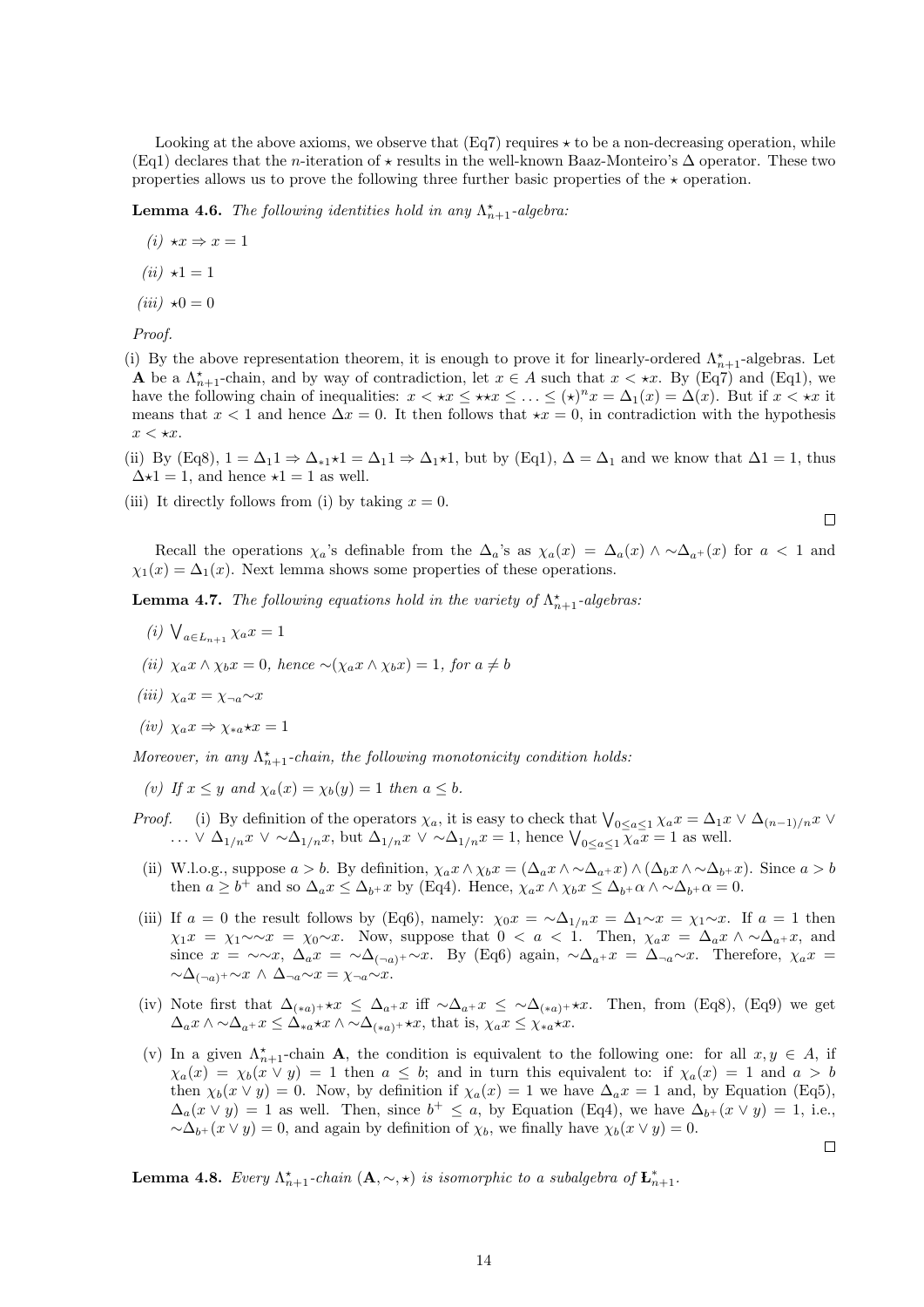*Proof.* Let **A** be a  $\Lambda_{n+1}^*$ -chain. Since in particular the G-reduct of **A** is a  $G_{n+1}$ -chain, **A** is finite, and let  $|A| = m + 1 \leq n + 1$  and  $A = \{0 < a_1 < \ldots < a_{m-1} < 1\}$ . Note that, by the symmetry induced by the involutive negation, we have  $\sim a_j = a_{m-j}$ . We will show that **A** embeds into the standard algebra  $\mathbf{L}_{n+1}^*$ .

By (i) and (ii) of Lemma [4.7,](#page-13-0) for each  $a_j \in A$ , there is a unique  $i_j \in \{0, 1, \ldots, n\}$  such that  $\chi_{i_j/n}(a_j)$ 1. Let us check that  $\overline{A} = \{0, i_1/n, \ldots, i_{m-1}/n, 1\}$  is the domain of a subalgebra of cardinality  $m + 1$  of  $\mathbf{L}_{n+1}^*$ . It is clear that  $\overline{A}$  is closed under the Gödel operations  $\wedge, \vee, \Rightarrow$ , thus we only have to check that  $\neg(i_j/n), \ast(i_j/n) \in \overline{A}$ , for each  $i_j/n \in \overline{A}$ :

- (i) by (iii) of Lemma [4.7,](#page-13-0) if  $\sim a_j = a_k$ , then  $1 = \chi_{i_j/n}(a_j) = \chi_{i_k/n}(a_k) = \chi_{\neg(i_j/n)}(a_k)$ , hence by (i) and (ii) of Lemma [4.7,](#page-13-0)  $\neg(i_j/n) = i_k/n \in \overline{A}$ .
- (ii) by (iv) of Lemma [4.7,](#page-13-0) if  $\star a_j = a_k$ , then  $1 = \chi_{i_j/n}(a_j) = \chi_{i_k/n}(a_k) = \chi_{\ast(i_j/n)}(a_k)$ , hence by (i) and (ii) of Lemma [4.7,](#page-13-0)  $*(i_j/n) = i_k/n \in \bar{A}$ .

Note that, by the symmetry induced by the involutive negation, we have  $n - i_j = i_{m-j}$  for every  $j \in \{1, \ldots, m\}$ . Then we define a mapping  $h : A \to L_{n+1}^*$  by stipulating  $h(0) = 0, h(1) = 1$  and  $h(a_j) = i_j/n$  for all  $j = 1, ..., m - 1$ . It is clear that h is one-to-one and is order preserving (by (v) of Lemma [4.7\)](#page-13-0), and hence a morphism w.r.t. Gödel operations. Moreover, h is a morphism w.r.t. to the  $\sim$ and  $\star$  operations as well:

- $h(\sim a_i) = h(a_{m-i}) = i_{(m-i)/n} = 1 i_i/n = \neg h(a_i)$
- since  $*(i_j/n) \in \overline{A}$ , then let  $i_k/n = *(i_j/n)$  and hence  $*a_j = a_k$ . Then  $h(\star a_j) = h(a_k) = i_k/n =$  $*(i_i/n) = *h(a_i)$

Therefore, **A** is isomorphic to the subalgebra of  $\mathbf{L}_n^*$  over the domain  $\bar{A} = \{0, i_1/n, \ldots, i_{m-1}/n, 1\}$ .  $\Box$ 

As a consequence we have the following result.

<span id="page-14-1"></span>**Theorem 4.9.** The variety of  $\Lambda_{n+1}^*$ -algebras is generated by the algebra  $\mathbf{L}_{n+1}^*$ .

The result above immediately shows that the variety of  $\Lambda_{n+1}^*$ -algebras is the equivalent algebraic semantics of the logic  $\Lambda_{n+1}^*$ . Indeed, by definition, for every finite set of formulas  $\Gamma \cup \{\varphi\}$ , we have that  $\Gamma \models_{\Lambda_{n+1}^*} \varphi$  iff for every  $\mathbf{L}_{n+1}^*$ -evaluation  $e, e(\psi) = 1$  for every  $\psi \in \Gamma$  implies  $e(\varphi) = 1$  iff, by Theorem [4.9,](#page-14-1) for every  $\Lambda_{n+1}^*$ -algebra and every  $\Lambda_{n+1}^*$ -evaluation  $e, e(\psi) = 1$  for every  $\psi \in \Gamma$  implies  $e(\varphi) = 1$ . This observation, together with Lemma [4.2,](#page-11-2) leads to the following result.

**Corollary 4.10.** The variety of  $\Lambda_{n+1}^*$ -algebras is the equivalent algebraic semantics of the logics  $\Lambda_{n+1,i}^*$ for every  $1 \leq i \leq n$ .

## <span id="page-14-0"></span>4.3 A uniform axiomatization of the logics  $\Lambda_{n+1,i}^*$

Now, we present a uniform axiomatization for the logics  $\Lambda_{n+1,i}^*$ . Let us remark that the calculus we are going to present in this section provides and alternative axiomatization to the one that can be obtained by translating the algebraic equations defining the variety of  $\Lambda_{n+1}^*$ -algebras.

Our signature Σ contains two unary connectives  $\star$  (square) and ∼ (negation), plus a binary connective ∨ for disjunction. In this signature, the following derived connectives will be useful:

- $\alpha \wedge \beta := \neg(\neg \alpha \vee \neg \beta)$
- $\Delta_a$ , for each  $a \in L_{n+1}$ , as defined in (the proof of) Proposition [3.10,](#page-6-1)
- replacing all the occurrences of  $\neg$  and  $*$  by  $\sim$  and  $*$  respectively<sup>[6](#page-14-2)</sup>
- $-\chi_a\alpha := \Delta_a\alpha \wedge \Delta_{a^+}\alpha$ , if  $0 < a < 1$ , where  $a^+ = a + (1/n)$
- $\chi_0 \alpha := \sim \! \Delta_{1/n} \alpha; \, \chi_1 \alpha := \Delta_1 \alpha$

- 
$$
\alpha \Rightarrow_c \beta := \bigvee_{0 \leq i \leq n} (\chi_{i/n}(x) \wedge \Delta_{i/n}(y))
$$

$$
\text{-} \quad -_{i/n} \alpha := \text{min} \alpha
$$

- $\alpha \rightarrow_{i/n} \beta := -_{i/n} \alpha \vee \beta = \n\sim \Delta_{i/n} \alpha \vee \beta$
- $\alpha \leftrightarrow i/n$   $\beta := (\alpha \rightarrow i/n \beta) \wedge (\beta \rightarrow i/n \alpha)$

In order to keep notation lighter, and without risk of confusion, the subscript  $i/n$  will be omitted from the symbols  $\rightarrow_{i/n}$  and  $\leftrightarrow_{i/n}$ .

<span id="page-14-2"></span><sup>&</sup>lt;sup>6</sup>Recall that, by definition,  $\Delta_1 \alpha = (\star)^n \alpha$  and  $\Delta_0 \alpha = (\star)^n \alpha \vee \sim (\star)^n \alpha$ .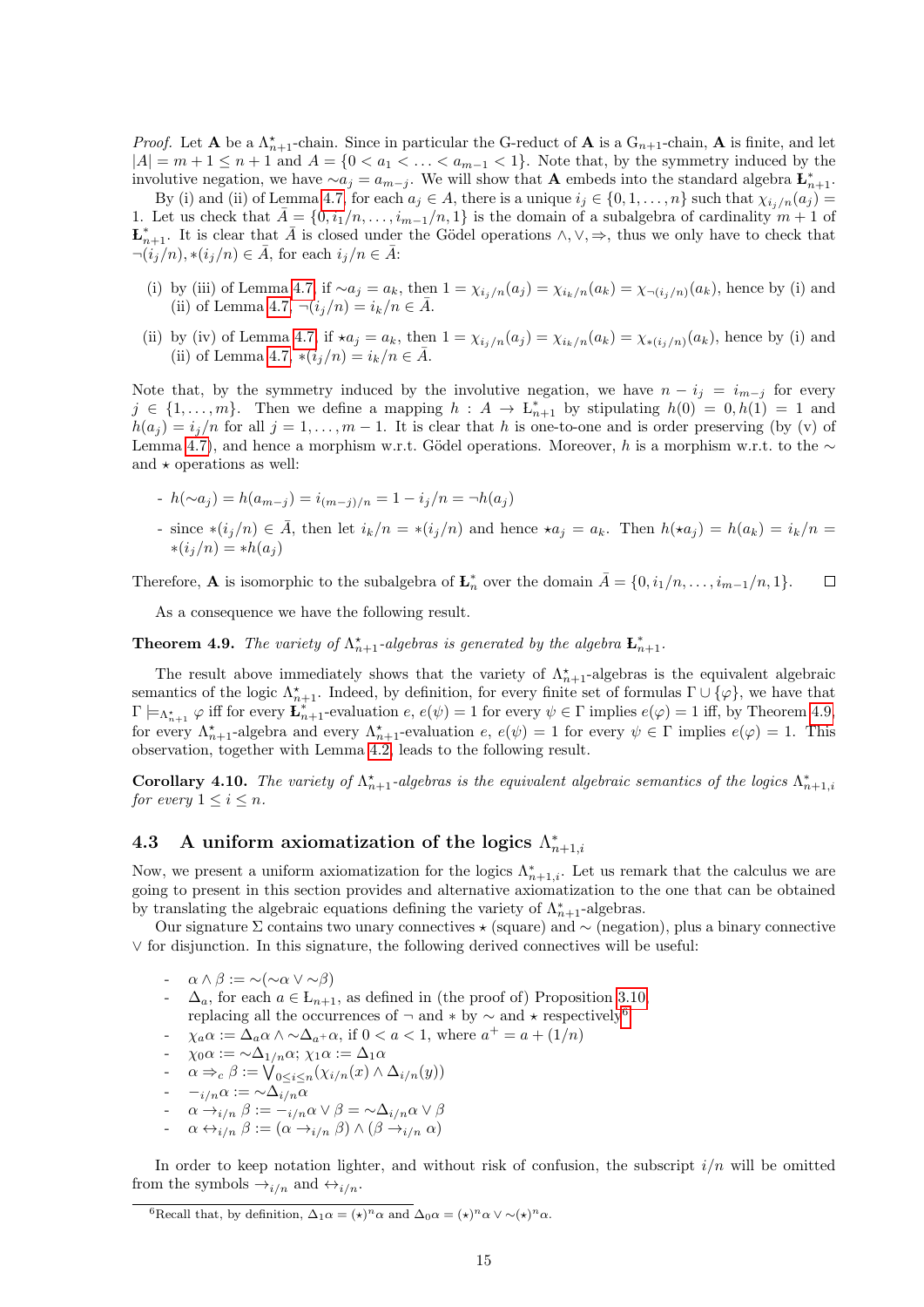<span id="page-15-2"></span>**Definition 4.11.** The Hilbert calculus  $AX_{n+1,i}^*$  for the logic  $\Lambda_{n+1,i}^*$ , defined over the signature  $\Sigma$ , is given as follows:

Axiom schemas: those of CPL (propositional classical logic) restricted to the signature  $(\vee, \rightarrow)^7$  $(\vee, \rightarrow)^7$  plus the following ones, where  $a, b \in \{0, 1/n, ..., (n-1)/n, 1\}$ :

- $(Ax1)$   $(\alpha \leftrightarrow \beta) \rightarrow (\sim \alpha \leftrightarrow \sim \beta)$
- $(Ax2) \sim \alpha \leftrightarrow \alpha$
- $(Ax3) \sim (\alpha \vee \beta) \rightarrow \sim \alpha$
- $(Ax4) \sim \alpha \rightarrow (\sim \beta \rightarrow \sim (\alpha \vee \beta))$
- $(Ax5) \Delta_a \Delta_b \alpha \leftrightarrow \Delta_b \alpha$
- (Ax6)  $\Delta_a \alpha \vee \sim \Delta_a \alpha$
- $(\text{Ax7}) \ \Delta_{a+} \alpha \rightarrow \Delta_a \alpha$
- $(\text{Ax8}) \Delta_a(\alpha \vee \beta) \leftrightarrow (\Delta_a \alpha \vee \Delta_a \beta)$
- (Ax9)  $\Delta_{\neg a} \sim \alpha \leftrightarrow \sim \Delta_{a} + \alpha$ , if  $a < 1$
- $(Ax10)$   $\Delta_{i/n}\alpha \rightarrow \alpha$

$$
(\mathbf{Ax11}) \ \Delta_a \alpha \to \Delta_{*a} \star \alpha
$$

 $(Ax12) \Delta_{(*a)+} \star \alpha \rightarrow \Delta_{a+} \alpha$ 

Inference rule:

$$
(MP) \ \frac{\alpha \quad \alpha \to \beta}{\beta}
$$

It is easy to prove that the usual axioms involving  $\land$  of positive classical propositional logic CPL<sup>+</sup>, over  $(\wedge, \vee, \rightarrow)$ , can be derived in the system  $AX_{n+1,i}^*$  by means of the axioms  $(Ax1)-(Ax4)$ , thus the logic  $\Lambda_{n+1,i}^*$  in fact contains CPL<sup>+</sup>. Moreover, it is worth noting that the system  $AX_{n+1,i}^*$  satisfies the deduction-detachment theorem w.r.t. the implication  $\rightarrow$ , namely:

$$
\Gamma \cup \{\alpha\} \vdash_{{\sf AX}^*_{n+1,i}} \beta \text{ iff } \Gamma \vdash_{{\sf AX}^*_{n+1,i}} \alpha \to \beta,
$$

for every set of formulas  $\Gamma \cup \{\alpha, \beta\}$ . Indeed, it is well-known that any logic presented by means of a Hilbert calculus and containing a binary connective  $\rightarrow$  such that the schemas

(A1): 
$$
\alpha \to (\beta \to \alpha)
$$
  
(A2):  $(\alpha \to (\beta \to \gamma)) \to ((\alpha \to \beta) \to (\alpha \to \gamma))$ 

are derivable, and where (MP) (w.r.t.  $\rightarrow$ ) is the only inference rule, satisfies the deduction-detachment theorem w.r.t.  $\rightarrow$ . In addition,  $AX_{n+1,i}^*$  satisfies the following metaproperty (sometimes called proof by cases):

$$
\Gamma, \alpha \vdash_{AX_{n+1,i}^*} \gamma
$$
 and  $\Gamma, \beta \vdash_{AX_{n+1,i}^*} \gamma$  implies that  $\Gamma, \alpha \lor \beta \vdash_{AX_{n+1,i}^*} \gamma$ .

This is a consequence of the deduction-detachment theorem and CPL. Besides, the conjunction ∧ (defined as above) satisfies in this logic the classical properties, namely:  $\alpha \to (\beta \to (\alpha \land \beta))$ ,  $(\alpha \land \beta) \to \alpha$ , and  $(\alpha \wedge \beta) \rightarrow \beta$ . This can be easily proven by using axioms  $(Ax1)-(Ax4)$  and MP.

Also, observe that Axiom (Ax6), together with items (i) and (x) in Lemma [4.12](#page-15-1) below, capture the fact the  $\Delta_a$ 's connectives are Boolean in the sense that formulas built from expressions  $\Delta_a\varphi$  with connectives ∨, ∼, → behave as in classical logic, and thus one can classically reason with them. Formulas of this kind will be called *Boolean*. We will provide a formal justification of this statement a bit later.

Next lemma gathers some interesting theorems of  $AX_{n+1,i}^*$  that follow from the above axiomatics.

<span id="page-15-1"></span>**Lemma 4.12.** The following are theorems of  $AX_{n+1,i}^*$ , where  $a, b \in \{0, 1/n, \ldots, (n-1)/n, 1\}$ .

<span id="page-15-0"></span><sup>&</sup>lt;sup>7</sup>Namely, the schemas  $\alpha \to (\alpha \lor \beta), \alpha \to (\beta \lor \alpha), (\alpha \to \gamma) \to ((\beta \to \gamma) \to (\alpha \lor \beta \to \gamma), \alpha \to (\beta \to \alpha), (\alpha \to \beta) \to ((\beta \to \gamma) \to (\alpha \lor \beta \to \gamma))$  $\gamma$ )  $\rightarrow$  ( $\alpha \rightarrow \gamma$ )), and  $\alpha \vee (\alpha \rightarrow \beta)$ .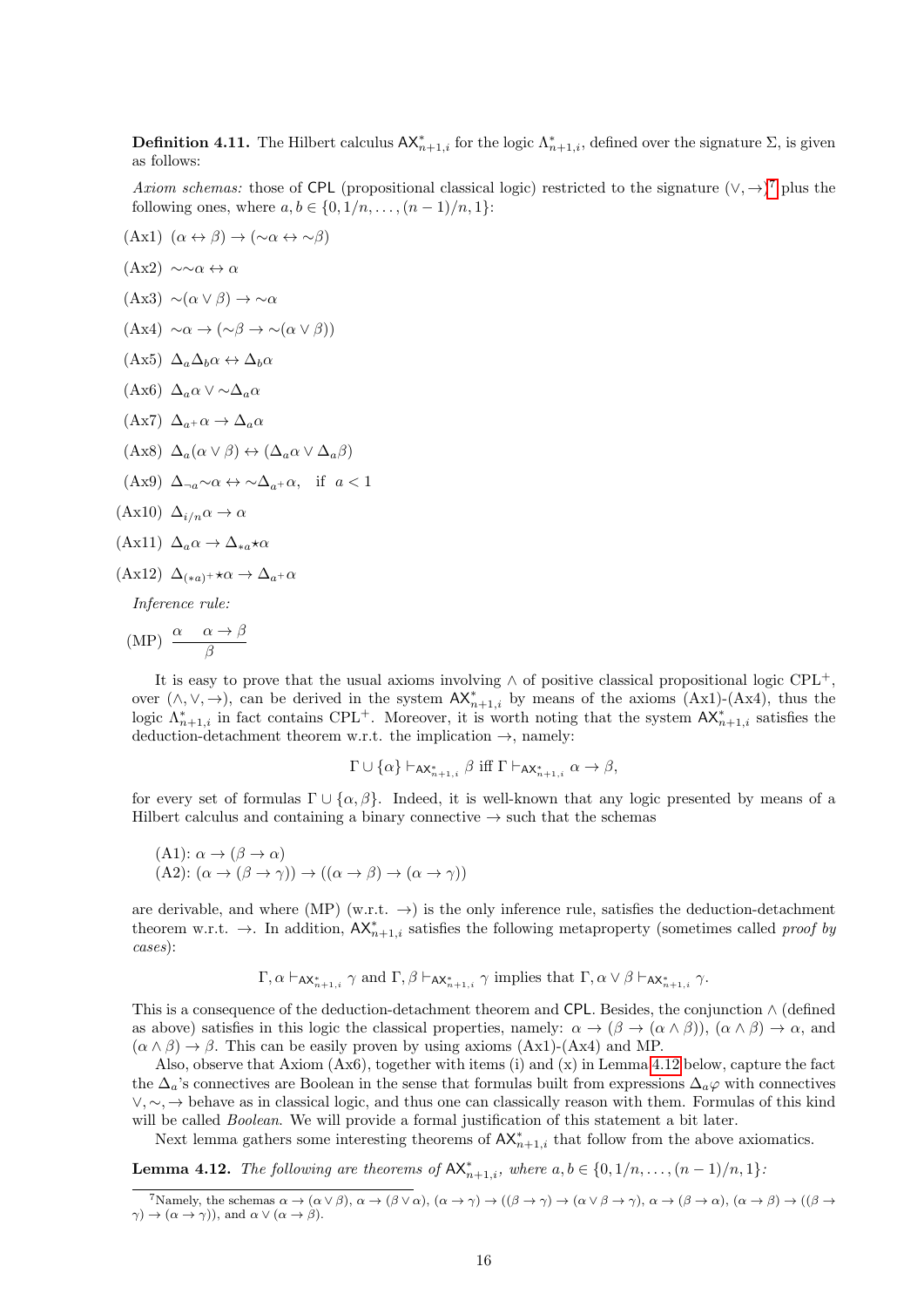- (i)  $\Delta_a \alpha \rightarrow (\sim \Delta_a \alpha \rightarrow \beta)$
- (ii)  $\Delta_{a^+}\alpha \to (\Delta_{\neg a} \sim \alpha \to \beta)$
- (iii)  $\Delta_{a+} \alpha \vee \Delta_{\neg a} \sim \alpha$
- (iv)  $\Delta_a \alpha \leftrightarrow \Delta_a \sim \alpha$
- (v)  $\alpha \rightarrow \Delta_{i/n} \alpha$
- (*vi*)  $(\alpha \wedge -_{i/n} \alpha) \rightarrow \beta$
- (vii)  $\chi_a(\alpha \vee \beta) \rightarrow (\chi_a \alpha \vee \chi_a \beta)$
- (viii)  $\bigvee_{a \in L_{n+1}} \chi_a \alpha$
- (ix)  $(\chi_a \alpha \wedge \chi_b \alpha) \rightarrow \beta$ , for  $a \neq b$
- $(x)$   $(\Delta_a \alpha \rightarrow \Delta_b \beta) \leftrightarrow (\sim \Delta_b \beta \rightarrow \sim \Delta_a \alpha)$
- (xi)  $(\chi_a \alpha \wedge \chi_b \beta) \rightarrow \chi_{\text{max}(a,b)}(\alpha \vee \beta)$
- $(xii) \ \chi_a \alpha \leftrightarrow \chi_{\neg a} \sim \alpha$
- $(xiii) \ \chi_a \alpha \to \chi_{*a} \star \alpha$
- $(xiv) \ \chi_a \alpha \rightarrow \chi_{\Delta_b(a)} \Delta_b \alpha$
- $(xv)$   $\Delta_a \alpha \leftrightarrow \vee_{b>a} \chi_b \alpha$
- $(xvi) \Delta_b \alpha \rightarrow \Delta_a \alpha$ , if  $b \ge a$

Proof. The proofs of all the cases are as follows.

- (i) By definition of  $\rightarrow$ , we have  $\Delta_a \alpha \rightarrow (\sim \Delta_a \alpha \rightarrow \beta) = \sim \Delta_{i/n} \Delta_a \alpha \vee (\sim \Delta_{i/n} \Delta_a \alpha \vee \beta)$ , and by applying (Ax5), (Ax1) and (Ax2) (as well as CPL), the latter is equivalent to  $(\sim \Delta_a \alpha \vee \Delta_a \alpha) \vee \beta$ , which is clearly a theorem of  $AX_{n+1,i}^*$  by axiom (Ax6) and CPL.
- (iv) The case  $a = 0$  is obviously true, by definition of  $\Delta_0$ . Suppose now that  $a > 0$ . From  $(Ax9)$ ,  $\Delta_{\neg b} \sim \alpha \leftrightarrow \sim \Delta_{b+} \alpha$  is a theorem, for every  $0 \leq b < 1$ . By taking  $b = a^- = a - 1/n$  we get  $\Delta_{\neg(a^-)} \sim \alpha \leftrightarrow \sim \Delta_a \alpha$ , and so  $\Delta_a \alpha \leftrightarrow \sim \Delta_{\neg(a^-)} \sim \alpha$ , by (Ax1), (Ax2) and CPL. Noticing that  $\neg(a^-)$  $(\neg a)^+$ ,  $\sim \Delta_{\neg(a^-)} \sim \alpha$  is  $\sim \Delta_{(\neg a)^+} \sim \alpha$ . By applying (Ax9) again to this last formula, and taking into account that  $\neg \neg a = a$ , we finally have the following chain of equivalences:  $\Delta_a \alpha \leftrightarrow \Delta_{(\neg a)^+} \sim \alpha \leftrightarrow$  $\Delta_a \sim \sim \alpha$ .
- (v) It directly follows by definition of  $\to: \alpha \to \Delta_{i/n} \alpha = \Delta_{i/n} \alpha \vee \Delta_{i/n} \alpha$ , the latter being a theorem by  $(Ax6)$ .
- (vi) Notice that  $\alpha \wedge -i/n \alpha = \alpha \wedge \alpha \Delta_{i/n} \alpha$  and, due to (v), this implies  $\Delta_{i/n} \alpha \wedge \alpha \Delta_{i/n} \alpha$ , which implies any  $\beta$  by (i).
- (vii) If  $a = 1$  the result follows by (Ax8). If  $a = 0$  then  $\chi_a(\alpha \vee \beta) = \sim \Delta_{1/n}(\alpha \vee \beta)$ , which implies  $\sim$ ( $\Delta_{1/n}\alpha\vee\Delta_{1/n}\beta$ ), by (Ax8), (Ax1) and CPL. The latter implies  $\sim$  $\Delta_{1/n}\alpha$ , by (Ax3), and this implies  $\sim \Delta_{1/n} \alpha \vee \sim \Delta_{1/n} \beta$ , by CPL. Suppose now that  $0 < a < 1$ . Then,  $\chi_a(\alpha \vee \beta) = \Delta_a(\alpha \vee \beta) \wedge \sim \Delta_{a^+}(\alpha \vee \beta)$ is equivalent to  $(\Delta_a \alpha \vee \Delta_a \beta) \wedge \neg (\Delta_{a^+} \alpha \vee \Delta_{a^+} \beta)$ , by (Ax8) and (Ax1). The latter is equivalent to  $(\Delta_a \alpha \vee \Delta_a \beta) \wedge \Delta_{a^+} \alpha \wedge \Delta_{a^+} \beta$ , by definition of  $\wedge$  and  $(Ax1)-(Ax4)$ . But this is equivalent to  $(\Delta_a \alpha \wedge \Delta_{a^+} \alpha \wedge \Delta_{a^+} \beta) \vee (\Delta_a \beta \wedge \Delta_{a^+} \alpha \wedge \Delta_{a^+} \beta)$ , by CPL. By using CPL again, this formula implies  $(\Delta_a \alpha \wedge \Delta_{a^+} \alpha) \vee (\Delta_a \beta \wedge \Delta_{a^+} \beta)$ , that is,  $\chi_a \alpha \vee \chi_a \beta$ .
- (viii) By item (i) and CPL it is easy to see that  $\bigvee_{0 \leq a \leq 1} \chi_a \gamma$  is equivalent to  $\Delta_1 \gamma \vee \Delta_{(n-1)/n} \gamma \vee \ldots \vee \gamma$  $\Delta_{1/n}\gamma \vee \sim \Delta_{1/n}\gamma$ , and the latter is a theorem of  $\overline{AX}_{n+1,i}^*$ , by (Ax6) and the properties of  $\vee$  coming from CPL.
- (ix) W.l.o.g., suppose  $a > b$ . By definition,  $\chi_a \alpha \wedge \chi_b \alpha = (\Delta_a \alpha \wedge \Delta_{a^+} \alpha) \wedge (\Delta_b \alpha \wedge \Delta_{b^+} \alpha)$ . Since  $a > b$ then  $a \ge b^+$  and so  $\Delta_a \alpha \to \Delta_{b^+} \alpha$  is a theorem, by (Ax7) and CPL. Hence, by CPL once again,  $\chi_a \alpha \wedge \chi_b \alpha$  implies  $\Delta_{b+} \alpha \wedge \Delta_{b+} \alpha$ , which implies  $\beta$  by (i). From this  $(\chi_a \alpha \wedge \chi_b \alpha) \rightarrow \beta$  is a theorem, for any  $\beta$ .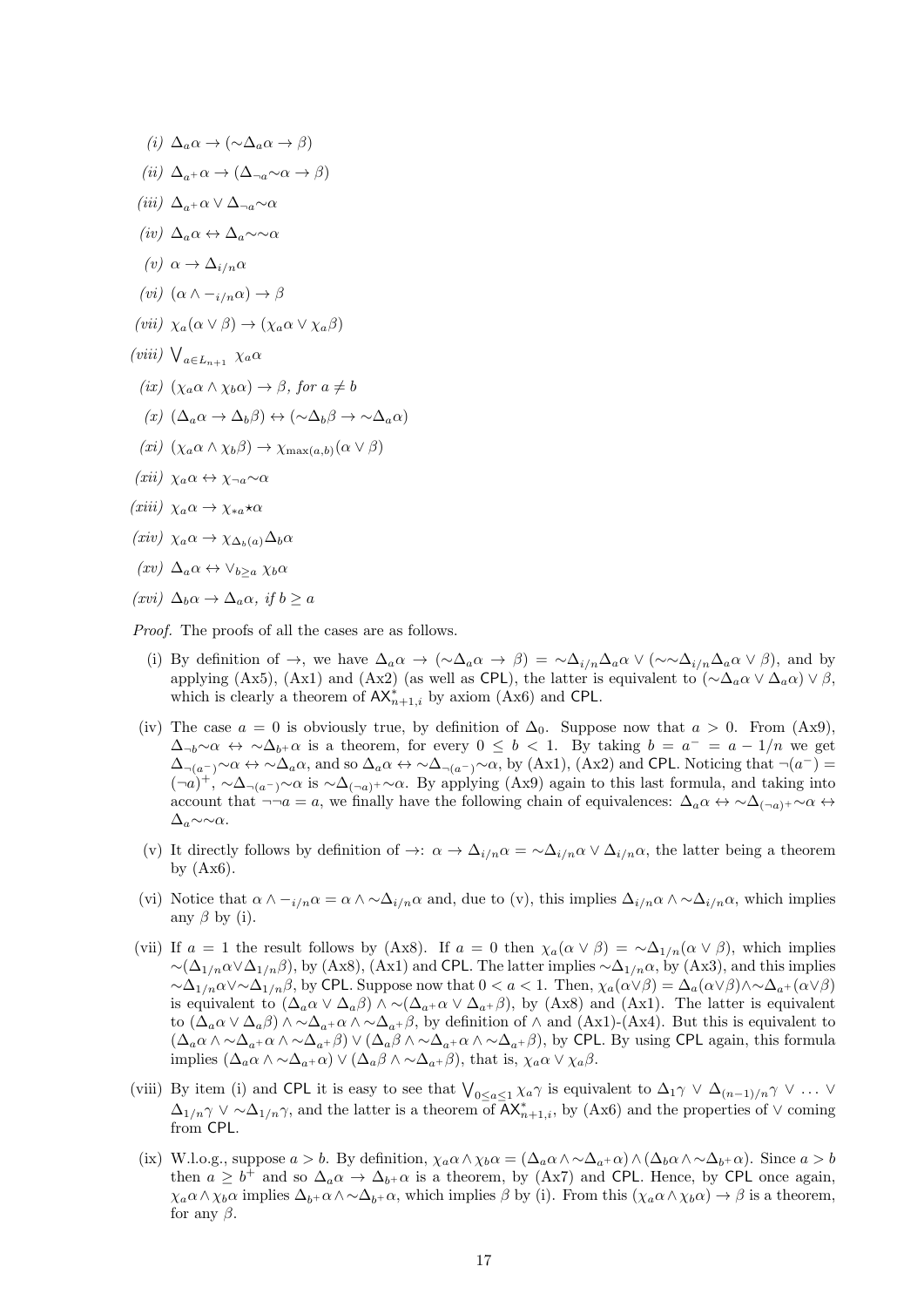- (x) Let  $\Gamma = {\Delta_a \alpha \to \Delta_b \beta, \neg \Delta_b \beta}.$  By (i) it is easy to see that  $\Gamma, \Delta_a \alpha \vdash \neg \Delta_a \alpha$ . Clearly  $\Gamma, \neg \Delta_a \alpha \vdash \Box$  $\sim \Delta_a \alpha$  and so, by proof by cases,  $\Gamma, \Delta_a \vee \sim \Delta_a \alpha \vdash \sim \Delta_a \alpha$ . From this,  $\Gamma \vdash \sim \Delta_a \alpha$ , by (Ax6). By the deduction-detachment theorem,  $(\Delta_a \alpha \rightarrow \Delta_b \beta) \rightarrow (\sim \Delta_b \beta \rightarrow \sim \Delta_a \alpha)$  is a theorem. The proof that  $({\sim}\Delta_b\beta \to {\sim}\Delta_a\alpha) \to (\Delta_a\alpha \to \Delta_b\beta)$  is a theorem is analogous, but now by considering the set  $\Gamma' = {\{\sim} \Delta_b \beta \rightarrow \sim \Delta_a \alpha, \, \Delta_a \}.$
- (xi) W.l.o.g., we can assume  $a \leq b$ . Suppose also that  $0 < a \leq b < 1$ . Then,  $\chi_a \alpha \wedge \chi_b \beta = \Delta_a \alpha \wedge \beta$  $\sim \Delta_{a}+\alpha \wedge \Delta_b \beta \wedge \sim \Delta_{b}+\beta$ . Since  $a \leq b$  then  $a^+ \leq b^+$ . By (Ax7) and CPL,  $\Delta_{b}+\alpha \rightarrow \Delta_{a}+\alpha$  is a theorem. By (x),  $\sim \Delta_{a}+\alpha \rightarrow \sim \Delta_{b}+\alpha$  is a theorem. Using this, (Ax8) and CPL,  $\chi_a \alpha \wedge \chi_b \beta$ implies  $\Delta_b(\alpha \vee \beta) \wedge \alpha \Delta_{b+1} \alpha \wedge \alpha \Delta_{b+1} \beta$ . This implies  $\Delta_b(\alpha \vee \beta) \wedge \alpha (\Delta_{b+1} \alpha \vee \alpha_{b+1} \beta)$ , which implies  $\Delta_b(\alpha \vee \beta) \wedge \alpha \Delta_{b+1}(\alpha \vee \beta) = \chi_b(\alpha \vee \beta)$ , by (Ax8), (Ax1) and CPL. The cases involving  $a = 0$  or  $b = 1$ can be proved analogously, and are left to the reader.
- (xii) If  $a = 0$  the result follows by (Ax9), namely:  $\sim \Delta_{1/n} \alpha$  is equivalent to  $\Delta_1 \sim \alpha$ . If  $a = 1$  then  $\chi_1 \alpha = \Delta_1 \alpha$ , which is equivalent to  $\Delta_1 \sim \alpha$ , by (iv). By the first part of the proof of this item, this is equivalent to  $\sim \Delta_{1/n} \sim \alpha$ , that is,  $\chi_0 \sim \alpha$ . Now, suppose that  $0 < a < 1$ . Then,  $\chi_a \alpha =$  $\Delta_a \alpha \wedge \sim \Delta_{a^+} \alpha$ . Observe that, since  $a = \neg \neg a$ ,  $\Delta_a \alpha$  is equivalent to  $\sim \Delta_{(-a)^+} \sim \alpha$ , by (Ax9) and item (iv). By (Ax9) again,  $\sim \Delta_a+\alpha$  is equivalent to  $\Delta_{\neg a}\sim \alpha$ . Therefore, by CPL,  $\chi_a\alpha$  is equivalent to  $\sim \Delta_{(-a)^+} \sim \alpha \wedge \Delta_{\neg a} \sim \alpha$ , that is, to  $\chi_{\neg a} \sim \alpha$ .
- (xiii) Note first that  $(\Delta_{(*a)^+} \star \alpha \to \Delta_{a^+} \alpha) \leftrightarrow (\sim \Delta_{a^+} \alpha \to \sim \Delta_{(*a)^+} \star \alpha)$ , by item (x). Then, from (Ax11), (Ax12) and CPL, we get  $(\Delta_a \alpha \to \Delta_{*a} \star \alpha) \wedge (\sim \Delta_{a^+} \alpha \to \sim \Delta_{(*a)^+} \star \alpha)$  is a theorem. By using CPL once again, we get that the latter formula implies  $(\Delta_a \alpha \wedge \Delta_{a^+} \alpha) \rightarrow (\Delta_{*a} \star \alpha \wedge \Delta_{(*a)^+} \star \alpha)$ . From this,  $\chi_a \alpha \to \chi_{*a} \star \alpha$  is a theorem, by definition.
- (xiv) Immediate from (xii) and (xiii) and the definition of the  $\Delta_a$ 's operations and connectives as sequences of  $\star$ 's and ∼'s.
- (xv) By the proof of item (vii),  $\bigvee_{b \geq 0} \chi_b \alpha$  is equivalent to  $\Delta_1 \alpha \vee \Delta_{(n-1)/n} \alpha \vee \ldots \vee \Delta_{1/n} \alpha \vee \sim \Delta_{1/n} \alpha$ . Thus, if  $a = 0$  then the result holds, since  $\Delta_0 \alpha$  and  $\bigvee_{b \geq 0} \chi_b \alpha$  are both theorems. Suppose now that  $a = k/n > 0$ . By reasoning as in item (viii) it is easy to prove that  $\bigvee_{b \ge a} \chi_b \alpha$  is equivalent to  $\Delta_1 \alpha \vee \Delta_{(n-1)/n} \alpha \vee \ldots \vee \Delta_{k/n} \alpha$ . By (Ax7) and CPL it follows that  $\Delta_b \alpha \to \Delta_{k/n} \alpha$  is a theorem, for  $b \ge a$ . From this  $\bigvee_{b \ge a} \chi_b \alpha$  is equivalent to  $\Delta_{k/n} \alpha$ , by CPL.
- (xvi) It directly follows by an iterative application of (Ax7).

 $\Box$ 

The following shows that the logic  $AX_{n+1,i}^*$  proves two basic properties of the unary connective ∗: that  $\star \alpha$  is stronger than  $\alpha$  and that  $\star$  preserves the ordering given by  $\Rightarrow_c$ .

**Proposition 4.13.** The following formulas are theorems of  $AX_{n+1,i}^*$ .

 $(1) \star \alpha \Rightarrow_c \alpha;$ 

(2)  $(\alpha \Rightarrow_{c} \beta) \rightarrow (\star \alpha \Rightarrow_{c} \star \beta).$ 

*Proof.* (1) From Lemma 4.12(xiii),  $\chi_a(\alpha) \vdash_{AX_{n+1,i}^*} \chi_{*a}(\star \alpha)$ . By CPL, it follows that  $\chi_a(\alpha) \vdash_{AX_n^*}$  $\bigvee_{b\geq *a} \chi_b(\alpha)$ . But  $\bigvee_{b\geq *a} \chi_b(\alpha) \vdash_{AX_{n+1,i}^*} \Delta_{*a}(\alpha)$ , by Lemma 4.12(xv), hence  $\chi_a(\alpha) \vdash_{AX_{n+1,i}^*} \Delta_{*a}(\alpha)$ . By CPL,  $\chi_a(\alpha) \vdash_{AX_{n+1,i}^*} \chi_{*a}(\star\alpha) \wedge \Delta_{*a}(\alpha)$ . By using CPL once again,  $\chi_a(\alpha) \vdash_{AX_{n+1,i}^*} \bigvee_b \chi_b(*\alpha) \wedge \Delta_b(\alpha)$ , that is,  $\chi_a(\alpha) \vdash_{AX_{n+1,i}^*} \star \alpha \Rightarrow_c \alpha$ . Using proof-by-cases,  $\bigvee_a \chi_a(\alpha) \vdash_{AX_{n+1,i}^*} \star \alpha \Rightarrow_c \alpha$ . But then  $\vdash_{AX_{n+1,i}^*} \star \alpha \Rightarrow_c$  $\alpha$ , by Lemma 4.12(viii).

(2) By Lemma 4.12(xiii), (Ax11), and by CPL,  $\chi_a(\alpha) \wedge \Delta_a(\beta) \vdash_{AX_{n+1,i}^*} \chi_{*a}(\star \alpha) \wedge \Delta_{*a}(\star \beta)$ . By CPL,  $\chi_a(\alpha) \wedge \Delta_a(\beta) \vdash_{AX_{n+1,i}^*} \bigvee_b \chi_b(\star\alpha) \wedge \Delta_b(\star\beta)$ , that is,  $\chi_a(\alpha) \wedge \Delta_a(\beta) \vdash_{AX_{n+1,i}^*} (\star\alpha \Rightarrow_c \star\beta)$ . Using proof-bycases and the definition of  $\Rightarrow_c$  it follows that  $(\alpha \Rightarrow_c \beta) \vdash_{AX_{n+1,i}^*} (\star \alpha \Rightarrow_c \star \beta)$ . The result follows by the deduction-detachment theorem w.r.t.  $\rightarrow$ .  $\Box$ 

Next we prove that Boolean formulas behave as in classical propositional logic. First we need a previous lemma with some further provabilities in  $AX^*_{n+1,i}$ .

<span id="page-17-0"></span>**Lemma 4.14.** (1)  $AX_{n+1,i}^*$  proves  $*\alpha \to \alpha$ .

- (2) If  $\alpha$  is Boolean, then  $AX_{n+1,i}^*$  proves  $\chi_0 \alpha \vee \chi_1 \alpha$ .
- (3) Further, if  $\alpha$  is Boolean, then  $AX_{n+1,i}^*$  proves  $\alpha \to \star \alpha$ .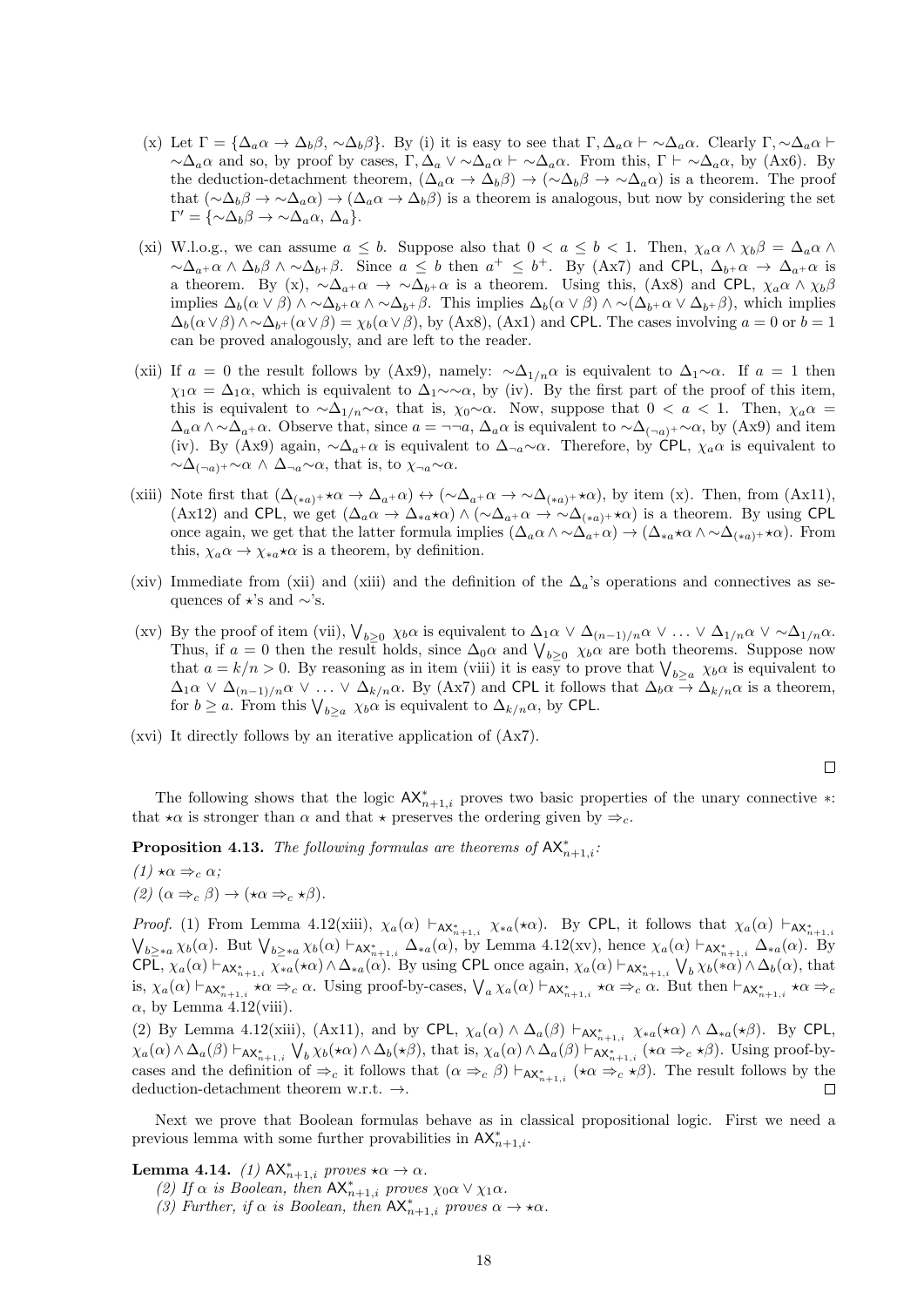*Proof.* (1) By definition  $\star \alpha \to \alpha = \sim \Delta_{i/n} \star \alpha \vee \alpha$ . We reason by cases:

Let  $a \ge i/n$ . Then  $\chi_a \alpha \vdash \Delta_{i/n} \alpha$ , and  $\vdash \Delta_{i/n} \alpha \leftrightarrow \alpha$ , therefore,  $\chi_a \alpha \vdash \neg \Delta_{i/n} \star \alpha \vee \alpha$ .

Let  $a < i/n$ . Then  $\chi_a \alpha \vdash \chi_{*a} \star \alpha$ , and  $\chi_{*a} \star \alpha = \Delta_{*a} \star \alpha \wedge \Delta_{(*a)+} \star \alpha$ . But an easy computation shows that if  $a < i/n$ , then  $(*a)^{+} \leq i/n$ , and hence, by  $(Ax7)$  and  $(x)$  of Lemma [4.12,](#page-15-1) we have that  $\sim\Delta_{(*a)^+} \star\alpha \vdash \sim\Delta_{i/n} \star\alpha$ . By CPL, we have therefore  $\chi_a\alpha \vdash \sim\Delta_{i/n} \star\alpha \vee \alpha$ .

Finally, by (viii) of Lemma [4.12](#page-15-1) we get the desired result.

(2) By induction. If  $\alpha = \Delta_a \beta$  (base case), observe that  $\chi_a \beta \vdash \chi_{\Delta(a)} \Delta \beta$ , but  $\Delta(a) \in \{0,1\}$ , hence  $\chi_a\beta \vdash \chi_0\Delta\beta \lor \chi_1\Delta\beta$ . The other cases are proved analogously, noticing that all connectives are closed on the set of classical values  $\{0,1\} \subseteq L_{n+1}$ .

- (3) We have to prove that, if  $\alpha$  is Boolean, then  $AX_{n+1,i}^*$  proves  $\varphi = \alpha \to \star \alpha$ . We prove it by induction.
	- $\alpha = \Delta_a \beta$  (base case). Then we have to prove  $\varphi = \Delta_a \beta \rightarrow \Delta_a \beta$ . We first prove the case  $a = 1$ , i.e.  $\varphi = \Delta_1 \beta \to \star \Delta_1 \Delta_1 \beta$ , that is equivalent by  $(\mathbf{A} \mathbf{x} \mathbf{5})$  to  $\Delta_1 \beta \to \star \Delta_1 \beta$ . But by definition  $\Delta_1 = \star \cdot \cdot \cdot \cdot$ . and hence  $\star\Delta_1 = \Delta_1\star$ , therefore  $\varphi$  is equivalent to  $\Delta_1\beta \to \star\beta$ . But we have the following chain of derivations in  $AX_{n+1,i}^*$ :  $\Delta_1 \beta \vdash \chi_1 \beta \vdash \chi_{*1} \star \beta = \chi_1 \star \beta \vdash \Delta_1 \star \beta = \star \Delta_1 \beta$ .

Now let  $a < 1$ . Then  $\Delta_a \beta$  is equivalent to  $\Delta_1 \Delta_a \beta$ , i.e.  $\star \cdot \cdot^n \cdot \star \Delta_a \beta$ , and now using repeatedly (1) above  $n-1$  times, it follows that  $\star \dots \star \Delta_a \beta$  implies  $\star \Delta_a \beta$ .

- $\alpha = \alpha \beta$ , with  $\beta$  Boolean. Then  $\varphi = \alpha \Delta_{i/n} \alpha \beta \vee \alpha \Delta \beta$ . By (2),  $AX_{n+1,i}^*$  proves  $\chi_0 \beta \vee \chi_1 \beta$ . Then  $\chi_0\beta \vdash \chi_1\sim\beta$  and then  $\chi_0\beta\vdash \chi_1\star\sim\beta$  as well. The latter implies  $\Delta_{i/n}\star\sim\beta$ , that in turn implies  $\star \sim \beta$  by (Ax10). On the other hand,  $\chi_1 \beta \vdash \chi_0 \sim \beta$  by (xii) of Lemma [4.12,](#page-15-1) and then by 1),  $\chi_1\beta \vdash \chi_0\Delta_{i/n} \sim \beta$ , and hence  $\chi_1\beta \vdash \chi_1 \sim \Delta_{i/n} \sim \beta$ , and thus  $\chi_1\beta \vdash \Delta_1 \sim \Delta_{i/n} \sim \beta$ . By (Ax9), the latter is equivalent to  $\sim \Delta_{1/n} \Delta_{i/n} \sim \beta$ , and in turn equivalent to  $\sim \Delta_{i/n} \sim \beta$  by (Ax5) and (Ax1).
- The remaining cases  $\alpha = \beta \vee \gamma$ , with  $\beta, \gamma$  Boolean and  $\alpha = \star \beta$  with  $\beta$  Boolean can be proved by cases in a similar way.

$$
\Box
$$

#### Proposition 4.15. The sublanguage of Boolean formulas obeys the axioms of classical propositional logic.

*Proof.* Since all the formulas obey the axioms of CPL<sup>+</sup>, over  $(\wedge, \vee, \rightarrow)$ , it is enough to check that, if  $\alpha$ and  $\beta$  are Boolean formulas, then the formula  $(\alpha \to \sim \beta) \to (\beta \to \sim \alpha)$  is a theorem of  $AX_{n+1,i}^*$ . We first prove by induction that (Ax5) can be generalized to

(Ax5')  $\Delta_a \alpha \leftrightarrow \alpha$ , if  $\alpha$  is Boolean.

The Base case is axiom (Ax5). Then we consider the following inductive steps:

- $\alpha = \alpha \beta$ . In this case  $\Delta_a \alpha = \Delta_a \alpha \beta$ , and, replacing  $\neg a$  by a in (Ax9), we get that the latter is equivalent to  $\sim \Delta_{(-a)^+} \beta$ , and by I.H., this is equivalent to  $\sim \beta$ .
- $\alpha = \beta_1 \vee \beta_2$ . In this case,  $\Delta_a \alpha = \Delta_a (\beta_1 \vee \beta_2)$ , that by (Ax8) is equivalent to  $(\Delta_a \beta_1) \vee (\Delta_a \beta_2)$ , and by I.H., this is equivalent to  $\beta_1 \vee \beta_2$ .
- $\alpha = \star \beta$ . In this case  $\Delta_a \alpha = \Delta_a \star \beta$ . Let b the smallest element of  $L_{n+1}$  such that  $a \leq (*b)^+$ , then, by (Ax12),  $\Delta_{a} \star \beta$  is equivalent to  $\Delta_{b} + \beta$ , and by I.H., this is equivalent to  $\beta$ , and by (1) and (3) of Lemma [4.14,](#page-17-0)  $\beta$  is equivalent to  $\star \beta$ .

Then let  $\alpha$  and  $\beta$  be Boolean. By definition,  $\alpha \to \gamma \beta = \gamma \Delta_{i/n} \alpha \vee \gamma \beta$ , and due to the above  $(Ax5')$ , the latter is equivalent to  $\sim \alpha \vee \sim \Delta_{i/n} \beta$ , that, by definition is in fact,  $\beta \to \infty \alpha$ .  $\Box$ 

Finally we prove soundness and completeness of the logic  $AX^*_{n+1,i}$ .

**Proposition 4.16** (Soundness of  $AX_{n+1,i}^*$ ). The calculus  $AX_{n+1,i}^*$  is sound w.r.t. the matrix  $\langle \mathbf{L}_{n+1}^*, F_{i/n} \rangle$ , that is:  $\Gamma \vdash_{AX_{n+1,i}^*} \varphi$  implies that  $\Gamma \vDash_{\langle \mathbf{L}_{n+1}^*, F_{i/n} \rangle} \varphi$ , for every finite set of formulas  $\Gamma \cup \{\varphi\}.$ 

*Proof.* Straightforward, taking into account the definitions of the terms  $\Delta_a$ 's and  $\chi_a$ 's in Proposition [3.10.](#page-6-1) П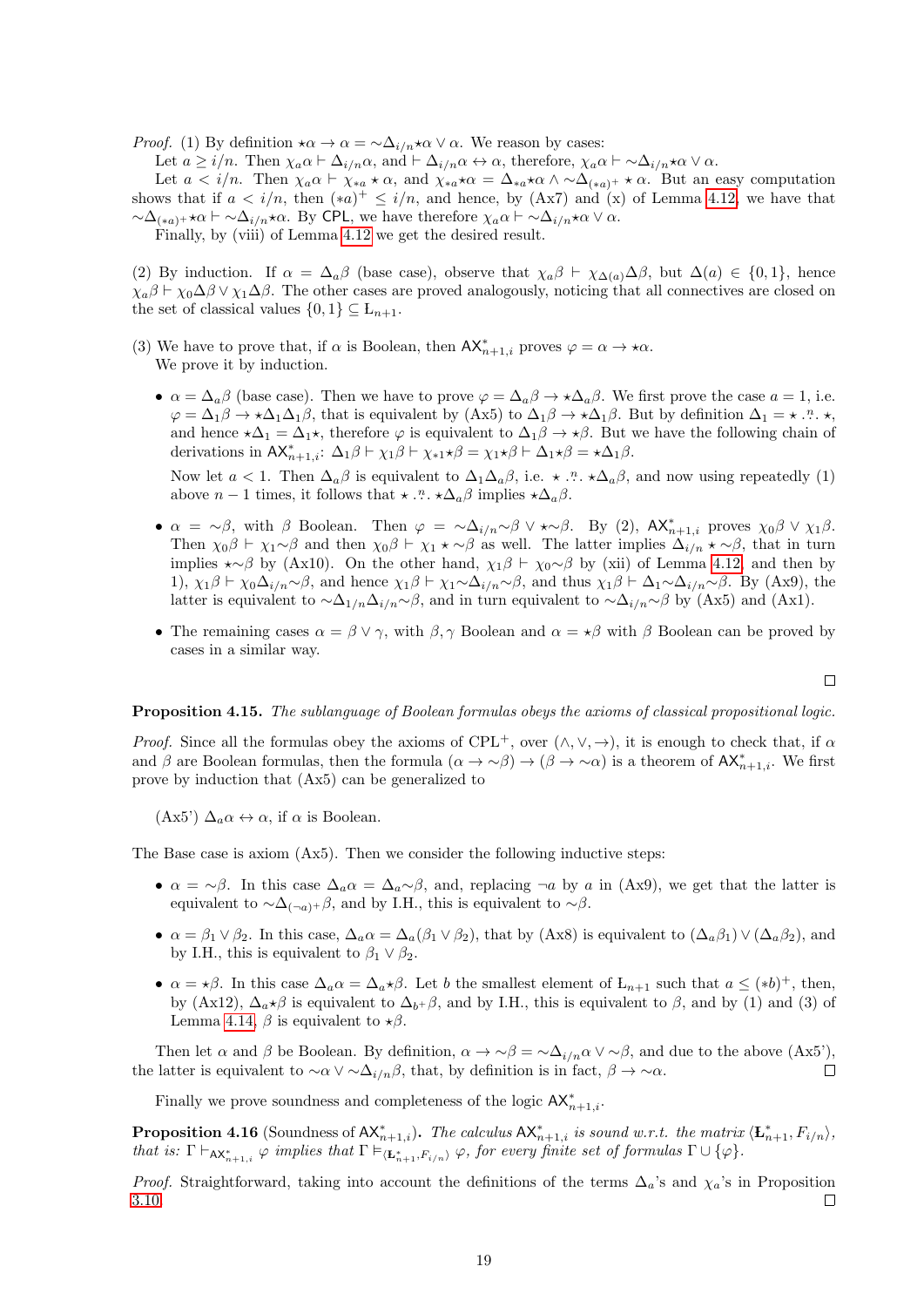Since  $AX_{n+1,i}^*$  is a finitary Tarskian logic, completeness can be proved by using maximal consistent sets of formulas. Thus, as a consequence of the well-known Lindenbaum-Los theorem, if  $\Gamma \nvdash_{AX^*_{n+1,i}} \varphi$ then  $\Gamma$  can be extended to a maximal set  $\Lambda$  such that  $\Lambda \nvdash_{AX_{n+1,i}^*} \varphi$ . We will call the set  $\Lambda$  maximal non-trivial with respect to  $\varphi$  in  $AX_{n+1,i}^*$ .

In the following proposition, we list the main properties of maximal consistent sets in  $AX_{n+1,i}^*$ .

<span id="page-19-0"></span>**Proposition 4.17.** Let  $\Lambda$  be a set of formulas which is maximal non-trivial w.r.t. some formula  $\varphi$  in  $AX_{n+1,i}^*$ . Then:

- 1. A is closed, i.e.,  $\Lambda \vdash_{AX_{n+1,i}^*} \psi \text{ iff } \psi \in \Lambda$ , for every formula  $\psi$
- 2.  $\alpha \vee \beta \in \Lambda$  iff either  $\alpha \in \Lambda$  or  $\beta \in \Lambda$
- 3.  $\alpha \wedge \beta \in \Lambda$  iff  $\alpha, \beta \in \Lambda$
- 4.  $-i/n\alpha \in \Lambda$  iff  $\alpha \notin \Lambda$
- 5.  $\alpha \to \beta \in \Lambda$  iff either  $\alpha \notin \Lambda$  or  $\beta \in \Lambda$
- 6.  $\alpha \leftrightarrow \beta \in \Lambda$  iff either  $\alpha, \beta \in \Lambda$  or  $\alpha, \beta \notin \Lambda$
- 7. For every formula  $\gamma$ , one and only one of the conditions  $\gamma_a \gamma \in \Lambda$ , holds, for  $a \in L_{n+1}$ .
- 8.  $\chi_a \alpha \in \Lambda$  iff  $\chi_{\neg a} \sim \alpha \in \Lambda$ .
- 9. If  $\chi_a \alpha \in \Lambda$  then  $\chi_{*a} \star \alpha \in \Lambda$ .

Proof. 1. This holds by construction of the maximal consistent sets

- 2. The 'only if' part follows by the fact that  $\Lambda$  is maximal non-trivial w.r.t.  $\varphi$ , and by taking into account that  $AX_{n+1,i}^*$  satisfies proof by cases (recall the observations after Definition [4.11\)](#page-15-2). Indeed, if  $\alpha \notin \Lambda$  and  $\beta \notin \Lambda$  then  $\Lambda, \alpha \vdash \varphi$  and  $\Lambda, \beta \vdash \varphi$ , hence  $\Lambda, \alpha \vee \beta \vdash \varphi$ . From this,  $\alpha \vee \beta \notin \Lambda$ .
- 3. In order to prove that  $\alpha \wedge \beta = \neg(\neg \alpha \vee \neg \beta) \in \Lambda$  implies that  $\beta \in \Lambda$  it is necessary to use (Ax1), showing that  $\sim$ (∼ $\beta \vee \sim \alpha$ ) ∈  $\Lambda$ , and so apply (Ax3) and (Ax2).
- 4. Suppose  $-i_{i/n}\alpha \in \Lambda$ , i.e.  $\alpha \Delta_{i/n}\alpha \in \Lambda$ . Then, by (i) of Lemma [4.12](#page-15-1) it follows that  $\Delta_{i/n}\alpha \notin \Lambda$ and, by (v) of the same Lemma, it must be  $\alpha \notin \Lambda$  as well. Conversely, assume  $-i/n \alpha \notin \Lambda$ , that is,  $\sim \Delta_{i/n} \alpha \notin \Lambda$ . Then, by (Ax6),  $\Delta_{i/n} \alpha \in \Lambda$ , and hence  $\alpha \in \Lambda$ , by (Ax11). That is:  $\alpha \notin \Lambda$  implies that  $-i/n \alpha \in \Lambda$ .
- 5. By definition,  $\alpha \to \beta = -i/n \alpha \vee \beta$ . Then, by item  $(2)$ ,  $\alpha \to \beta \in \Lambda$  iff either  $-i/n \alpha \in \Lambda$  or  $\beta \in \Lambda$ , iff either  $\alpha \notin \Lambda$  or  $\beta \in \Lambda$ , by (4).
- 6. Easily follows from (3) and (5).
- 7. By (viii) of Lemma [4.12](#page-15-1) and by (1),  $\bigvee_{0 \leq a \leq 1} \chi_a \gamma \in \Lambda$ . By (2),  $\chi_a \gamma \in \Lambda$  for some  $a \in L_{n+1}$ . By (ix) of Lemma [4.12,](#page-15-1) there are no  $a \neq b$  such that  $\chi_a \gamma, \chi_b \gamma \in \Lambda$ , since  $\varphi \notin \Lambda$ . From this,  $\chi_a \gamma \in \Lambda$  for one and only one  $a \in L_{n+1}$ .
- 8. It follows from (xii) of Lemma [4.12](#page-15-1) and by (5).
- 9. If directly follows from (xiii) of Lemma [4.12](#page-15-1) together with (5).

<span id="page-19-1"></span>**Lemma 4.18** (Truth Lemma for  $AX_{n+1,i}^*$ ). Let  $\Lambda$  be a maximal set of formulas non-trivial with respect to  $\varphi$  in  $AX_{n+1,i}^*$ . Consider the following mapping  $e_{\Lambda}$  of formulas to  $L_{n+1}$  defined as follows: for each formula  $\gamma$ ,

 $\Box$ 

$$
e_{\Lambda}(\gamma) = a \quad \text{if} \quad \chi_a \gamma \in \Lambda.
$$

Then,  $e_{\Lambda}$  is a  $\langle \mathbf{L}_{n+1}^*, F_{i/n} \rangle$ -evaluation.

*Proof.* First, observe that  $e_{\Lambda}$  is well-defined, i.e. every formula gets a unique value. This is an immediate consequence of (7) of Proposition [4.17.](#page-19-0) We have to prove that the following conditions are satisfied for every formulas  $\alpha$  and  $\beta$ :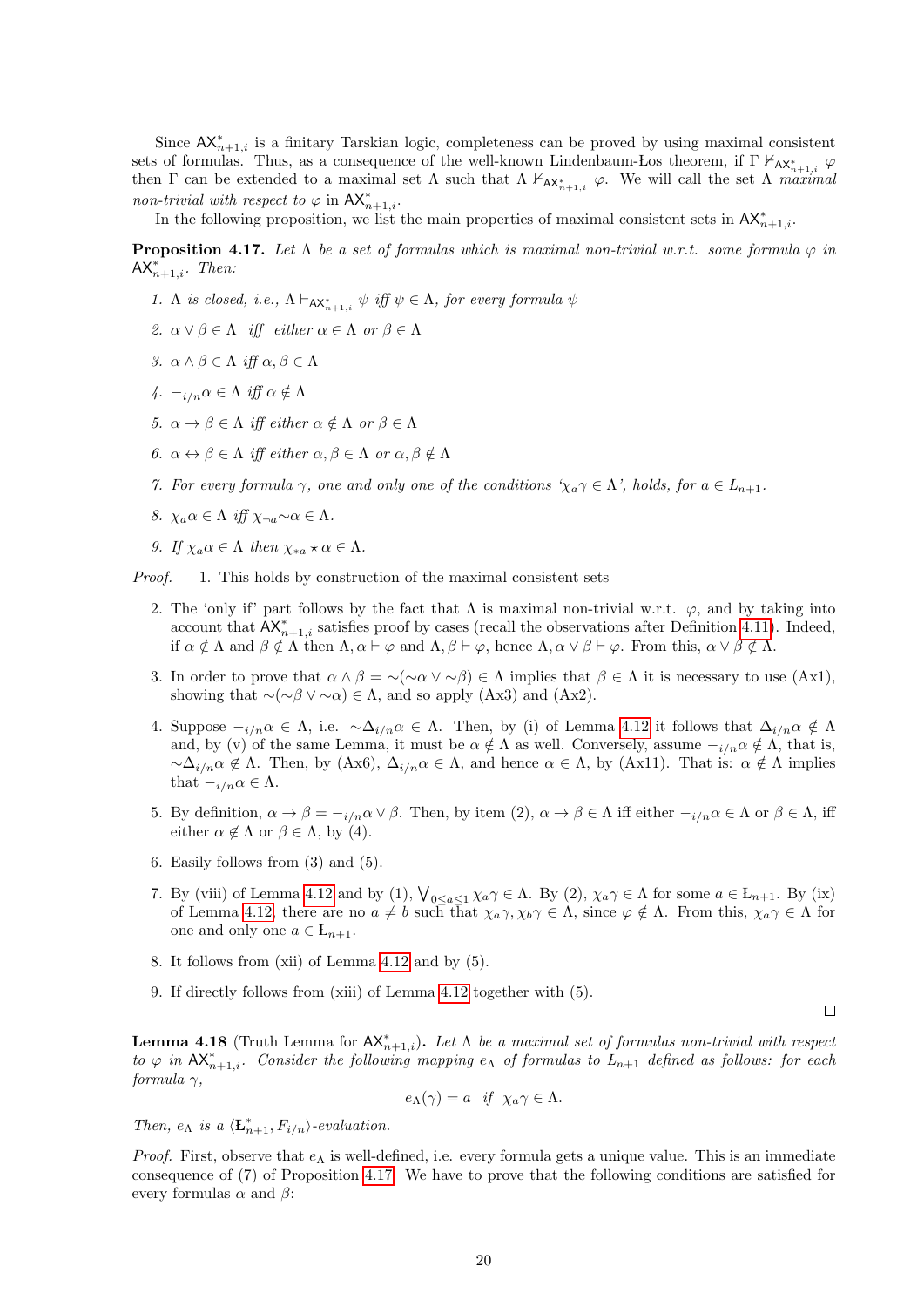- (i)  $e_\Lambda(\alpha \vee \beta) = \max(e_\Lambda(\alpha), e_\Lambda(\beta))$ . Indeed, let  $c = e_\Lambda(\alpha \vee \beta)$ . By definition,  $\chi_c(\alpha \vee \beta) \in \Lambda$ , and so  $\chi_c(\alpha)\vee\chi_c(\beta)\in\Lambda$ , by (vii) of Lemma [4.12.](#page-15-1) By (2) of Proposition [4.17,](#page-19-0) either  $\chi_c(\alpha)\in\Lambda$  or  $\chi_c(\beta)\in\Lambda$ . That is, either  $e_\Lambda(\alpha) = c$  or  $e_\Lambda(\beta) = c$ . By way of contradiction, suppose e.g.  $e_\Lambda(\alpha) = d > c$  and  $e_\Lambda(\beta) = c$ . Then  $\chi_c(\alpha) \in \Lambda$  and  $\chi_d(\alpha) \in \Lambda$  and so, by (xi) of Lemma [4.12,](#page-15-1)  $\chi_d(\alpha \vee \beta) \in \Lambda$ . Hence  $e_\Lambda(\alpha \vee \beta) = d > c$ , contradiction. From this,  $d \leq c$  and  $c = \max(e_\Lambda(\alpha), e_\Lambda(\beta))$ .
- (ii)  $e_\Lambda(\sim \alpha) = 1 e_\Lambda(\alpha)$ . Indeed, let  $c = e_\Lambda(\alpha)$ , that is,  $\chi_c \alpha \in \Lambda$ . By (8) of Proposition [4.17,](#page-19-0)  $\chi_{1-c} \sim \alpha \in \Lambda$ , i.e.  $e_{\Lambda}(\sim \alpha) = 1 - c$ .
- (iii)  $e_\Lambda(\star\alpha) = \star(e_\Lambda(\alpha))$ . Indeed, let  $c = e_\Lambda(\alpha)$ . By definition,  $\chi_c\alpha \in \Lambda$ . By (9) of Proposition [4.17,](#page-19-0)  $\chi_{*c} \star \alpha \in \Lambda$ , i.e.  $e_{\Lambda}(\star \alpha) = *c$ .

 $\Box$ 

This ends the proof.

Finally, we can state the completeness result for  $AX_{n+1,i}^*$ .

**Theorem 4.19** (Completeness of  $AX_{n+1,i}^*$ ). The calculus  $AX_{n+1,i}^*$  is complete w.r.t.  $\langle \mathbf{L}_{n+1}^*, F_{i/n} \rangle$ , that is:  $\Gamma \vDash_{\langle \mathbf{L}_{n+1}^*, F_{i/n} \rangle} \varphi$  implies that  $\Gamma \vdash_{\mathsf{AX}_{n+1,i}^*} \varphi$ , for every finite set of formulas  $\Gamma \cup \{\varphi\}.$ 

Proof. Let  $\Gamma \cup \{\varphi\}$  be a set of formulas of  $AX_{n+1,i}^*$  such that  $\Gamma \nvdash_{AX_{n+1,i}^*} \varphi$ . By Lindenbaum-Los, there exists a set  $\Lambda$  maximal non-trivial with respect to  $\varphi$  in  $AX_{n+1,i}^*$  such that  $\Gamma \subseteq \Lambda$ . Let  $e_{\Lambda}$  be the evaluation defined as in the Truth Lemma [4.18.](#page-19-1) Then, it follows that, for every formula  $\gamma: e_\Lambda(\gamma) \in F_{i/n}$ iff  $\chi_1 \gamma \vee \chi_{(n-1)/n} \gamma \vee \ldots \vee \chi_{i/n} \gamma \in \Lambda$ , by the Truth Lemma [4.18.](#page-19-1) Moreover, by (xiv) of Lemma [4.12,](#page-15-1) this is equivalent to the condition  $\Delta_{i/n} \gamma \in \Lambda$ . By (Ax10) and by (v) of Lemma [4.12,](#page-15-1) the latter is equivalent to the condition  $\gamma \in \Lambda$ . That is, for every formula  $\gamma$  we have:  $e_{\Lambda}(\gamma) \in F_{i/n}$  iff  $\gamma \in \Lambda$ . Therefore,  $e_{\Lambda}$  is an evaluation such that  $e_{\Lambda}[\Gamma] \subseteq F_{i/n}$  but  $e_{\Lambda}(\varphi) \notin F_{i/n}$ , since  $\varphi \notin \Lambda$ . This means that  $\Gamma \not\models \langle \mathbf{L}_{n+1}^*, F_{i/n} \rangle \varphi$ .

## <span id="page-20-0"></span>5 Subalgebras of  $L_{n+1}^*$  and Gödel algebras with an involutive negation and  $a \star$  operation

In this section we present an alternative approach to capture the behaviour of the square operator in structures obtained by adding a unary operator  $\star$  to Gödel chains with an involutive negation. In order to do so, in a first subsection we characterize the subalgebras of a  $\mathbf{L}_{n+1}^*$  algebra. The second subsection is devoted to the study of structures obtained by adding a unary operation  $\star$  to Gödel algebras with an involutive negation in general. There, we will axiomatically characterize the class of those algebras, that we will call *representable*, whose implication free-reducts are isomorphic to subalgebras of the  $L_{n+1}^*$ 's.

From now on, we will denote by  $[0,1]_{MV}^*$  the algebra defined over the real unit interval by the Lukasiewicz operations  $\vee, \neg, *$ .

## <span id="page-20-1"></span>5.1 Finite subalgebras of  $[0,1]^*_{MV}$

We start by noticing that, for every  $n > 1$ ,  $\mathbf{L}_{n+1}^*$  and its subalgebras are subalgebras of  $[0,1]_{MV}^*$ . Con-versely, as it will be shown in Proposition [5.7,](#page-22-0) every finite subalgebra of  $[0,1]^*_{MV}$  is a subalgebra of some  $\mathbf{L}_{n+1}^*$  (although, as seen in Example [3.9\(](#page-6-3)1), it is not necessarily of the form  $\mathbf{L}_{m+1}^*$  for some  $m \leq n$ ). Then studying the subalgebras of  $\mathbf{L}_{n+1}^*$  (for any  $n > 1$ ) turns out to be equivalent to study the finite subalgebras of  $[0,1]^*_{MV}$ .

For what follows it is useful to introduce the notion of skeleton of an element of a finite subalgebra of  $[0,1]_{MV}^*$ . In order for the next definition to be precise, let us notice that Definition [3.2,](#page-4-2) introducing the procedure P, can be easily adapted to any finite subalgebra **A** of  $[0,1]^*_{MV}$ .

**Definition 5.1.** Let **A** be a finite subalgebra of  $[0,1]^*_{MV}$ , let a be a positive element of  $A \setminus \{1\}$  and let  $P(A, a) = [a_1, \ldots, a_k]$ , with  $a_{k+1} = a_j$  for some  $1 \le j \le k$ . Then we define the *skeleton of a in* A, denoted by  $Sk(\mathbf{A}, a)$  as the finite string of symbols  $[o_1, \ldots, o_k]$ , where  $o_i \in \{*, \sim\}$  is such that  $o_i(a_i) = a_{i+1}$  for all  $i = 1, \ldots, k$  and thus  $o_k(a_k) = a_j$ .

Due to the way procedure P is defined, one can notice that any skeleton will be a string of symbols of the form

$$
[*^{n_1}, \sim, *^{n_2}, \ldots, \sim, *^{n_k}],
$$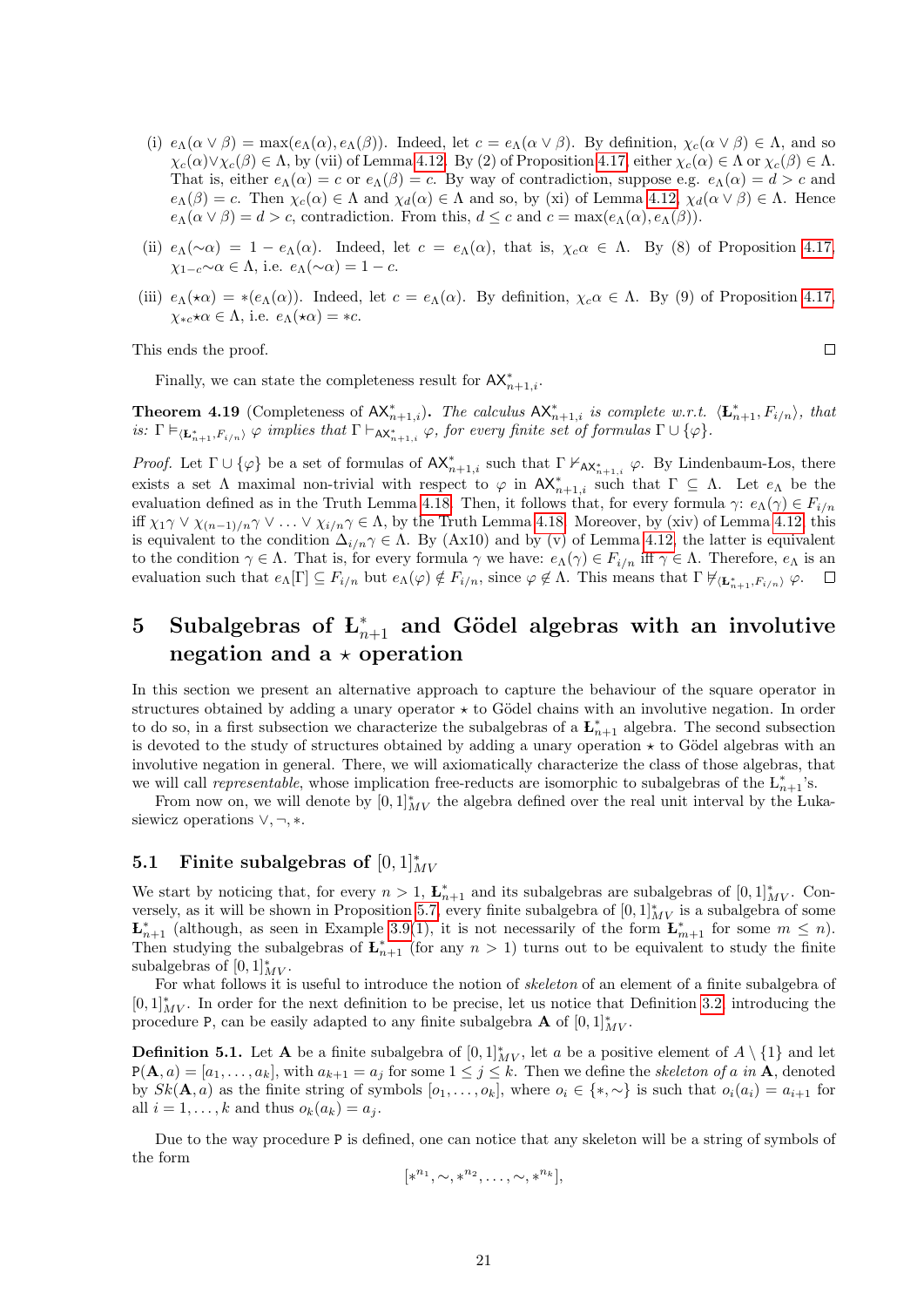with  $k > 1$  and  $n_1, \ldots, n_{k-1} > 0$ , where  $*^{n_i}$  is a shorthand for '\*,  $n_i$ ', \*', i.e. the string with  $n_i$  repetitions of \*. Moreover, if  $n_k = 0$  then we assume the sk-sequence reduces to  $[*^{n_1}, \sim, *^{n_2}, \ldots, \sim]$ . In what follows, we will call this kind of strings sk-sequences.

Let us notice that, as in the case of  $\mathbf{L}_{n+1}^*$ -algebras, if **A** is a finite strictly simple subalgebra of  $[0,1]^*_{MV}$ and **c** is the coatom of **A**, then  $P(A, c) = [a_1, \ldots, a_k]$  is such that  $a_k = \sim c$ , i.e.,  $P(A, c)$  ends with the atom of **A**. Thus,  $Sk$ **(A**, **c**) = [ $o_1, ..., o_k$ ] is such that  $o_k = \sim$ .

The following result presents a slight generalization of the above argument.

<span id="page-21-2"></span>**Proposition 5.2.** A finite subalgebra  $\mathbf{A}$  of  $[0,1]_{MV}^*$  is strictly simple iff  $\mathbf{A} = \langle a \rangle^*$  for a positive element  $a \in A$  and  $P(A, a) = [a_1, ..., a_k]$  with  $a_{k+1} = a$ .

*Proof.* Left-to-right. It is obvious that if **A** is strictly simple, then for any  $a \in A \setminus \{0,1\}$ ,  $A = \langle a \rangle^*$ (otherwise  $\langle a \rangle^*$  would be a proper subalgebra of **A**). Moreover, if  $A = \langle a \rangle^*$  but  $P(\mathbf{A}, a) = [a_1, \ldots, a_k]$ with  $a_{k+1} = a_i$  for  $i > 1$ , then  $\langle a_i \rangle^* \subsetneq A$  (since  $a \notin \langle a_i \rangle^*$ ) and **A** would not be strictly simple.

Right-to-left. If  $\mathbf{A} = \langle a \rangle^*$  for some positive element  $a \in A \setminus \{1\}$  and  $P(\mathbf{A}, a) = [a_1, \ldots, a_k]$  with  $a_{k+1} = a$ , then every positive element of **A** belongs to P(**A**, a) and, since  $a_{k+1} = a$  for any  $a_i$  we have  $P(\mathbf{A}, a_i) = [b_1, \ldots, b_k]$  with  $a_i = b_1 = b_{k+1}$ , i.e.  $P(\mathbf{A}, a_i)$  is a cyclic permutation of the sequence  $P(\mathbf{A}, a)$ . Therefore, for any positive element  $a_i \in A$ ,  $\mathbf{A} = \langle a_i \rangle^*$  and  $\mathbf{A}$  has no subalgebras, i.e., it is strictly simple.  $\Box$ 

<span id="page-21-0"></span>Example 5.3. Consider Example [3.9](#page-6-3) (1). There we have

$$
\mathbf{A} = \langle 8/9 \rangle^* = \{0, 1/9, 2/9, 4/9, 5/9, 7/9, 8/9, 1\}
$$

with  $c = 8/9$  and  $P(A, 8/9) = [8/9, 7/9, 5/9, 1/9]$ . Then,  $Sk(A, 8/9) = [*, *, *, \sim]$ . Observe that  $8/9$  is the solution of the equation  $\sim (*^3(x)) = x$ . Indeed using the semantics of  $*, \sim$  in  $[0, 1]^*_{MV}$ , the equation  $\sim (*^3(x)) = x$  can be written as  $1 - (2(2(2x-1)-1)-1) = x$  which has a unique solution  $x = 8/9$ . Notice also that  $Sk(\mathbf{A}, 7/9) = (*, *, \sim, *]$  and  $Sk(\mathbf{A}, 5/9) = (*, \sim, *, *]$  are cyclic permutations of  $Sk(\mathbf{A}, c)$ .

The example above anticipates a general result that we are going to prove in the next proposition. Henceforth, if  $R = [o_1, \ldots, o_k]$  is any sequence where every  $o_i \in \{*, \sim\}$ , we will adopt the notation  $f_R$  to indicate the unary function in [0, 1] defined as

$$
f_R(x) = o_k(o_{k-1}(\ldots o_1(x)\ldots)).
$$

In particular, any finite subalgebra **A** of  $[0,1]^*_{MV}$  and any  $a \in A$  will have an associated function  $f_{Sk(A,a)}$ . For instance, taking into account Example [5.3](#page-21-0) above, one has

$$
f_{Sk(\langle 8/9 \rangle^*, 8/9)}(x) = \sim(\ast(\ast(\ast(x))))
$$

while

$$
f_{Sk(\langle 8/9 \rangle^*, 5/9)}(x) = *(*(\sim(*(x)))).
$$

<span id="page-21-1"></span>**Proposition 5.4.** Let S be a sequence of symbols from  $\{*, \sim\}$ , and let fs be its corresponding function defined as above. Then we have:

(i) if S is a sk-sequence, the equation  $f_S(x) = x$  has a unique and rational solution  $x_S > 1/2$ ;

(ii) the equation  $f_S(x) = d$  has a unique and rational solution for every rational number  $0 < d < 1$ .

*Proof.* First of all, observe that for any sequence S, as a function  $f_S : [0,1] \to [0,1]$ ,  $f_S$  is continuous, and it is increasing if the number of negations ∼ involved is even, otherwise it is decreasing. Let us assume then that  $f_S$  involves an even number of negations, and hence  $f_S$  is increasing with  $f_S(0) = 0$ and  $f_S(1) = 1$ . By composing the functions  $*$  and  $\sim$  in the required form, one can easily check that  $f_S$ is of the following form: there are rationals  $a, b \in [0, 1]$ , with  $0 \le a < b \le 1$  such that:

$$
f_S(x) = \begin{cases} 0, & \text{if } 0 \le x \le a \\ (x - a)/(b - a), & \text{if } a \le x \le b \\ 1, & \text{if } b \le x \le 1 \end{cases}
$$

As for (i), if S is a sk-sequence, by construction, the rational a is such that  $1/2 \le a$ . Therefore, it is clear that the equation  $f_S(x) = x$  has as a unique rational solution  $x_S = a/(1 - b + a)$ , satisfying  $a < x_S < b$ .

As for (ii), since  $f_S$  is always strictly increasing in the open interval  $(a, b)$ , the graph  $y = f_S(x)$  always intersects the horizontal line  $y = d$  if  $0 < d < 1$ , and hence the equation  $f_S(x) = d$  has always as unique solution  $x_d = (b - a)d + a$ .

If  $f_S$  involves an odd number of negations, then  $f_S$  is decreasing, with  $f_S(0) = 1$  and  $f_S(0) = 1$ , and the arguments for (i) and (ii) are completely dual to the ones above.  $\Box$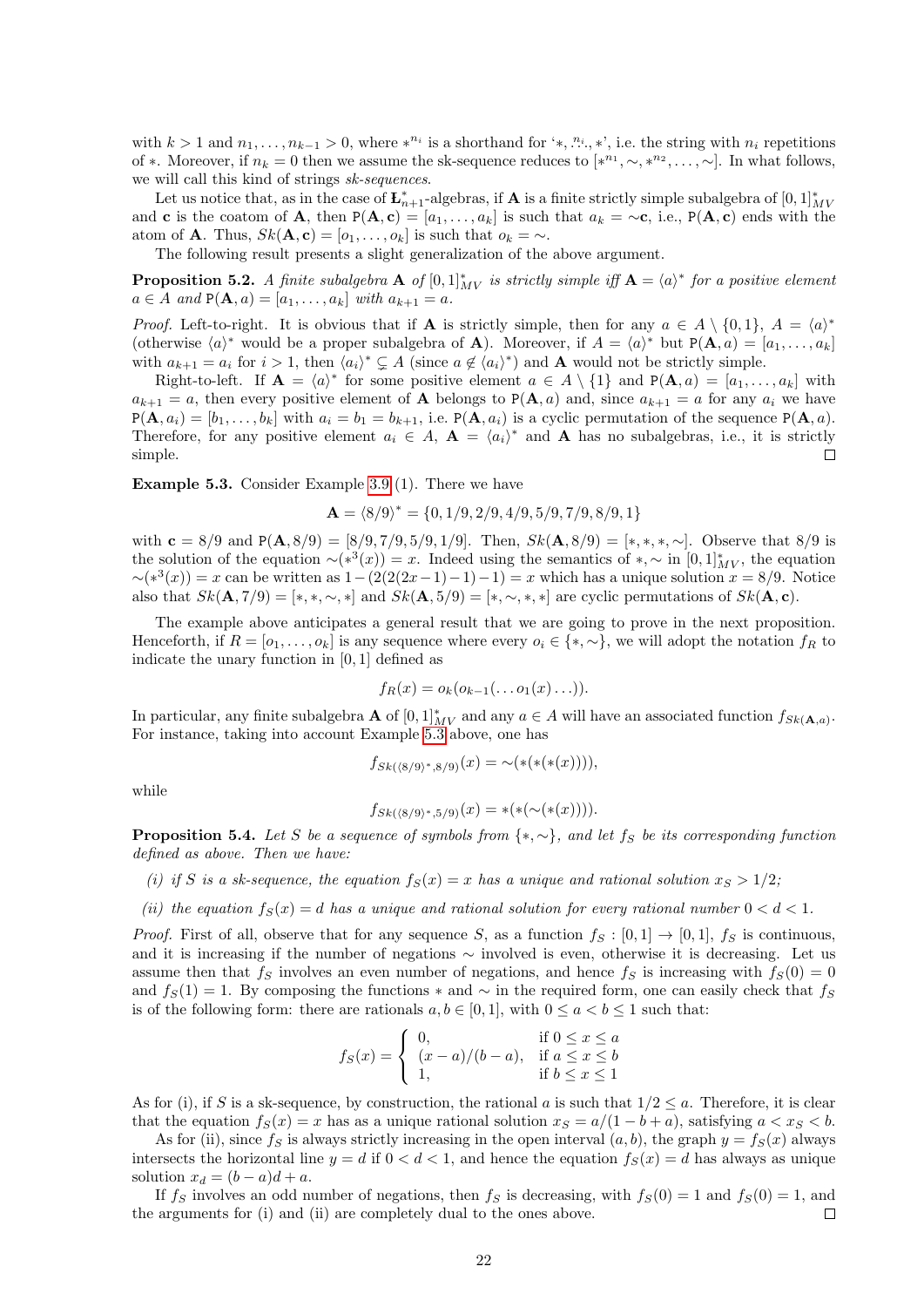To graphically exemplify the above result, Figure [1](#page-22-1) displays examples of functions  $f_S$  for a sk-sequence S containing odd and even occurrences of  $\sim$  and how they intersect the diagonal in a single point.



Figure 1: Examples of functions  $f_S(x)$  with odd (central figure) and even (right-most figure) occurrences of  $\sim$ .

<span id="page-22-1"></span>The following result is an easy consequence of the previous Proposition [5.4.](#page-21-1)

<span id="page-22-2"></span>Corollary 5.5. Let A be a finite strictly simple subalgebra of  $[0,1]_{MV}^*$ , then

- (1) If a is a positive element of  $A\setminus\{1\}$ , then a is the unique rational solution of the equation  $f_{Sk(A,a)}(x)$  =  $\hat{x}$ .
- (2) A is completely determined by  $Sk(A, c)$ , meaning that for any two different strictly simple subalgebras **A** and **A**<sup>'</sup> of  $[0, 1]_{MV}^*$ ,  $Sk(A, c) \neq Sk(A', c')$ , where **c** and **c**<sup>'</sup> denote the coatoms of **A** and **A**<sup>'</sup> respectively.

*Proof.* (1) By Proposition [5.2,](#page-21-2)  $\mathbf{A} = \langle a \rangle^*$  and  $f_{Sk}(\mathbf{A},a)(a) = a$ . In other words a is a solution of  $f_{Sk(\mathbf{A},a)}(x) = x$ . Thus, by Proposition [5.4](#page-21-1) (i), a is the unique and rational solution of the equation above.

(2) Suppose  $Sk(\mathbf{A}, \mathbf{c}) = Sk(\mathbf{A}', \mathbf{c}') = S$ , this means that  $f_S(\mathbf{c}) = \mathbf{c}$  as well as  $f_S(\mathbf{c}') = \mathbf{c}'$ . But since by (1) the solution of the equation  $f_S(x) = x$  is unique, we have that  $\mathbf{c} = \mathbf{c}'$ . Since **A** and **A'** are assumed to be strictly simple, we finally have  $\mathbf{A} = \langle \mathbf{c} \rangle^* = \langle \mathbf{c}' \rangle^* = \mathbf{A}'.$  $\Box$ 

In the corollary above, the hypothesis of  $A$  being strictly simple cannot be relaxed as the following example shows. The following example proves that not any sk-sequence can be the skeleton of a strictly simple subalgebra of  $[0,1]_{MV}^*$ .

**Example 5.6.** Consider the sk-sequence  $S = [*,*,\sim,*,*,\sim]$  and suppose it is a skeleton of the coatom c of strictly simple subalgebra **A** of  $[0,1]^*_{MV}$ . Then c is the rational solution of the equation  $f_S(x) = x$ . However, the equation  $f_S(x) = 1 - 2(2(1 - (2(2x - 1) - 1) - 1) - 1) = x$  has as unique solution 4/5, and  $P(\mathbf{L}_{5+1}^*, 4/5) = [4/5, 3/5, 1/5]$  and hence  $Sk(\langle 4/5 \rangle^*) = [*, *, \sim],$  that is different from the initial sequence S.

Proposition [5.4](#page-21-1) and Corollary [5.5](#page-22-2) allows us to prove, as announced above, that the set of all finite subalgebras of  $[0,1]^*_{MV}$  coincides in fact with the set of subalgebras of all the  $\mathbf{L}_{n+1}^*$  algebras.

<span id="page-22-0"></span>Proposition 5.7. The following conditions hold:

- (1) The subalgebra of  $[0,1]^*_{MV}$  generated by an element  $a \in [0,1]$  is finite iff a is a rational number.
- (2) The finite subalgebras of  $[0,1]^*_{MV}$  contain only rational numbers.
- (3) Any finite subalgebra of  $[0,1]_{MV}^*$  is a subalgebra of some  $\mathbf{L}_{n+1}^*$ .

*Proof.* (1) Left-to-right. Let  $a \in [0,1]$  and assume, without loss of generality, that a is positive, that is,  $a > 1/2$  (clearly, if a was not positive one could consider its negation  $\neg a > 1/2$ ).

If  $\langle a \rangle^*$  is finite then  $P(\mathbf{A}, a) = [a_1, \ldots, a_k]$ , where  $a_{k+1} = a_i$  for some  $i \leq k$ . Then  $\langle a_i \rangle^*$  is finite and strictly simple, and by Corollary [5.5,](#page-22-2)  $a_i$  is rational. But since  $a_i \in \langle a \rangle^*$ , there exists a term  $f(x)$  as those considered in Proposition [5.4](#page-21-1) such that  $f(a) = a_i$ , and by (ii) of Proposition [5.4,](#page-21-1) a has to be rational as well.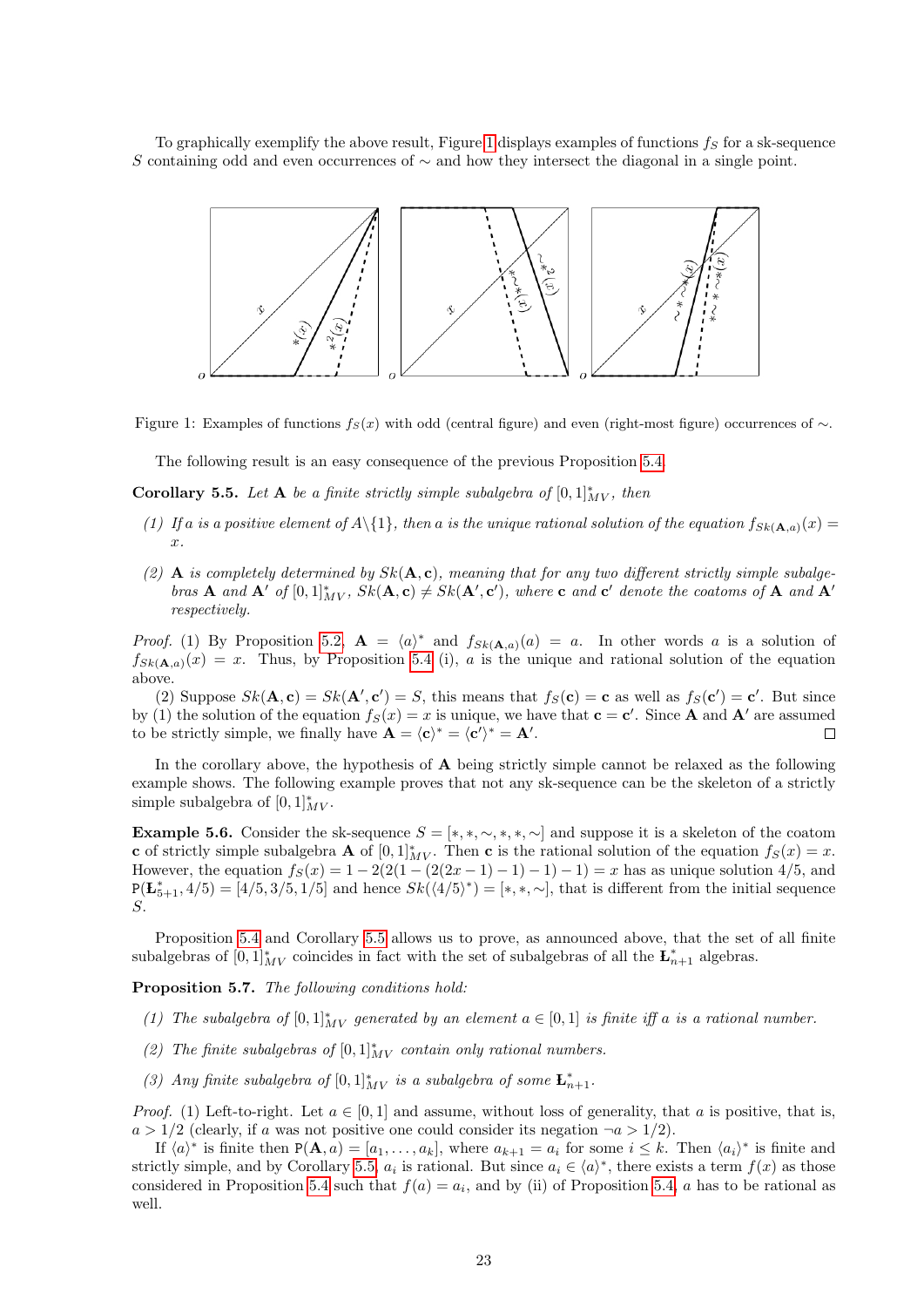Right-to-left. Assume  $a = n/d$  is a positive rational number of [0, 1]. Then, as we already observed in the proof of Lemma [3.18,](#page-9-3) the application of either  $~\sim$  or  $~*$  to a produces another rational number in [0, 1] that, moreover, has the same denominator d. Indeed,  $\sim a = 1 - (n/d) = (d - n)/d$  and \* $(n/d) =$  $2n/d-1 = (2n-d)/d$ . Thus  $\langle a \rangle^*$  is necessarily finite because there are only  $d+1$  rational numbers in  $[0, 1]$  sharing the same denominator d.

(2) It is an easy consequence of (1).

(3) Let **A** be a finite subalgebra of  $[0, 1]^*_{MV}$ . Then all its elements are rational, and hence there must exist n such that  $A \subseteq \{0, 1/n, \ldots, (n-1)/n, 1\}$  (for instance take n as the l.c.m. of all denominators appearing in A), and therefore **A** must be a subalgebra of  $\mathbf{L}_{n+1}^*$ .  $\Box$ 

In what follows, for every natural number n and every sequence R, we will denote by  $(n)R$  the concatenation of R with itself n-times.

We say that a sequence S is *periodic* if it contains a strict subsequence R such that  $S = (n)R$  for some  $n \geq 2$ . A sequence S will be called *non-periodic* if it is not periodic.

<span id="page-23-1"></span>**Proposition 5.8.** For every finite strictly simple subalgebra  $\mathbf{A}$  of  $[0,1]_{MV}^*$ ,  $Sk(\mathbf{A}, \mathbf{c})$  is non-periodic.

*Proof.* Assume by way of contradiction that  $Sk(A, c)$  is periodic and hence that there exists a subsequence R of  $Sk(\mathbf{A}, \mathbf{c})$  such that  $Sk(\mathbf{A}, \mathbf{c}) = (n)R$  for some  $n \geq 2$ . Since **A** is strictly simple, by Corollary [5.5,](#page-22-2) **c** is the unique rational solution of  $f_{Sk(A,c)}(x) = x$ . Denote it by  $r/n$ . Now, consider the equation  $f_R(x) = x$ and let  $k/m$  its unique rational solution. Notice that  $k/m$  is also a solution of the equation  $f_{Sk}(\mathbf{A},c)(x) = x$ . In fact,  $f_{Sk(A,c)}(x) = f_R(f_R(...f_R(x)...))$ , and since  $f_R(k/m) = k/m$ ,  $f_{Sk(A,c)}(k/m) = k/m$ . This implies that  $r/n$  and  $k/m$  are solutions of the same equation  $f_{Sk}(\mathbf{A}, \mathbf{c})(x) = x$ . But the solution is unique and so  $r/n = k/m$ . Therefore,  $\mathbf{A} = \langle k/m \rangle^*$  and  $Sk(\mathbf{A}, \mathbf{c}) = R$  while we assumed that  $Sk(\mathbf{A}, \mathbf{c}) = (n)R$ for  $n \geq 2$ . Contradiction.  $\Box$ 

Finally, the next proposition presents additional properties of finite subalgebras of  $[0,1]^*_{MV}$  that will be useful in the next section.

<span id="page-23-0"></span>**Proposition 5.9.** Let **A** be a finite subalgebra of  $[0,1]^*_{MV}$ . Then:

- 1. For every positive  $a \in A \setminus \{1\}$ , either **A** is strictly simple (i.e.,  $\mathbf{A} = \langle a \rangle^*$  and  $f_{Sk}(\mathbf{A}, a) = a$ ), or  $\langle a \rangle^*$ contains a unique strictly simple subalgebra.
- 2. If **B**, **C** are two different strictly simple subalgebras of **A**, then  $Sk(B, c_B) \neq Sk(C, c_C)$ , where  $c_B$ and  $\mathbf{c}_C$  respectively denote the coatom of **B** and the coatom of **C**.
- 3. If  $\mathbf{B}_1, \mathbf{B}_2, \ldots, \mathbf{B}_r$  are the strictly simple subalgebras of  $\mathbf{A}$  then  $\{B_1^+, ..., B_r^+\}$  is a partition of A where  $B_i^+ = \{a \in A : \langle a \rangle \supseteq B_i\}.$

*Proof.* (1) If  $\bf{A}$  is strictly simple, the claim follows from Corollary [5.5](#page-22-2) (1). Thus assume  $\bf{A}$  is not strictly simple and take a positive  $a \in A \setminus \{1\}$ . By Proposition [5.2](#page-21-2) this implies that  $P(A, a) = [a_1 = a, ..., a_k]$ with  $a_{k+1} = a_i$  for some  $i > 1$ . Then it is obvious that  $P(A, a_i) = [a_i, ..., a_k]$  with  $a_{k+1} = a_i$ . Then  $B_a = \langle a_i \rangle^*$  is strictly simple and  $B_a \subsetneq \langle a \rangle^*$ . Moreover by construction, for each  $a \in A$  the subalgebra  $B_a$ is the unique strictly simple subalgebra contained in  $\langle a \rangle^*$ 

(2) is an immediate consequence of Corollary [5.5](#page-22-2) (2).

(3) Observe that (1) and (2) imply that the union of  $B_i^+$ 's is the whole domain A of the algebra **A**. Obviously, two different strictly simple subalgebras  $B_i$  and  $B_j$  must be disjoint since, if  $a \in (B_i \cap B_j)$  by Proposition [5.2](#page-21-2)  $B_i = B_j = \langle a \rangle^*$ . On the other hand, if  $a \in (B_i^+ \cap B_j^+)$  by the previous (2)  $B_i = B_j$  and thus  $B_i^+ = B_j^+$ .  $\Box$ 

We end this first subsection with the following observations.

#### Remark 5.10.

- (1) Notice that in all finite subalgebras of  $[0,1]^*_{MV}$ , Gödel implication is definable as we did for every  $\mathbf{L}_{n+1}^*$ -algebra (see Section [3\)](#page-4-0).
- (2) The logic whose algebraic semantics is the variety generated by a subalgebra **A** of  $[0,1]^*_{MV}$  in the language of  $\vee, \neg, *$ , can be axiomatized following the same method used for  $\mathbf{L}_{n+1}^*$  in Section [4.](#page-10-0)

The first remark clearly relates subalgebras of  $[0,1]^*_{MV}$  with Gödel chains with an involutive negation plus an ∗ operation. This relation is deepened in the next subsection.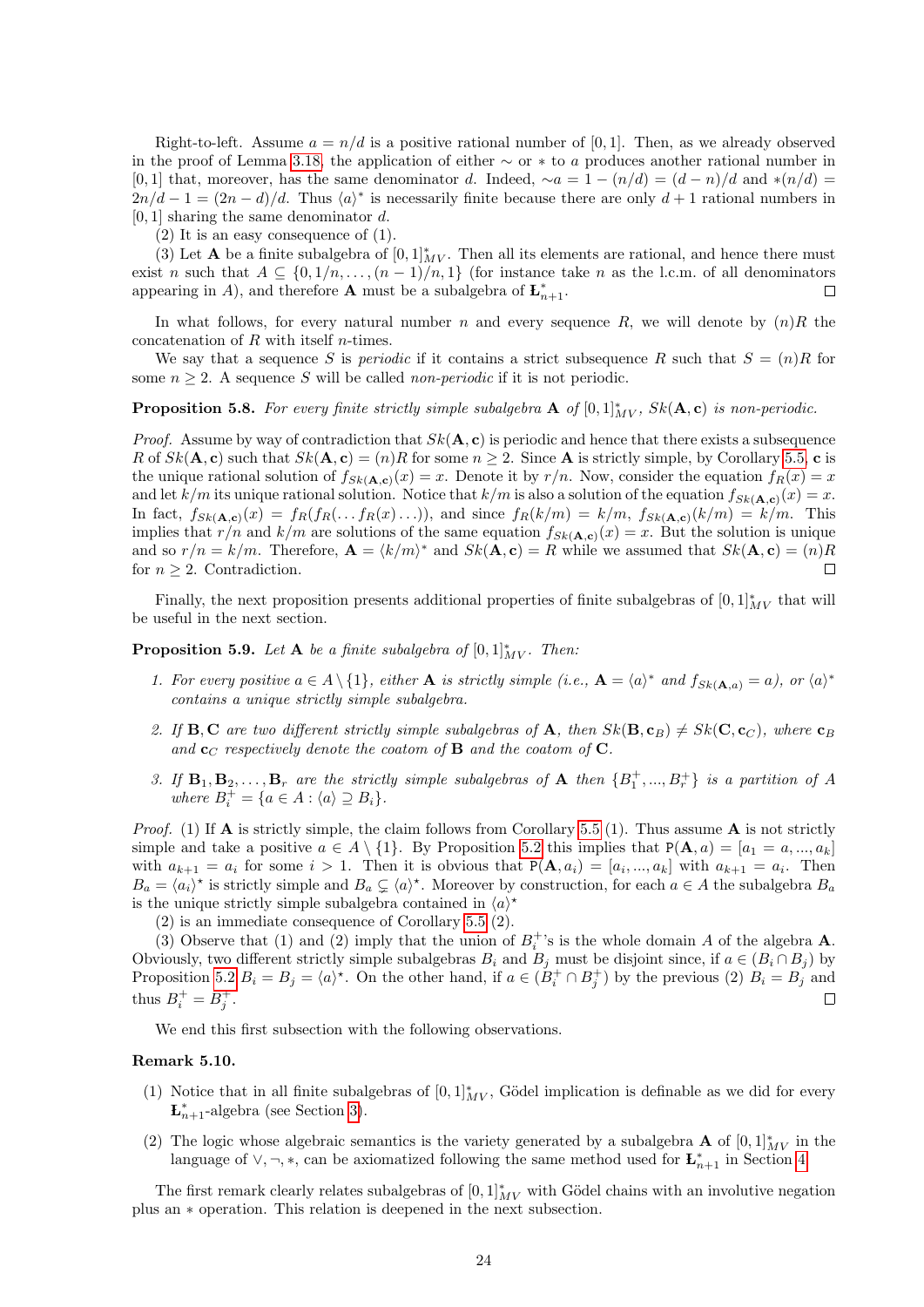#### <span id="page-24-0"></span>5.2 Adding a  $\star$ -operator to involutive Gödel algebras

In this subsection we present an alternative approach to capture the behaviour of Lukasiewicz's square by adding a unary operator  $\star$  to a Gödel algebra with an involution, from a different algebraic perspective. Let us hence define the following structures.

<span id="page-24-1"></span>**Definition 5.11.** A Gödel-algebra with an involution  $\sim$  and a  $\star$ -operator (IG<sup> $\star$ </sup>-algebra for short) is a triple  $(A, \sim, \star)$  where  $(A, \sim)$  is a Gödel algebra with involution and  $\star$  is a unary operator on A satisfying the following equations:

- $(\star 1)$   $(x \vee \sim x) = \Delta(x \Leftrightarrow_G \star x);$
- $(\star 2) \Delta(x \Rightarrow_{G} \sim x) = \neg_G \star x;$
- $(\star 3) \sim \Delta(x \Rightarrow_{C} \sim x) \land \sim \Delta x \leq \sim \Delta(x \Rightarrow_{C} \star x);$
- (\*4)  $\Delta(\sim x \Rightarrow_G x) \land \Delta(\sim y \Rightarrow_G y) \land \sim \Delta(x \Rightarrow_G y) \leq \sim \Delta(x \Rightarrow_G \star y);$
- $(\star 5)$  ∆(∼ $x \Rightarrow_G x$ ) ∧ ∆(∼ $y \Rightarrow_G y$ ) ∧ ∆ $(\star x \Leftrightarrow_G \star y)$  < ∆ $(x \Leftrightarrow_G y)$ ;

where  $\Delta x$  is an abbreviation for  $\neg_G \sim x$ . If **A** is a Gödel algebra in the variety  $\mathbb{IG}_{n+1}$  (recall Section [2\)](#page-2-0), we will say that  $(A, \sim, \star)$  is an  $IG_{n+1}^{\star}$ -algebra. The varieties of  $IG^{\star}$ -algebras and  $IG_{n+1}^{\star}$ -algebras will be denoted by  $\mathbb{IG}^{\star}$  and  $\mathbb{IG}_{n+1}^{\star}$  respectively.

Let us explain the equations above on an standard IG-algebra ([0, 1]<sub>G</sub>, ~) where ~ : [0, 1] → [0, 1] is an involution with fixpoint 1/2. Let us first of all recall that in  $([0,1]_G,\sim)$  the following conditions hold for all x:  $x \vee \sim x = 1$  iff either  $x = 1$  or  $x = 0$ ;  $x \Rightarrow_G \sim x = 1$  iff  $x \leq \sim x$  and hence x is negative, that is,  $x \leq 1/2$ ; and  $\sim \Delta(x \Rightarrow_G \sim x) = 1$  iff  $\sim x < x$ , and hence x is a strictly positive, meaning that  $x > 1/2$ .

- ( $\star$ 1) Since  $\Delta z \in \{0, 1\}$  for all  $z \in [0, 1]$ , and for no  $x \in [0, 1]$ ,  $x \vee \sim x = 0$ , the formula  $(x \vee \neg x) = \Delta(x \Leftrightarrow_G$  $\star x$ ) states that  $x = \star x$  iff either  $x = 0$  or  $x = 1$ .
- ( $\star$ 2) As we recalled above,  $x \Rightarrow_G \sim x = 1$  iff  $x \leq \sim x$  iff  $x \leq 1/2$ . Thus,  $\Delta(x \Rightarrow_G \sim x) = 1$  if  $x \leq 1/2$  and it is 0 otherwise. Moreover  $\neg x = 1$  if  $\star x = 0$  and  $\neg x = 0$  if  $\star x > 0$ . Therefore  $\Delta(x \Rightarrow_G \sim x) = \neg x \cdot x$ states that  $x \le 1/2$  iff  $\star x = 0$ . Further notice that  $(\star 2)$  is equivalent to  $\sim \Delta(x \Rightarrow_G \sim x) = \neg_G \neg_G \star x$ stating that  $x > 1/2$  iff  $\star x > 0$ .
- ( $\star$ 3) Recall that for all x, ∼∆(x ⇒<sub>G</sub> ∼x) = 1 if x > 1/2 and it is 0 otherwise, while ∼∆x = 1 iff x ≠ 1. Furthermore,  $\sim \Delta(x \Rightarrow_G \star x) = 1$  iff  $\star x < x$ . Therefore the condition ( $\star 3$ ) stands for requiring  $\star$  to be a strictly below the identity on the open interval  $(1/2, 1)$ .
- (★4) The term  $\Delta(\sim x \Rightarrow_G x) \wedge \Delta(\sim y \Rightarrow_G y) \wedge \Delta(x \Rightarrow_G y)$  only takes value 0 or 1. In particular, it take 1 iff  $x \ge f$ ,  $y \ge f$  and  $x > y$ . Similarly,  $\sim \Delta (\star x \Rightarrow_G \star y) = 1$  if  $\star x > \star y$ . Thus ( $\star 5$ ) states a sort of strict monotonicity of  $\star$  for positive elements: for all positive x, y, if  $x > y$ , then  $\star x > \star y$ .
- $(\star 5)$  Similarly to the above point,  $\Delta(\sim x \Rightarrow_G x) \wedge \Delta(\sim y \Rightarrow_G y) \wedge \Delta(\star x \Leftrightarrow_G \star y) = 1$  iff  $x, y \geq f$  and  $x = y$ , while  $\Delta(x \Leftrightarrow_G y) = 1$  iff  $x = y$ . Therefore ( $\star$ 6) states that  $\star$  is injective on positive elements: for all positive x and y, if  $\star x = \star y$ , then  $x = y$ .

Now, we rise the question whether the equations introduced in Definition [5.11](#page-24-1) above are enough for  $\star$  to capture the standard behavior of the Lukasiewicz square operator  $\star$  on [0, 1]. Equivalently, we are asking if every countable  $IG^*$ -chain embeds into the algebra

$$
[0,1]_{GMV}^* = ([0,1],*, \Rightarrow_G, \sim, 0, 1),
$$
\n(2)

the expansion of  $[0,1]^*_{MV}$  with Gödel implication, where for all  $x, y \in [0,1]$ ,  $*x = \max\{0, 2x - 1\}$ ,  $x \Rightarrow_G y = 1$  if  $x \leq y$  and  $x \Rightarrow_G y = y$  otherwise, and  $\sim x = 1 - x$  is the involution.

By definition, the variety  $\mathbb{IG}^*$  of  $IG^*$ -algebras is prelinear. We begin investigating the finite linearly ordered algebras of  $\mathbb{IG}^*$ . Basic properties are the following:

1. If  $\mathbf{A} = (A, *, \sim, 0, 1)$  is a finite subalgebra of  $[0, 1]_{MV}^*$ , then  $\Rightarrow_G$  is definable in  $\mathbf{A}$  and  $\mathbf{A_G}$  $(A, *, \sim, \Rightarrow_G, 0, 1)$  is a finite chain of  $\mathbb{IG}^{\star}$ . However, the variety generated by  $[0, 1]_{MV}^*$  is not the one generated by  $[0,1]^*_{GMV}$ , as  $\Rightarrow_G$  is not definable in the infinite chain  $[0,1]^*_{MV}$ .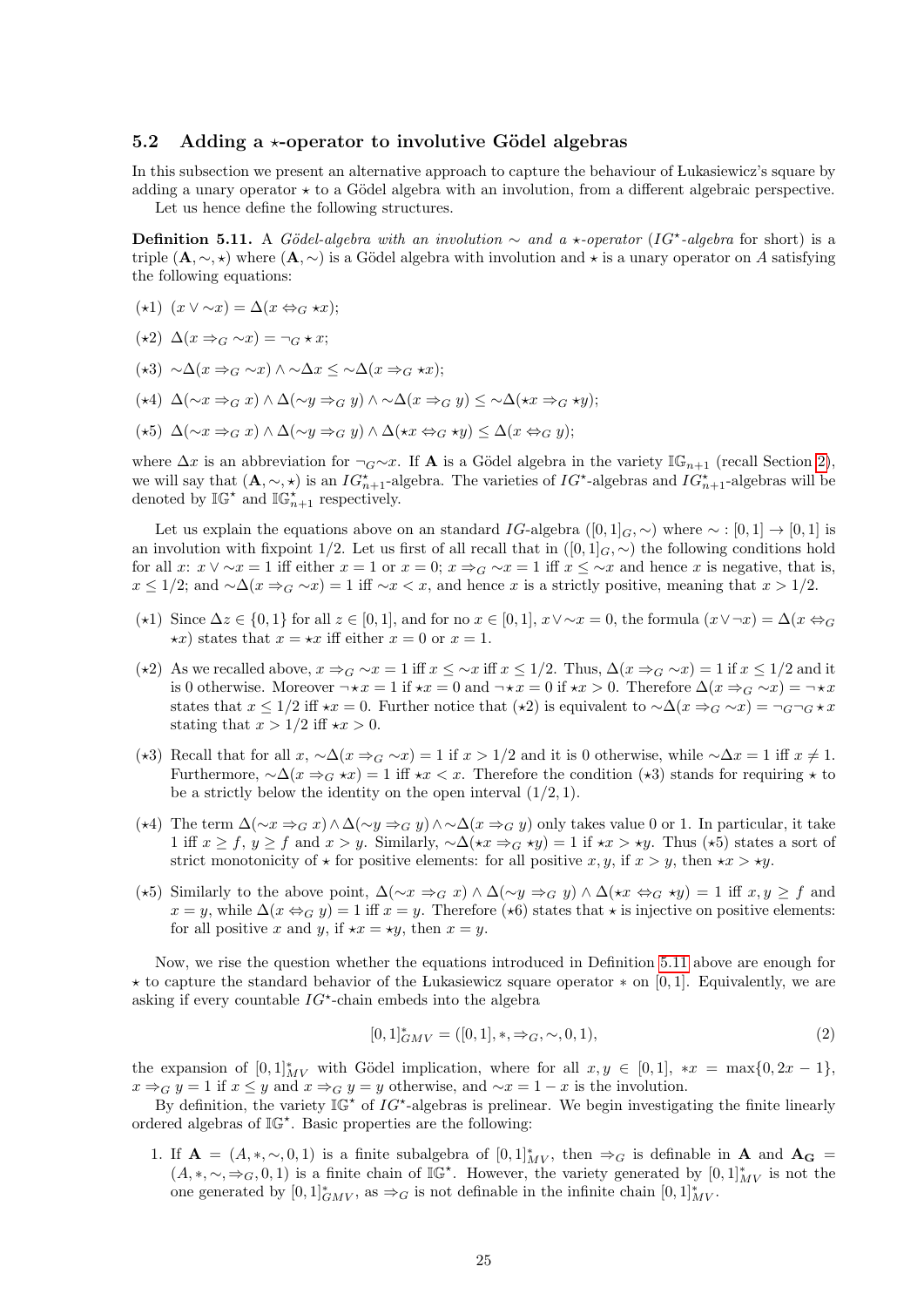- 2. The procedure P described in Definition [3.2](#page-4-2) can be easily adapted and used so as to define  $\langle x \rangle^*$ , the subalgebra defined by an element x in any finite chain of  $\mathbb{IG}^*$ .
- 3. For every finite IG<sup>\*</sup>-chain **A** and every  $a \in A$ , the notion of skeleton  $Sk(A, a)$  is defined as for subalgebras of  $[0,1]^*_{MV}$  in the previous subsection.
- 4. Proposition [5.9](#page-23-0) (1) is also valid for finite  $IG^*$ -chains.

It is clear that any finite subalgebra of  $[0,1]^*_{MV}$  can be embedded into a finite chain of  $\mathbb{IG}^*$ . The converse is not true in general as the following examples show.

**Example 5.12.** Let A be the 6-element  $IG^{\star}$ -chain with support  $A = \{1, a, b, \sim b, \sim a, 0\}$ , where  $0 < \sim a <$  $~\sim b < a < 1$  and the operations  $\vee, \Rightarrow_G, \neg_G$  defined according the order and  $\star a = \sim b, \star b = \sim a$ . This algebra is not embeddable in  $[0,1]^*_{MV}$  because both elements  $a, b$  satisfy in **A** the equation  $\sim\star\sim\star(x) = x$ , while the corresponding equation in  $[0,1]^*_{MV}$ ,  $\sim\sim\sim*(x)=x$ , has as a unique solution  $x=2/3$ . The algebra generated by  $2/3$  in  $[0,1]^*_{GMV}$ ,  $\langle 2/3 \rangle^*$ , has universe  $\{1, 2/3, 1/3, 0\}$  and hence  $\langle 2/3 \rangle^*$  is not isomorphic to **A**. Notice that, by definition of  $A \in \mathbb{IG}^{\star}$ ,  $Sk(A, a) = Sk(A, b) = [\star, \sim, \star, \sim]$ . This sequence is periodic and we have already proved in Proposition [5.8](#page-23-1) that there is no strictly simple finite subalgebra of  $[0,1]^*_{MV}$ with such a skeleton.

Also observe that in this algebra it is not possible to define the operators  $\Delta_x$  for every  $x \in A$  as defined in Proposition [3.10.](#page-6-1) In fact the algorithm given in the proof of that proposition does not terminate. This implies that the axiomatization given in Section [4](#page-10-0) for the many-valued logic with semantics on a  $\mathbf{L}_{n+1}^*$ chain is not generalizable to the case of a finite  $IG^*$ -chain.

<span id="page-25-1"></span>**Example 5.13.** Let **A** be the 14-element  $IG^*$ -chain whose support is  $A = \langle a \rangle^* \cup \langle b \rangle^*$ , where  $a > b$  and, for  $x = a, b, \langle x \rangle^*$  is made of the elements

$$
1 > x = \sqrt{x} \times x^2 x > x \times x > x^2 x > x^2 x > x \times x > x^2 x > 0
$$

as in Figure [2.](#page-25-0)



<span id="page-25-0"></span>Figure 2: Graphical representation of the algebras  $\langle a \rangle^*$ ,  $\langle b \rangle^*$  and **A** from Example [5.13.](#page-25-1)

Operations  $\vee, \Rightarrow_G, \neg_G$  are defined according to the order. An easy computation shows that **A** is not embeddable into  $[0,1]^*_{MV}$  since  $\langle a \rangle^*$  and  $\langle b \rangle^*$  are strictly simple and  $Sk(\langle a \rangle^*, a) = Sk(\langle b \rangle^*, b) = [\star, \star, \sim]$ ,  $\star$ ,  $\sim$ ] and in  $[0, 1]_{MV}^*$ , by Proposition [5.9,](#page-23-0) there are not two different strictly simple subalgebras with the same skeleton.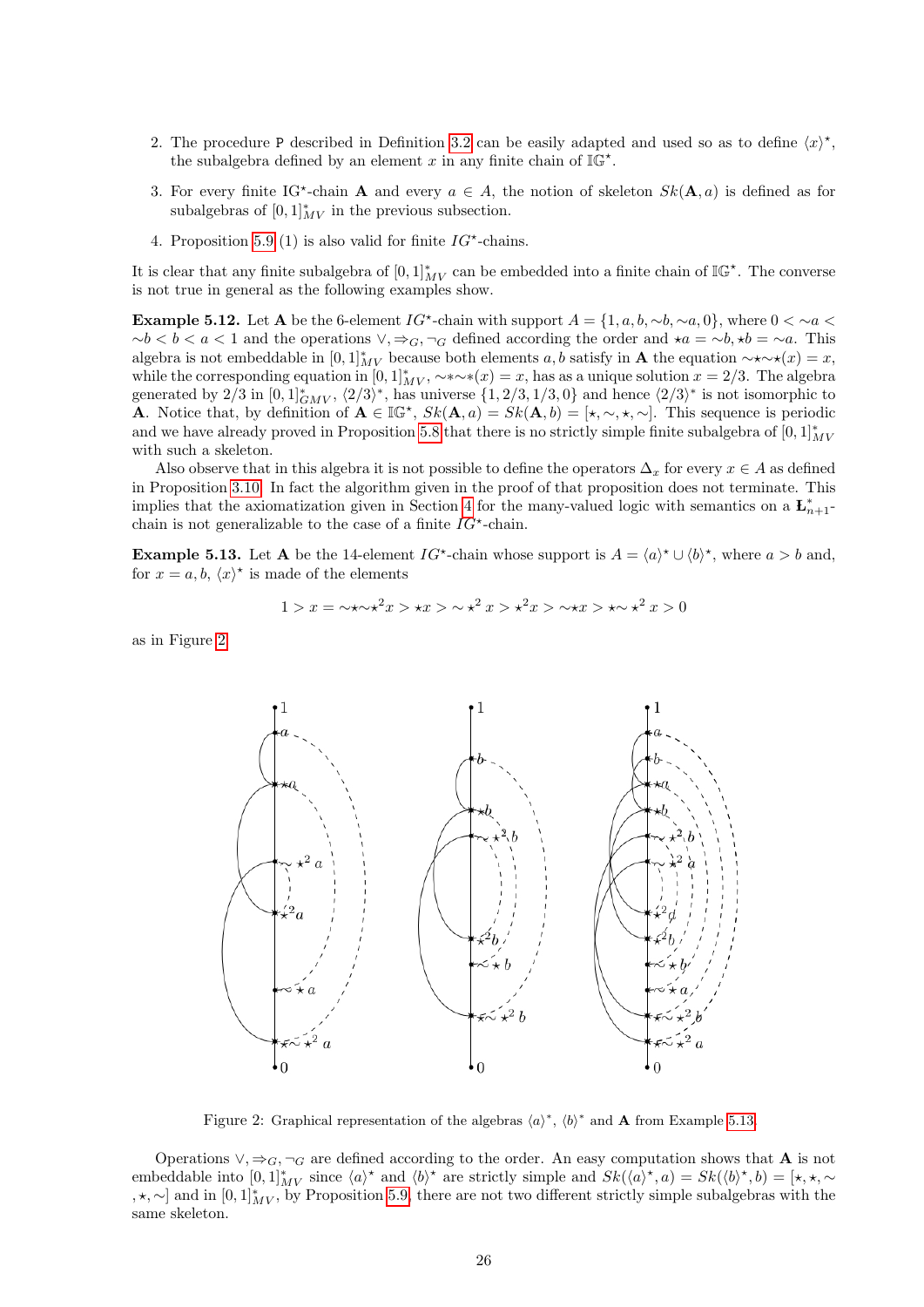In the light of the examples above, let us introduce the following definition.

**Definition 5.14.** A finite chain of  $\mathbb{IG}^*$  is called *representable* when its implication free-reduct is embeddable into  $[0,1]^*_{MV}$ , or in other words, when it is isomorphic to a finite subchain of  $[0,1]^*_{MV}$ .

Representable  $IG^{\star}$ -chains ( $RIG^{\star}$ -chains for short) form a proper subset of finite chains of  $IG^{\star}$ . Our next theorem characterizes the  $RIG^{\star}$ -chains. Before proving it, we will need a first result that extends Proposition [5.9](#page-23-0) to finite  $IG^{\star}$ -chains. To this end let us point out that, for every  $IG^{\star}$ -chain **A** which is not necessarily a subalgebra of  $[0,1]^*_{MV}$  and for every  $a \in A$ , the procedure P (Definition [3.2\)](#page-4-2) still produces, once launched on  $a$ , a list of elements of  $A$  and it stops when it finds an element  $b$  already met at a previous step. Thus, one can easily define, for every  $a \in A$  the skeleton of a in **A**, the strictly simple subalgebra  $\langle b \rangle^*$  associated to a and, for every strictly simple subalgebra **B** of **A**, the set  $B^+$  as we did before Proposition [5.9.](#page-23-0) Then the following holds.

<span id="page-26-0"></span>**Proposition 5.15.** Let A be a finite  $IG^*$ -chain and let  $B_1, B_2, \ldots, B_k$  the strictly simple subalgebras of **A**. Then  ${B_1^+, ... B_k^+}$  is a partition of  $A \setminus {0, 1}$ . Furthermore, if  $B_i$  has a non-periodic skeleton,  $B_i$  is representable and each  $B_i^+$ , regarded as partial algebra, partially embeds into  $[0,1]^*_{MV}$ .

Proof. The first part of the claim is proved, with no modification, by the same proof of Proposition [5.9.](#page-23-0) Indeed, in that proof, no assumption on the fact that **A** is subalgebra of  $[0,1]^*_{MV}$  is made and hence it perfectly applies to this more general case.

As for the second part of the statement, assume that  $B_i$  has a non-periodic skeleton. Thus, in particular  $Sk(\mathbf{B}_i, \mathbf{c}_i)$  for  $\mathbf{c}_i$  being the coatom of  $\mathbf{B}_i$ . Thus, the equation  $f_{Sk(\mathbf{B}_i, \mathbf{c}_i)}(x) = x$  has a unique rational solution r in  $[0,1]^*_{MV}$ . It is then easy to see that the finite subalgebra  $\langle r \rangle^*$  of  $[0,1]^*_{MV}$  is indeed isomorphic to  $\mathbf{B}_i$  and the assignment  $\lambda : b \mapsto r$  determines an embedding of  $\mathbf{B}_i$  into  $[0,1]^*_{MV}$ .

Finally, in order to partially embed the partial algebra  $B_i^+$  into  $[0,1]_{MV}^*$  recall that  $B_i^+ = \{a \in A :$  $\langle a \rangle \supseteq B_i$ , or equivalently,  $B_i^+ = B_i \cup \{a \in A \mid f_R(a) \in B_i \text{ for some finite sk-sequence } R\}.$  Since we already showed that  $B_i$  embeds into  $[0,1]_{MV}^*$ , it is left to show how to map the elements a's such that  $f_R(a) = b_a \in B_i$  for some sequence R. Since  $\mathbf{B}_i$  embeds, through a mapping  $\lambda$ , into the rational subalgebra of  $[0,1]^*_{MV}$ , the equation  $f_R(x) = \lambda(b_a)$  has a rational solution, say  $r_a$ . Then, extend  $\lambda$  to a mapping sending each a of the above kind to  $r_a$ . The so obtained map clearly is a partial embedding of  ${\bf B}_i^+$  into  $[0,1]_{MV}^*.$  $\Box$ 

Now, we are ready to characterize the representable  $IG^*$ -chains.

<span id="page-26-1"></span>**Theorem 5.16.** A finite  $IG^*$ -chain **A** is representable if

- 1. For any strictly simple subalgebra **B** of **A** and for any positive  $b \in B \setminus \{1\}$ ,  $Sk(\mathbf{B}, b)$  is non-periodic,
- 2. For each pair of strictly simple subalgebras **B** and **C** of **A** there are no positive elements  $b \in B \setminus \{1\}$ and  $c \in C \setminus \{1\}$  such that  $Sk(\mathbf{B}, b) = Sk(\mathbf{C}, c)$ .

*Proof.* Left-to-right. If **A** is representable, then it is (isomorphic to) a subalgebra of  $[0,1]^*_{MV}$ . Therefore, (1) and (2) immediately follow from Proposition [5.8](#page-23-1) and Proposition [5.9](#page-23-0) (2) respectively.

Right-to-left. Assume (1) and (2) hold. (1) implies, by Proposition [5.15](#page-26-0) that, for each strictly simple subalgebra **B** of **A** the partial algebra  $B^+$  partially embeds into the rational subalgebra of  $[0,1]^*_{MV}$  and hence it embeds into an  $\mathbf{L}_{n_B+1}^*$  for some natural number  $n_B$ . Moreover, (2) implies that for two different strictly simple subalgebras **B** and **C** of **A**,  $B^+$  and  $C^+$  do not partially embed into the same  $\mathbf{L}_{n+1}^*$ . In other words, for every strictly simple subalgebra **B** of **A** there exists a unique  $n_B$  and a unique partial embedding  $\lambda_B$  of  $B^+$  into  $L_{n_B+1}^*$ . Let  $k = \text{lcm}\{n_B | B$  is a strictly simple subalgebra of **A**}. Thus, each B<sup>+</sup> partially embeds into  $\mathbf{L}_{k+1}^*$  by the same map  $\lambda$  which, adding  $\lambda(0) = 0$  and  $\lambda(1) = 1$  determines and embedding of **A** into  $\mathbf{L}_{k+1}^*$ .

A direct inspection on the proof of Theorem [5.16](#page-26-1) above suggests that points 1 and 2 of its statement can be equationally described. Indeed, in the following result, we will prove that for every  $n$ , representable  $IG_{n+1}^{\star}$ -algebras form a proper subvariety of  $\mathbb{IG}_{n+1}^{\star}$ .

In order to see it consider, for all  $n \in \mathbb{N}$ , for all sk-sequences  $R = [o_1, \ldots, o_t]$  and for all natural numbers r such that  $rt \leq n+1$ , the following equations:

 $(R1n) \sim x \vee x \vee (x \Leftrightarrow_G y) \vee [\Delta(f_R(x) \Leftrightarrow_G y) \Rightarrow_G \sim \Delta(f_{(r-1)R}(y) \Leftrightarrow_G x)] = 1;$ 

 $(R2n) \sim x \vee x \vee \sim y \vee y \vee [(\Delta(f_R(x) \Leftrightarrow_G x) \wedge (f_R(y) \Leftrightarrow_G y)) \Rightarrow_G \Delta(x \Leftrightarrow_G y)] = 1.$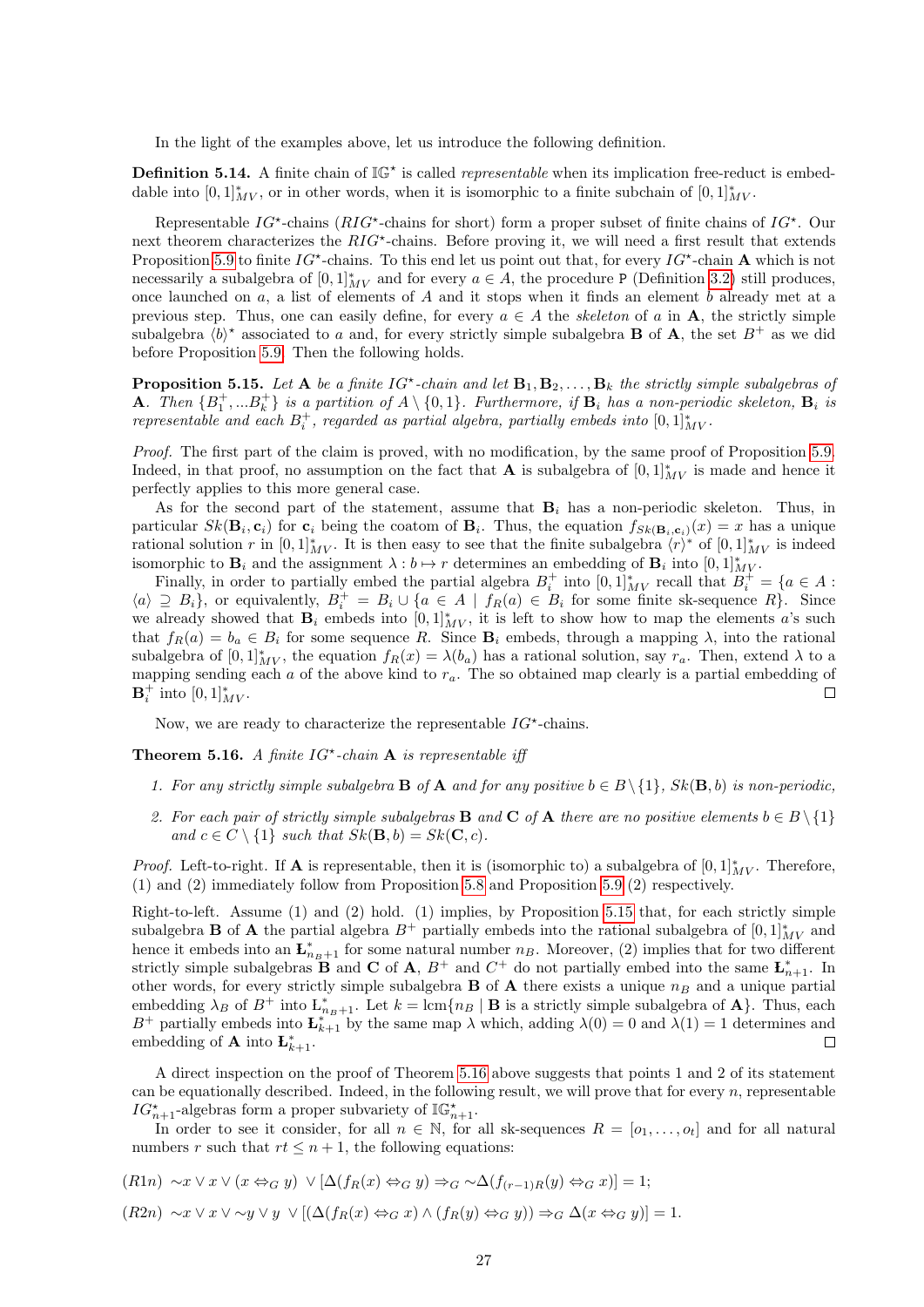<span id="page-27-0"></span>**Theorem 5.17.** Let A be a finite  $IG^*$ -algebra such that its G-reduct belongs to  $\mathbb{G}(n+1)$ . Then A is representable iff, for all sk-sequences  $S = [o_1, \ldots, o_k]$  and for all natural numbers r such that  $rk \leq n+1$ , A satisfies  $(R1n)$  and  $(R2n)$ .

*Proof.* (Left-to-right). Assume  $\bf{A}$  is not representable. Then, by Theorem [5.16,](#page-26-1) either: (1)  $\bf{A}$  has a strictly simple subalgebra **B** such that  $Sk(\mathbf{B}, b)$  is periodic, for a positive  $b \in B \setminus \{1\}$ , or (2) **A** has two strictly simple subalgebras **B** and **C** with positive elements  $b \in B \setminus \{1\}$  and  $c \in C \setminus \{1\}$  such that  $Sk(\mathbf{B}, b) = Sk(\mathbf{C}, c).$ 

Assume that (1) is the case and let  $S = [o_1, \ldots, o_k]$  be the periodic skeleton of b in **B**. Then there is an initial non-periodic sk-subsequence  $R = [o_1, \ldots, o_t]$  of  $Sk(b, B)$  and a natural number r such that  $[o_1, \ldots, o_k]$  is the repetition r-times of  $[o_1, \ldots, o_t]$ , that is,  $S = (r)R$ . Call  $c = f_R(b)$ . Thus we have that ∼b < 1, b < 1 and b ⇔<sub>G</sub> c < 1 On the other hand  $\Delta(f_R(b) \Leftrightarrow_G c) = 1$  holds by definition of c, and also  $\Delta(f_{(r-1)R}(c) \Leftrightarrow_G b) = 1$  holds because  $(r)[o_1, \ldots, o_t] = [o_1, \ldots, o_k]$  is the skeleton of b. Thus,  $\neg \Delta (f_{(r-1)R}(c) \Leftrightarrow_G b) = 0$  and hence  $(R1n)$  is not satisfied.

Hence, assume that (2) is the case. Since **B** and **C** are both strictly simple,  $B \setminus \{0, 1\} \cap C \setminus \{0, 1\} = \emptyset$ . Take positive elements  $b \in B \setminus \{1\}$  and  $c \in C \setminus \{1\}$ . By hypothesis  $Sk(\mathbf{B}, b) = Sk(\mathbf{C}, c) = S = [o_1, \ldots, o_k]$ . Then one has  $\Delta((f_S(b) \Leftrightarrow_G b) \wedge (f_S(c) \Leftrightarrow_G c)) = 1$  while  $\Delta(b \Leftrightarrow_G c) = 0$ . This shows that  $(R2n)$  fails as well.

(Right-to-left). Let us assume that there exists a non-periodic sk-sequence  $S = [o_1, \ldots, o_k]$  and a natural number r such that  $rk \leq n$  and either  $(R1n)$  fails or  $(R2n)$  fails.

If  $(R1n)$  fails, then there exist  $x, y \in A$  different from 0 and 1 such that  $x \neq y$ ,  $f_R(x) \Leftrightarrow_G y = 1$  and  $f_{(r-1)R}(y) \Leftrightarrow_G x = 1$ . Thus  $f_{(r)R}(x) \Leftrightarrow_G x = 1$ , meaning that the subalgebra  $\langle x \rangle^*$  generated by x has a periodic skeleton. Thus A is not representable by Theorem [5.16.](#page-26-1)

If  $(R2n)$  fails, then there are two distinct positive elements  $b, c \in A \setminus \{1\}$  having the same skeleton. The strictly simple subalgebras  $\langle b \rangle^*$  and  $\langle c \rangle^*$  of **A** witness the fact that **A** is not representable again by Theorem [5.16.](#page-26-1)  $\Box$ 

**Remark 5.18.** (1) As it was observed after the Proposition [3.10,](#page-6-1) in any finite  $RIG^*$ -chain A it is possible to define the operators  $\Delta_x$  for every  $x \in A$ . This implies that the axiomatization of the variety generated by the chain  $\mathbf{L}_{n+1}^*$  given in Definition [4.4](#page-12-1) and the proof of Theorem [4.9](#page-14-1) can be easily generalized to axiomatize the variety generated by a single finite  $RIG^*$ -chain.

(2) Theorem [5.17](#page-27-0) gives an axiomatization of the variety generated by the representable  $IG^{\star}$ -chains whose length is less or equal to  $n + 1$ . This is the axiomatization of a variety generated by a finite family of chains, very different from the axiomatization in Definition [4.11](#page-15-2) that gives the axiomatization of the variety generated by a single  $RIG^*$ -chain.

Now we know that the answer to the question posed after Definition [5.11](#page-24-1) is negative and we reformulate the question as whether every countable  $RIG^*$ -chain embeds into the algebra  $[0,1]_{GMV}^*$ . In the next result we will denote by  $\mathbb{RIG}^*$  the variety generated by the finite representable  $\mathbb{IG}^*$ -chains while  $\mathbb{V}^*$  will denote the variety generated by  $[0,1]_{GMV}^*$ .

Proposition 5.19. The following statements are valid:

- 1. The variety  $\mathbb{V}^*$  has the finite model property.
- 2. The varieties  $\mathbb{V}^*$  and  $\mathbb{RLG}^*$  coincide
- 3. The variety  $\mathbb{V}^*$  is axiomatized by the axioms of  $\mathbb{IG}^*$  plus the infinite set of axioms (R1n) and (R2n) for every  $n \geq 2$ .

*Proof.* To prove (1), suppose that  $\varphi$  is not a tautology in  $\mathbb{V}^*$ . Then there is an evaluation e to the chain  $[0,1]^*_{GMV}$  such that  $e(\varphi) < 1$ . Then there is also a rational evaluation v (that is a good approximation of e) such that  $v(\varphi) < 1$  and for all propositional variable p appearing in  $\varphi$ ,  $e(p)$  is rational. Since the subalgebra generated by the set of values  $\{v(p): p \text{ is a propositional variable appearing in } \varphi\} \subseteq [0,1]$  is finite,  $\varphi$  is not valid in a finite  $RIG^*$ -chain.

On the other hand, (2) is immediate from (1) since both varieties are generated by finite subalgebras of  $[0,1]^*_{GMV}$  which are the representable  $\mathbb{IG}^*$ -chains.

Finally, (3) is a direct consequence of (2).

 $\Box$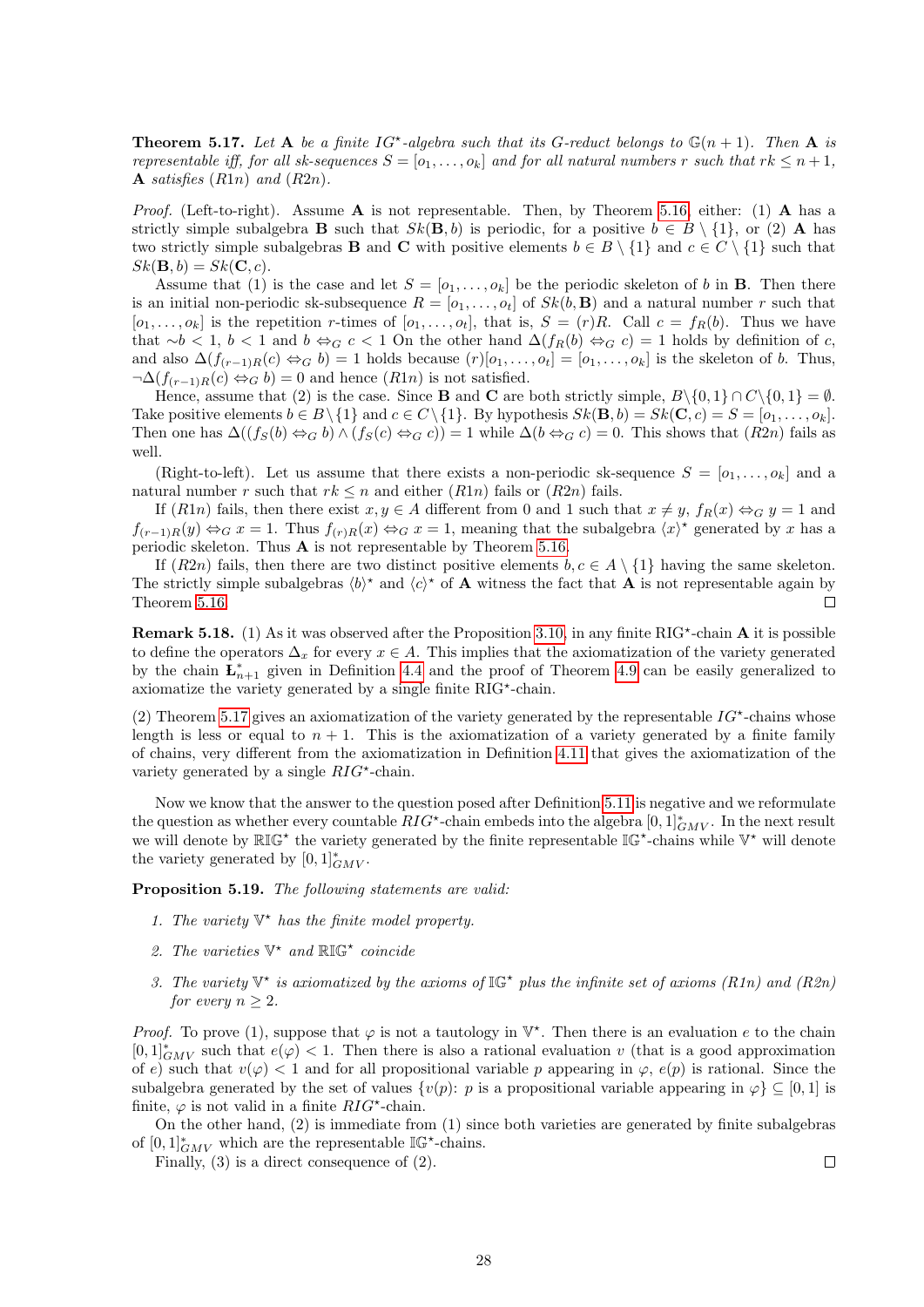#### <span id="page-28-0"></span>6 Conclusions and final remarks

In this paper we have been concerned with the logical and algebraic analysis of the reduct of finite-valued Lukasiewicz logics over the signature  $(\vee, \wedge, \neg, *)$ , where  $*$  represents the square operator  $*x = x \odot x$ . with  $\odot$  being Lukasiewicz strong conjunction. Our main contributions are the following. First of all, we have characterized for which n of the corresponding structures  $L_{n+1}^*$ , over the  $(n + 1)$ -element domain  $\{0, 1/n, \ldots, 1\}$ , the Lukasiewicz implication is definable, and thus for which n the algebra  $L_{n+1}^*$  is termequivalent to the MV-chain  $L_{n+1}$ . Second, we have studied the matrix logics arising from the  $L_{n+1}^*$ structures with order filters. We have shown they are all algebraizable, we have described the resulting varieties of  $\Lambda_{n+1}^*$ -algebras that constitute their equivalent algebraic semantics, and provided a complete and uniform Hilbert-style axiomatisation in a suitable signature that enjoys nice logical properties. And third, we have considered an alternative approach to capture the behaviour of the square operator in algebraic structures obtained by adding a unary operator  $\star$  to *n*-valued Gödel chains with an involutive negation, and have identified the conditions under which they can be embedded into some  $\mathcal{L}_m^*$ .

At this point we would like to make a couple of additional remarks we deem interesting to highlight. An interesting question is whether the well-known relationship between the finite-valued logics  $L_n$  and the [0, 1]-valued logic L is preserved between the logics  $\Lambda_n^*$  and their corresponding [0, 1]-valued version Λ ∗ . It is well-known that, with respect to their finitary consequence relations, L is the intersection of all the finite-valued logics  $L_n$ , i.e.  $\bigcap_n L_n = L$ . It is not difficult to check that this relationship extends to our setting as follows:

- In the signature  $(\neg, *, \vee)$ , we have that  $\bigcap_n \Lambda_n^* = \Lambda^*$ , where  $\Lambda^*$  is the matrix logic  $\langle [0, 1]_{MV}^*, \{1\} \rangle$ defined in the obvious way similarly as the logics  $\Lambda_n^*$ .
- For 1 in the expanded signature  $(\neg, *, \vee, \Rightarrow_G)$ , we also have  $\bigcap_n \Lambda_n^* = \Lambda^{*,\Rightarrow}$ , where now  $\Lambda^{*,\Rightarrow} = \langle [0,1]_{GMV}^*, \{1\} \rangle$ .

Another way to look at the relation  $\bigcap_n L_n = L$  is that Lukasiewicz logic is complete with respect to the whole class of finite MV-chains. From the results of Subsection [3.3,](#page-9-0) we know that, if n is a prime number in II (recall Definition [3.17\)](#page-9-5), then the algebras  $\mathbf{L}_{n+1}$  and  $L_{n+1}^*$  are term equivalent. Thus, we rise the question of whether primes from Π are enough to define a complete semantics for L. In order words, we will study if L is complete with respect to the set of finite chains  $\mathbf{L}_{n+1}^*$  where  $n \in \Pi$ . Clearly, in order to provide an answer to the question above, we would need first to prove if Π is an infinite set or not.

Our future work in this topic will also concern the variety  $\mathbb{IG}^{\star}$  that we introduced in Subsection [5.2.](#page-24-0) In particular we will investigate whether  $\mathbb{IG}^{\star}$  can be generated by *standard algebras*, that is to say, by  $IG^{\star}$ -chains based on the real unit interval and if, moreover,  $\mathbb{IG}^{\star}$  can be generated by its finite chains. The latter, then, would give the finite model property for its associated logic.

#### <span id="page-28-1"></span>Acknowledgments

Coniglio acknowledges support from the National Council for Scientific and Technological Development (CNPq), Brazil under research grant 306530/2019-8. Esteva, Flaminio and Godo acknowledge partial support by the Spanish project PID2019-111544GB-C21. Flaminio also acknowledges partial support by the Spanish Ramón y Cajal research program RYC-2016-19799.

### References

- <span id="page-28-5"></span>[1] M. Baaz. Infinite-valued Gödel logics with 0-1-projections and relativizations. In GÖDEL 96, LNL 6, H´ajek P. (Ed.), Springer-Velag, 23–33, 1996.
- <span id="page-28-3"></span>[2] W.J. Blok, D. Pigozzi. Algebraizable Logics Mem. Amer. Math. Soc., vol. 396, Amer. Math. Soc., Providence, 1989.
- <span id="page-28-4"></span>[3] W.J. Blok, D. Pigozzi. Abstract algebraic logic and the deduction theorem, manuscript, 1997. (See <http://orion.math.iastate.edu/dpigozzi/> for the updated version, 2001).
- <span id="page-28-2"></span>[4] F. Bou, F. Esteva, J. M. Font, A. Gil, L. Godo, A. Torrens, and V. Verdú. Logics preserving degrees of truth from varieties of residuated lattices. Journal of Logic and Computation, 19(6):1031–1069, 2009.
- [5] R. Cignoli, I.M.L. D'Ottaviano, D. Mundici. Algebraic Foundations of Many-valued Reasoning. Kluwer, Dordrecht, 2000.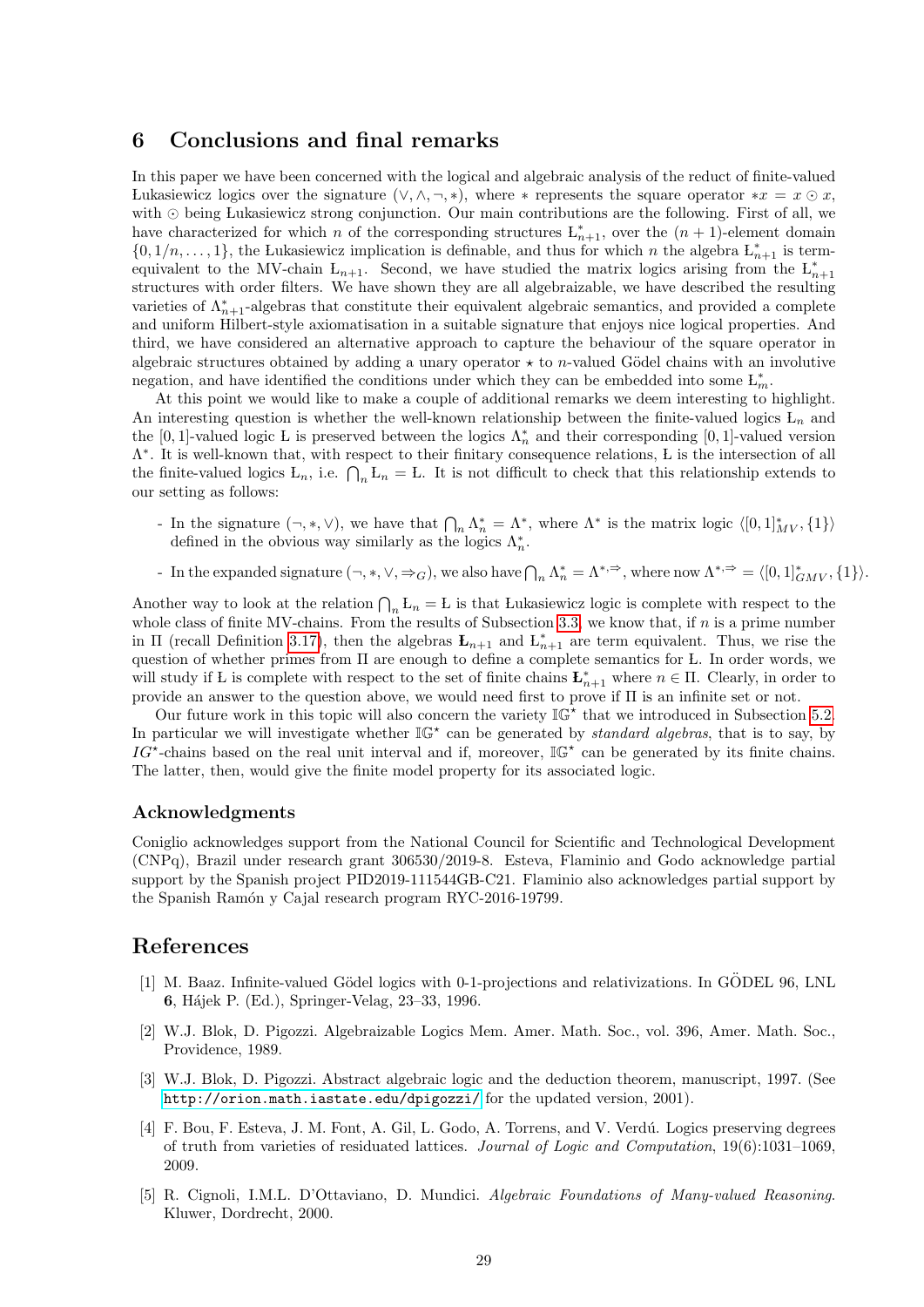- <span id="page-29-9"></span>[6] Roberto Cignoli, Francesc Esteva, Lluís Godo, and Antoni Torrens. Basic fuzzy logic is the logic of continuous t-norms and their residua. Soft Comput., 4(2):106–112, 2000.
- <span id="page-29-0"></span>[7] P. Cintula, C. Fermüller, P. Hájek and C. Noguera, editors. Handbook of Mathematical Fuzzy Logic - Volumes 1, 2 and 3. Series Studies in Logic, Mathematical logic and Foundations, Volumes 37, 38 and 58. College Publications, London, 2011-2015.
- <span id="page-29-15"></span>[8] P. Cintula and C. Noguera. Implicational (semilinear) logics I: a new hierarchy. Arch. Math. Logic, 49:417-446, 2010.
- <span id="page-29-16"></span>[9] P. Cintula and C. Noguera. A general framework for mathematical fuzzy logic. In: P. Cintula, P. Hájek and C. Noguera (eds.) Handbook of Mathematical Fuzzy Logic - Volume 1. Series Studies in Logic, Mathematical logic and Foundations, Volume 37. College Publications, London, pp 103-207, 2011.
- <span id="page-29-5"></span>[10] M. E. Coniglio, F. Esteva, T. Flaminio, L. Godo. On an implication-free reduct of  $MV_n$  chains. Proceedings of LATD2018 - Logic, Algebra and Truth Degrees. Bern, Switzerland, 2018.
- <span id="page-29-6"></span>[11] M. E. Coniglio, F. Esteva, T. Flaminio, L. Godo. Prime numbers and implication free reducts of  $MV_n$ chains. In N. Bezhanishvili and Y. Venema, (Eds.), SYSMICS 2019: Syntax Meets Semantics - Book of Abstracts, pp. 66–69. Institute for Logic, Language and Computation, University of Amsterdam, 2019.
- <span id="page-29-3"></span>[12] M. E. Coniglio, F. Esteva, J. Gispert, L. Godo. Maximality in finite-valued Lukasiewicz logics defined by order filters. Journal of Logic and Computation, vol. 29, no. 1, pp. 125-156, Jan. 2019, doi: 10.1093/logcom/exy032
- <span id="page-29-4"></span>[13] M. E. Coniglio, F. Esteva, J. Gispert, and L. Godo. Degree-preserving Gödel logics with an involution: intermediate logics and (ideal) paraconsistency. In Arnon Avron on Semantics and Proof Theory of Non Classical Logics, O. Arieli and A. Zamansky (eds.), Vol. 21 of Outstanding Contributions to Logic, Springer, to appear.
- [14] A. Di Nola, F. Esteva, P. Garcia, L. Godo, and S. Sessa. Subvarieties of BL-algebras generated by single-component chains. Archive for Mathematical Logic 41(7):673–685, 2002.
- [15] A. Di Nola, R. Grigolia and G. Vitale. On the variety of Gödel MV-algebras. Soft Computing 23(24):12929–12935, 2019.
- <span id="page-29-12"></span>[16] F. Esteva, L. Godo, P. Hájek, M. Navara. Residuated fuzzy logics with an involutive negation, Archive for Mathematical Logic 39: 103–124, 2000.
- <span id="page-29-7"></span>[17] F. Esteva, L. Godo and C. Noguera. A logical approach to fuzzy truth hedges. Information Sciences 232:366–385, 2013.
- <span id="page-29-13"></span>[18] T. Flaminio, E. Marchioni. T-norm-based logics with an independent involutive negation. Fuzzy Sets and Systems 157: 3125–3144, 2006.
- <span id="page-29-1"></span>[19] J. M. Font. Taking degrees of truth seriously. Studia Logica, 91(3):383–406, 2009.
- <span id="page-29-2"></span>[20] J. M. Font, A. Gil, A. Torrens, and V. Verdú. On the infinite-valued Lukasiewicz logic that preserves degrees of truth. Archive for Mathematical Logic, 45(7):839–868, 2006.
- <span id="page-29-14"></span>[21] N. Galatos, P. Jipsen, T. Kowalski, and H. Ono. Residuated Lattices: an Algebraic Glimpse at Substructural Logics. Vol. 151 of Studies in Logic and the Foundations of Mathematics. Elsevier, 2007.
- <span id="page-29-11"></span>[22] S. Gottwald. A Treatise on Many-valued Logics, Research Studies Press, UK, 2001.
- <span id="page-29-10"></span>[23] R. Grigolia, Algebraic analysis of Lukasiewicz-Tarski n-valued logical systems, in: R. Wójcicki, G. Malinowski (Eds.), Selected Papers on Lukasiewicz Sentencial Calculi, Wrocław, Polish Academy of Science, Ossolineum, pp. 81–91, 1977.
- <span id="page-29-8"></span>[24] P. Hájek. Metamathematics of fuzzy logic, volume 4 of Trends in Logic—Studia Logica Library. Kluwer Academic Publishers, Dordrecht, 1998.